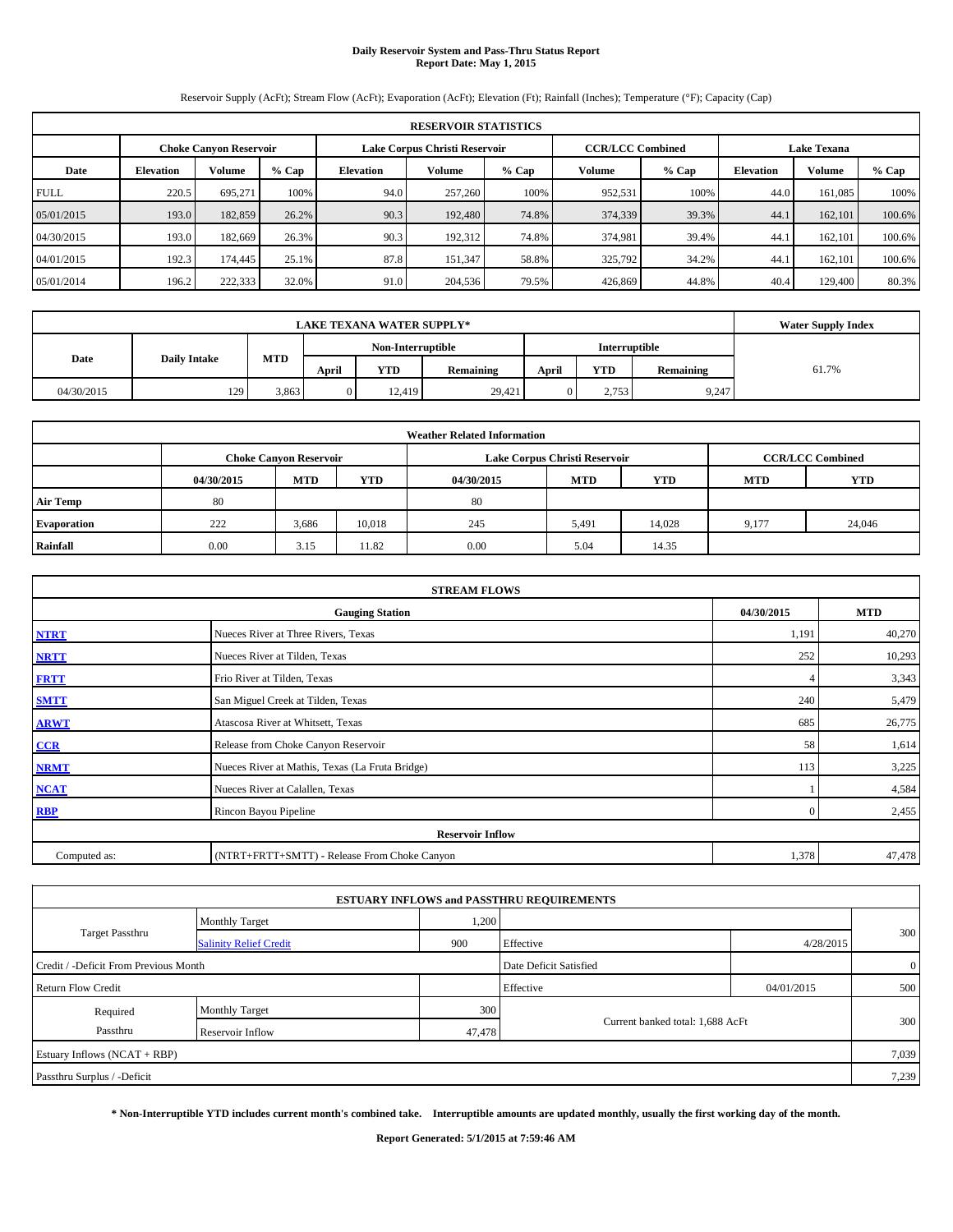# **Daily Reservoir System and Pass-Thru Status Report Report Date: May 2, 2015**

Reservoir Supply (AcFt); Stream Flow (AcFt); Evaporation (AcFt); Elevation (Ft); Rainfall (Inches); Temperature (°F); Capacity (Cap)

|             | <b>RESERVOIR STATISTICS</b>                                                                                     |               |         |                  |         |         |         |         |                  |               |         |  |
|-------------|-----------------------------------------------------------------------------------------------------------------|---------------|---------|------------------|---------|---------|---------|---------|------------------|---------------|---------|--|
|             | <b>CCR/LCC Combined</b><br><b>Lake Texana</b><br>Lake Corpus Christi Reservoir<br><b>Choke Canvon Reservoir</b> |               |         |                  |         |         |         |         |                  |               |         |  |
| Date        | <b>Elevation</b>                                                                                                | <b>Volume</b> | $%$ Cap | <b>Elevation</b> | Volume  | $%$ Cap | Volume  | $%$ Cap | <b>Elevation</b> | <b>Volume</b> | $%$ Cap |  |
| <b>FULL</b> | 220.5                                                                                                           | 695.271       | 100%    | 94.0             | 257,260 | 100%    | 952,531 | 100%    | 44.0             | 161.085       | 100%    |  |
| 05/02/2015  | 193.0                                                                                                           | 182,553       | 26.3%   | 90.3             | 192,817 | 75.0%   | 375,370 | 39.4%   | 44.1             | 162,101       | 100.6%  |  |
| 05/01/2015  | 193.0                                                                                                           | 182,859       | 26.2%   | 90.3             | 192,480 | 74.8%   | 374,339 | 39.3%   | 44.1             | 162.101       | 100.6%  |  |
| 04/02/2015  | 192.3                                                                                                           | 174,332       | 25.1%   | 87.8             | 151,195 | 58.8%   | 325,527 | 34.2%   | 44.2             | 162,121       | 100.6%  |  |
| 05/02/2014  | 196.2                                                                                                           | 221,285       | 31.8%   | 90.9             | 202,997 | 78.9%   | 424,282 | 44.5%   | 40.2             | 127,743       | 79.3%   |  |

|                             | <b>LAKE TEXANA WATER SUPPLY*</b> |                                           |       |            |           |       |            |           |       |  |  |
|-----------------------------|----------------------------------|-------------------------------------------|-------|------------|-----------|-------|------------|-----------|-------|--|--|
|                             |                                  | <b>Interruptible</b><br>Non-Interruptible |       |            |           |       |            |           |       |  |  |
| <b>Daily Intake</b><br>Date |                                  | <b>MTD</b>                                | April | <b>YTD</b> | Remaining | April | <b>YTD</b> | Remaining | 61.9% |  |  |
| 05/01/2015                  | 129                              | 129                                       | 3.919 | 12.605     | 29,235    |       | 2.753      | 9,247     |       |  |  |

| <b>Weather Related Information</b> |                                                                                  |                               |        |      |                               |                         |     |            |  |  |  |
|------------------------------------|----------------------------------------------------------------------------------|-------------------------------|--------|------|-------------------------------|-------------------------|-----|------------|--|--|--|
|                                    |                                                                                  | <b>Choke Canyon Reservoir</b> |        |      | Lake Corpus Christi Reservoir | <b>CCR/LCC Combined</b> |     |            |  |  |  |
|                                    | <b>MTD</b><br><b>YTD</b><br><b>MTD</b><br><b>YTD</b><br>05/01/2015<br>05/01/2015 |                               |        |      |                               |                         |     | <b>YTD</b> |  |  |  |
| <b>Air Temp</b>                    | 81                                                                               |                               |        | 81   |                               |                         |     |            |  |  |  |
| <b>Evaporation</b>                 | 216                                                                              | 216                           | 10.234 | 343  | 343                           | 14,371                  | 559 | 24,605     |  |  |  |
| Rainfall                           | 0.00                                                                             | $_{0}$                        | 11.82  | 0.00 | $\Omega$                      | 14.35                   |     |            |  |  |  |

| <b>STREAM FLOWS</b> |                                                    |          |                |  |  |  |  |  |  |  |
|---------------------|----------------------------------------------------|----------|----------------|--|--|--|--|--|--|--|
|                     | 05/01/2015<br><b>MTD</b><br><b>Gauging Station</b> |          |                |  |  |  |  |  |  |  |
| <b>NTRT</b>         | Nueces River at Three Rivers, Texas                | 703      | 703            |  |  |  |  |  |  |  |
| <b>NRTT</b>         | Nueces River at Tilden, Texas                      | 228      | 228            |  |  |  |  |  |  |  |
| <b>FRTT</b>         | Frio River at Tilden, Texas                        | h        | 5 <sup>5</sup> |  |  |  |  |  |  |  |
| <b>SMTT</b>         | San Miguel Creek at Tilden, Texas                  | 89       | 89             |  |  |  |  |  |  |  |
| <b>ARWT</b>         | Atascosa River at Whitsett, Texas                  | 250      | 250            |  |  |  |  |  |  |  |
| CCR                 | Release from Choke Canyon Reservoir                | 58       | 58             |  |  |  |  |  |  |  |
| <b>NRMT</b>         | Nueces River at Mathis, Texas (La Fruta Bridge)    | 105      | 105            |  |  |  |  |  |  |  |
| <b>NCAT</b>         | Nueces River at Calallen, Texas                    |          | $\overline{4}$ |  |  |  |  |  |  |  |
| <b>RBP</b>          | Rincon Bayou Pipeline                              | $\Omega$ | $\overline{0}$ |  |  |  |  |  |  |  |
|                     | <b>Reservoir Inflow</b>                            |          |                |  |  |  |  |  |  |  |
| Computed as:        | (NTRT+FRTT+SMTT) - Release From Choke Canyon       |          |                |  |  |  |  |  |  |  |

|                                                     |                               |              | <b>ESTUARY INFLOWS and PASSTHRU REQUIREMENTS</b> |            |       |  |  |
|-----------------------------------------------------|-------------------------------|--------------|--------------------------------------------------|------------|-------|--|--|
|                                                     | <b>Monthly Target</b>         | 1,200        |                                                  |            |       |  |  |
| <b>Target Passthru</b>                              | <b>Salinity Relief Credit</b> | $\mathbf{0}$ | Effective                                        |            | 1,200 |  |  |
| Credit / -Deficit From Previous Month               |                               |              | Date Deficit Satisfied                           |            | 600   |  |  |
| <b>Return Flow Credit</b>                           |                               |              | Effective                                        | 05/01/2015 | 500   |  |  |
| Required                                            | <b>Monthly Target</b>         | 1,200        |                                                  |            | 740   |  |  |
| $\mathbf{0}$<br>Passthru<br>740<br>Reservoir Inflow |                               |              |                                                  |            |       |  |  |
| Estuary Inflows (NCAT + RBP)                        |                               |              |                                                  |            | 4     |  |  |
| Passthru Surplus / -Deficit                         |                               |              |                                                  |            | 365   |  |  |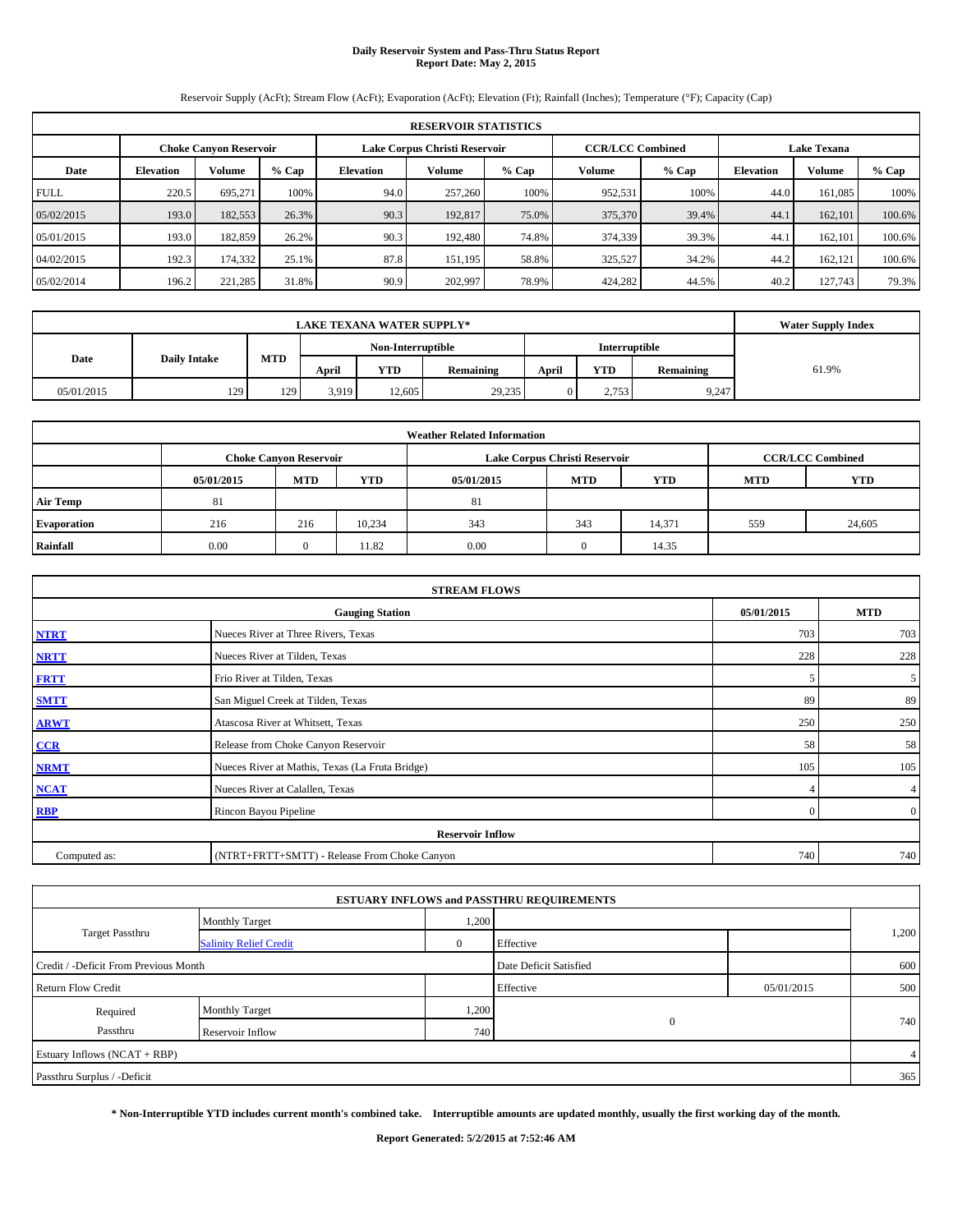# **Daily Reservoir System and Pass-Thru Status Report Report Date: May 3, 2015**

Reservoir Supply (AcFt); Stream Flow (AcFt); Evaporation (AcFt); Elevation (Ft); Rainfall (Inches); Temperature (°F); Capacity (Cap)

|             | <b>RESERVOIR STATISTICS</b>                                                                                     |               |         |                  |         |         |               |         |                  |               |         |  |  |
|-------------|-----------------------------------------------------------------------------------------------------------------|---------------|---------|------------------|---------|---------|---------------|---------|------------------|---------------|---------|--|--|
|             | <b>CCR/LCC Combined</b><br><b>Lake Texana</b><br>Lake Corpus Christi Reservoir<br><b>Choke Canvon Reservoir</b> |               |         |                  |         |         |               |         |                  |               |         |  |  |
| Date        | <b>Elevation</b>                                                                                                | <b>Volume</b> | $%$ Cap | <b>Elevation</b> | Volume  | $%$ Cap | <b>Volume</b> | $%$ Cap | <b>Elevation</b> | <b>Volume</b> | $%$ Cap |  |  |
| <b>FULL</b> | 220.5                                                                                                           | 695.271       | 100%    | 94.0             | 257,260 | 100%    | 952,531       | 100%    | 44.0             | 161.085       | 100%    |  |  |
| 05/03/2015  | 192.9                                                                                                           | 181,513       | 26.1%   | 90.3             | 192,649 | 74.9%   | 374,162       | 39.3%   | 44.1             | 162,101       | 100.6%  |  |  |
| 05/02/2015  | 193.0                                                                                                           | 182.553       | 26.3%   | 90.3             | 192.817 | 75.0%   | 375,370       | 39.4%   | 44.1             | 162,101       | 100.6%  |  |  |
| 04/03/2015  | 192.3                                                                                                           | 174,107       | 25.0%   | 87.7             | 151,043 | 58.7%   | 325,150       | 34.1%   | 44.1             | 162,101       | 100.6%  |  |  |
| 05/03/2014  | 196.1                                                                                                           | 220,893       | 31.8%   | 90.9             | 202,484 | 78.7%   | 423,377       | 44.4%   | 40.2             | 127,743       | 79.3%   |  |  |

|                             | <b>Water Supply Index</b> |            |       |                   |                  |       |            |           |       |
|-----------------------------|---------------------------|------------|-------|-------------------|------------------|-------|------------|-----------|-------|
| Date<br><b>Daily Intake</b> |                           | <b>MTD</b> |       | Non-Interruptible |                  |       |            |           |       |
|                             |                           |            | April | YTD               | <b>Remaining</b> | April | <b>YTD</b> | Remaining | 61.7% |
| 05/02/2015                  | 129                       | 258        | 3.919 | 12.734            | 29,106           |       | 2.753      | 9,247     |       |

| <b>Weather Related Information</b> |            |                               |            |            |                               |                         |       |        |  |  |
|------------------------------------|------------|-------------------------------|------------|------------|-------------------------------|-------------------------|-------|--------|--|--|
|                                    |            | <b>Choke Canyon Reservoir</b> |            |            | Lake Corpus Christi Reservoir | <b>CCR/LCC Combined</b> |       |        |  |  |
|                                    | 05/02/2015 | <b>MTD</b>                    | <b>YTD</b> | 05/02/2015 | <b>MTD</b>                    | <b>YTD</b>              |       |        |  |  |
| <b>Air Temp</b>                    | 82         |                               |            | 82         |                               |                         |       |        |  |  |
| <b>Evaporation</b>                 | 215        | 431                           | 10,449     | 274        | 617                           | 14,645                  | 1,048 | 25,094 |  |  |
| Rainfall                           | 0.00       | 0                             | 11.82      | 0.00       | $\Omega$                      | 14.35                   |       |        |  |  |

| <b>STREAM FLOWS</b> |                                                 |              |                |  |  |  |  |  |  |
|---------------------|-------------------------------------------------|--------------|----------------|--|--|--|--|--|--|
|                     | 05/02/2015                                      | <b>MTD</b>   |                |  |  |  |  |  |  |
| <b>NTRT</b>         | Nueces River at Three Rivers, Texas             | 419          | 1,122          |  |  |  |  |  |  |
| <b>NRTT</b>         | Nueces River at Tilden, Texas                   | 195          | 423            |  |  |  |  |  |  |
| <b>FRTT</b>         | Frio River at Tilden, Texas                     | 5            | 10             |  |  |  |  |  |  |
| <b>SMTT</b>         | San Miguel Creek at Tilden, Texas               | 44           | 133            |  |  |  |  |  |  |
| <b>ARWT</b>         | Atascosa River at Whitsett, Texas               | 169          | 419            |  |  |  |  |  |  |
| $CCR$               | Release from Choke Canyon Reservoir             | 58           | 115            |  |  |  |  |  |  |
| <b>NRMT</b>         | Nueces River at Mathis, Texas (La Fruta Bridge) | 119          | 224            |  |  |  |  |  |  |
| <b>NCAT</b>         | Nueces River at Calallen, Texas                 | $\mathbf{0}$ | $\overline{4}$ |  |  |  |  |  |  |
| <b>RBP</b>          | Rincon Bayou Pipeline                           | $\Omega$     | $\overline{0}$ |  |  |  |  |  |  |
|                     | <b>Reservoir Inflow</b>                         |              |                |  |  |  |  |  |  |
| Computed as:        | (NTRT+FRTT+SMTT) - Release From Choke Canyon    | 410          | 1,149          |  |  |  |  |  |  |

|                                       |                               |                        | <b>ESTUARY INFLOWS and PASSTHRU REQUIREMENTS</b> |            |       |  |
|---------------------------------------|-------------------------------|------------------------|--------------------------------------------------|------------|-------|--|
|                                       | <b>Monthly Target</b>         | 1,200                  |                                                  |            |       |  |
| <b>Target Passthru</b>                | <b>Salinity Relief Credit</b> | $\mathbf{0}$           | Effective                                        |            | 1,200 |  |
| Credit / -Deficit From Previous Month |                               | Date Deficit Satisfied |                                                  | 600        |       |  |
| <b>Return Flow Credit</b>             |                               |                        | Effective                                        | 05/01/2015 | 500   |  |
| Required                              | <b>Monthly Target</b>         | 1,200                  |                                                  |            |       |  |
| Passthru                              | Reservoir Inflow              | 1,149                  | $\mathbf{0}$                                     |            | 1,149 |  |
| Estuary Inflows (NCAT + RBP)          |                               |                        |                                                  |            | 4     |  |
| Passthru Surplus / -Deficit           |                               |                        |                                                  |            | $-45$ |  |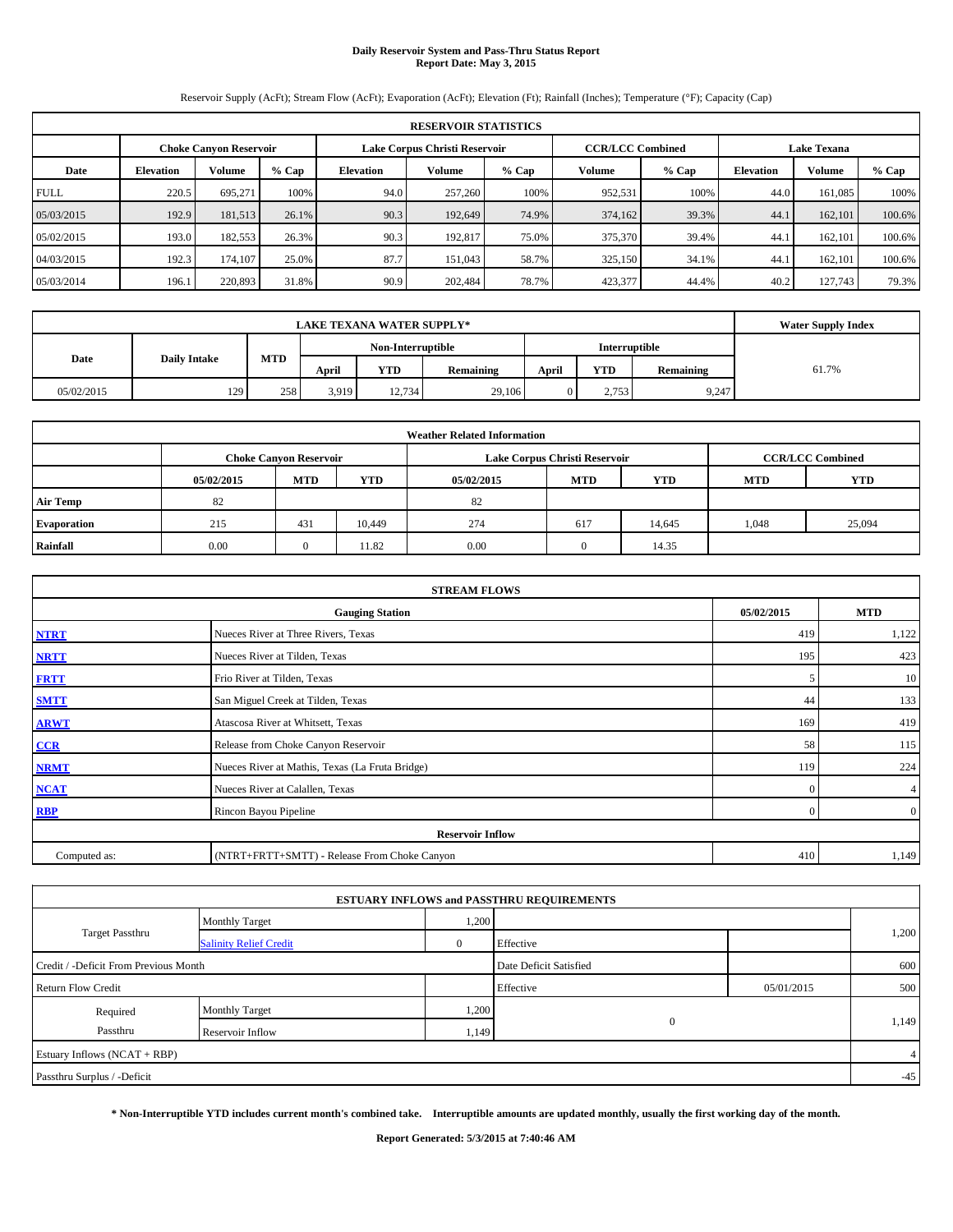# **Daily Reservoir System and Pass-Thru Status Report Report Date: May 4, 2015**

Reservoir Supply (AcFt); Stream Flow (AcFt); Evaporation (AcFt); Elevation (Ft); Rainfall (Inches); Temperature (°F); Capacity (Cap)

| <b>RESERVOIR STATISTICS</b> |                  |                               |         |                  |                               |         |                                               |         |                  |         |         |  |
|-----------------------------|------------------|-------------------------------|---------|------------------|-------------------------------|---------|-----------------------------------------------|---------|------------------|---------|---------|--|
|                             |                  | <b>Choke Canvon Reservoir</b> |         |                  | Lake Corpus Christi Reservoir |         | <b>CCR/LCC Combined</b><br><b>Lake Texana</b> |         |                  |         |         |  |
| Date                        | <b>Elevation</b> | <b>Volume</b>                 | $%$ Cap | <b>Elevation</b> | Volume                        | $%$ Cap | Volume                                        | $%$ Cap | <b>Elevation</b> | Volume  | $%$ Cap |  |
| <b>FULL</b>                 | 220.5            | 695.271                       | 100%    | 94.0             | 257,260                       | 100%    | 952,531                                       | 100%    | 44.0             | 161.085 | 100%    |  |
| 05/04/2015                  | 192.9            | 181,628                       | 26.1%   | 90.3             | 192,312                       | 74.8%   | 373,940                                       | 39.3%   | 44.1             | 162,101 | 100.6%  |  |
| 05/03/2015                  | 192.9            | 181,513                       | 26.1%   | 90.3             | 192,649                       | 74.9%   | 374,162                                       | 39.3%   | 44.1             | 162,101 | 100.6%  |  |
| 04/04/2015                  | 192.3            | 173,771                       | 25.0%   | 87.8             | 151,651                       | 58.9%   | 325,422                                       | 34.2%   | 44.1             | 162,101 | 100.6%  |  |
| 05/04/2014                  | 196.1            | 220,500                       | 31.7%   | 90.9             | 201,631                       | 78.4%   | 422,131                                       | 44.3%   | 40.2             | 127,743 | 79.3%   |  |

|            | <b>Water Supply Index</b> |            |       |                   |                  |       |               |           |       |
|------------|---------------------------|------------|-------|-------------------|------------------|-------|---------------|-----------|-------|
|            |                           |            |       | Non-Interruptible |                  |       | Interruptible |           |       |
| Date       | <b>Daily Intake</b>       | <b>MTD</b> | April | <b>YTD</b>        | <b>Remaining</b> | April | YTD           | Remaining | 61.7% |
| 05/03/2015 | 129                       | 388        | 3.919 | 12,864            | 28,976           |       | 2.753         | 9.247     |       |

| <b>Weather Related Information</b> |            |                               |            |            |                               |                         |            |            |  |  |
|------------------------------------|------------|-------------------------------|------------|------------|-------------------------------|-------------------------|------------|------------|--|--|
|                                    |            | <b>Choke Canyon Reservoir</b> |            |            | Lake Corpus Christi Reservoir | <b>CCR/LCC Combined</b> |            |            |  |  |
|                                    | 05/03/2015 | <b>MTD</b>                    | <b>YTD</b> | 05/03/2015 | <b>MTD</b>                    | <b>YTD</b>              | <b>MTD</b> | <b>YTD</b> |  |  |
| <b>Air Temp</b>                    | 85         |                               |            | 83         |                               |                         |            |            |  |  |
| <b>Evaporation</b>                 | 202        | 633                           | 10,651     | 363        | 980                           | 15,008                  | 1,613      | 25,659     |  |  |
| Rainfall                           | 0.00       | 0                             | 11.82      | 0.00       | $\Omega$                      | 14.35                   |            |            |  |  |

| <b>STREAM FLOWS</b>                                |                                                 |                |                |  |  |  |  |  |  |  |
|----------------------------------------------------|-------------------------------------------------|----------------|----------------|--|--|--|--|--|--|--|
| 05/03/2015<br><b>MTD</b><br><b>Gauging Station</b> |                                                 |                |                |  |  |  |  |  |  |  |
| <b>NTRT</b>                                        | Nueces River at Three Rivers, Texas             | 335            | 1,457          |  |  |  |  |  |  |  |
| <b>NRTT</b>                                        | Nueces River at Tilden, Texas                   | 161            | 584            |  |  |  |  |  |  |  |
| <b>FRTT</b>                                        | Frio River at Tilden, Texas                     | 5              | 14             |  |  |  |  |  |  |  |
| <b>SMTT</b>                                        | San Miguel Creek at Tilden, Texas               | 26             | 159            |  |  |  |  |  |  |  |
| <b>ARWT</b>                                        | Atascosa River at Whitsett, Texas               | 121            | 540            |  |  |  |  |  |  |  |
| CCR                                                | Release from Choke Canyon Reservoir             | 58             | 173            |  |  |  |  |  |  |  |
| <b>NRMT</b>                                        | Nueces River at Mathis, Texas (La Fruta Bridge) | 127            | 351            |  |  |  |  |  |  |  |
| <b>NCAT</b>                                        | Nueces River at Calallen, Texas                 | $\mathbf{0}$   | $\overline{4}$ |  |  |  |  |  |  |  |
| <b>RBP</b>                                         | Rincon Bayou Pipeline                           | $\overline{0}$ | $\overline{0}$ |  |  |  |  |  |  |  |
|                                                    | <b>Reservoir Inflow</b>                         |                |                |  |  |  |  |  |  |  |
| Computed as:                                       | (NTRT+FRTT+SMTT) - Release From Choke Canyon    |                |                |  |  |  |  |  |  |  |

|                                       |                               |              | <b>ESTUARY INFLOWS and PASSTHRU REQUIREMENTS</b> |            |       |
|---------------------------------------|-------------------------------|--------------|--------------------------------------------------|------------|-------|
|                                       | <b>Monthly Target</b>         | 1,200        |                                                  |            |       |
| <b>Target Passthru</b>                | <b>Salinity Relief Credit</b> | $\mathbf{0}$ | Effective                                        |            | 1,200 |
| Credit / -Deficit From Previous Month |                               |              | Date Deficit Satisfied                           |            | 600   |
| <b>Return Flow Credit</b>             |                               |              | Effective                                        | 05/01/2015 | 500   |
| Required                              | <b>Monthly Target</b>         | 1,200        |                                                  |            |       |
| Passthru                              | Reservoir Inflow              | 1,457        | $\mathbf{0}$                                     |            | 1,200 |
| Estuary Inflows (NCAT + RBP)          |                               |              |                                                  |            | 4     |
| Passthru Surplus / -Deficit           |                               |              |                                                  |            | $-96$ |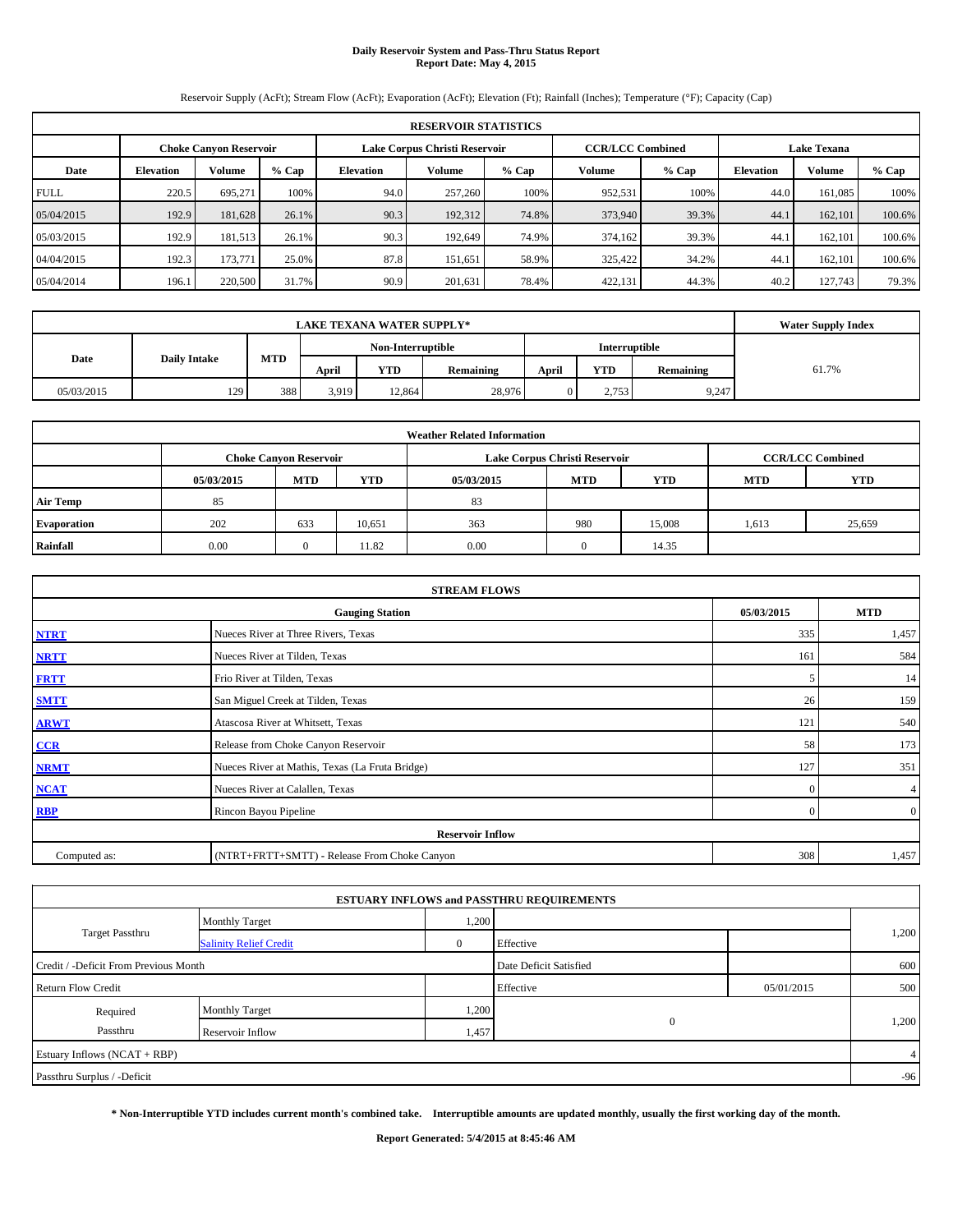# **Daily Reservoir System and Pass-Thru Status Report Report Date: May 5, 2015**

Reservoir Supply (AcFt); Stream Flow (AcFt); Evaporation (AcFt); Elevation (Ft); Rainfall (Inches); Temperature (°F); Capacity (Cap)

| <b>RESERVOIR STATISTICS</b> |                  |                               |         |                  |                               |         |                         |         |                    |         |         |
|-----------------------------|------------------|-------------------------------|---------|------------------|-------------------------------|---------|-------------------------|---------|--------------------|---------|---------|
|                             |                  | <b>Choke Canvon Reservoir</b> |         |                  | Lake Corpus Christi Reservoir |         | <b>CCR/LCC Combined</b> |         | <b>Lake Texana</b> |         |         |
| Date                        | <b>Elevation</b> | <b>Volume</b>                 | $%$ Cap | <b>Elevation</b> | Volume                        | $%$ Cap | Volume                  | $%$ Cap | <b>Elevation</b>   | Volume  | $%$ Cap |
| <b>FULL</b>                 | 220.5            | 695.271                       | 100%    | 94.0             | 257,260                       | 100%    | 952,531                 | 100%    | 44.0               | 161.085 | 100%    |
| 05/05/2015                  | 192.9            | 180,705                       | 26.0%   | 90.3             | 191,640                       | 74.5%   | 372,345                 | 39.1%   | 44.1               | 162,101 | 100.6%  |
| 05/04/2015                  | 192.9            | 181,628                       | 26.1%   | 90.3             | 192.312                       | 74.8%   | 373,940                 | 39.3%   | 44.1               | 162,101 | 100.6%  |
| 04/05/2015                  | 192.3            | 174.783                       | 25.1%   | 87.7             | 150.892                       | 58.7%   | 325,675                 | 34.2%   | 44.1               | 162,101 | 100.6%  |
| 05/05/2014                  | 196.1            | 219,979                       | 31.6%   | 90.8             | 201,119                       | 78.2%   | 421,098                 | 44.2%   | 40.1               | 126,098 | 78.3%   |

|            | <b>Water Supply Index</b> |            |                   |            |           |                      |       |           |       |
|------------|---------------------------|------------|-------------------|------------|-----------|----------------------|-------|-----------|-------|
|            |                           |            | Non-Interruptible |            |           | <b>Interruptible</b> |       |           |       |
| Date       | <b>Daily Intake</b>       | <b>MTD</b> | April             | <b>YTD</b> | Remaining | April                | YTD   | Remaining | 61.4% |
| 05/04/2015 | 130                       | 517        | 1.015             | 10.088     | 31,752    | 2,848                | 5,601 | 6,399     |       |

| <b>Weather Related Information</b> |            |                               |            |            |                               |                         |            |            |  |  |
|------------------------------------|------------|-------------------------------|------------|------------|-------------------------------|-------------------------|------------|------------|--|--|
|                                    |            | <b>Choke Canyon Reservoir</b> |            |            | Lake Corpus Christi Reservoir | <b>CCR/LCC Combined</b> |            |            |  |  |
|                                    | 05/04/2015 | <b>MTD</b>                    | <b>YTD</b> | 05/04/2015 | <b>MTD</b>                    | <b>YTD</b>              | <b>MTD</b> | <b>YTD</b> |  |  |
| <b>Air Temp</b>                    | 84         |                               |            | 82         |                               |                         |            |            |  |  |
| <b>Evaporation</b>                 | 201        | 834                           | 10,852     | 303        | 1,283                         | 15,311                  | 2,117      | 26,163     |  |  |
| Rainfall                           | 0.00       | 0                             | 11.82      | 0.00       | $\Omega$                      | 14.35                   |            |            |  |  |

| <b>STREAM FLOWS</b>                                |                                                 |                |                |  |  |  |  |  |  |  |
|----------------------------------------------------|-------------------------------------------------|----------------|----------------|--|--|--|--|--|--|--|
| 05/04/2015<br><b>MTD</b><br><b>Gauging Station</b> |                                                 |                |                |  |  |  |  |  |  |  |
| <b>NTRT</b>                                        | Nueces River at Three Rivers, Texas             |                |                |  |  |  |  |  |  |  |
| <b>NRTT</b>                                        | Nueces River at Tilden, Texas                   | 131            | 715            |  |  |  |  |  |  |  |
| <b>FRTT</b>                                        | Frio River at Tilden, Texas                     |                | 16             |  |  |  |  |  |  |  |
| <b>SMTT</b>                                        | San Miguel Creek at Tilden, Texas               | 17             | 176            |  |  |  |  |  |  |  |
| <b>ARWT</b>                                        | Atascosa River at Whitsett, Texas               | 95             | 635            |  |  |  |  |  |  |  |
| CCR                                                | Release from Choke Canyon Reservoir             | 58             | 230            |  |  |  |  |  |  |  |
| <b>NRMT</b>                                        | Nueces River at Mathis, Texas (La Fruta Bridge) | 121            | 472            |  |  |  |  |  |  |  |
| <b>NCAT</b>                                        | Nueces River at Calallen, Texas                 | $\mathbf{0}$   | $\overline{4}$ |  |  |  |  |  |  |  |
| <b>RBP</b>                                         | Rincon Bayou Pipeline                           | $\overline{0}$ | $\overline{0}$ |  |  |  |  |  |  |  |
|                                                    | <b>Reservoir Inflow</b>                         |                |                |  |  |  |  |  |  |  |
| Computed as:                                       | (NTRT+FRTT+SMTT) - Release From Choke Canyon    |                |                |  |  |  |  |  |  |  |

|                                       |                               |              | <b>ESTUARY INFLOWS and PASSTHRU REQUIREMENTS</b> |            |       |
|---------------------------------------|-------------------------------|--------------|--------------------------------------------------|------------|-------|
|                                       | <b>Monthly Target</b>         | 1,200        |                                                  |            |       |
| <b>Target Passthru</b>                | <b>Salinity Relief Credit</b> | $\mathbf{0}$ | Effective                                        |            | 1,200 |
| Credit / -Deficit From Previous Month |                               |              | Date Deficit Satisfied                           |            | 600   |
| <b>Return Flow Credit</b>             |                               |              | Effective                                        | 05/01/2015 | 500   |
| Required                              | <b>Monthly Target</b>         | 1,200        |                                                  |            |       |
| Passthru                              | Reservoir Inflow              | 1,699        | $\mathbf{0}$                                     |            | 1,200 |
| Estuary Inflows (NCAT + RBP)          |                               |              |                                                  |            | 4     |
| Passthru Surplus / -Deficit           |                               |              |                                                  |            | $-96$ |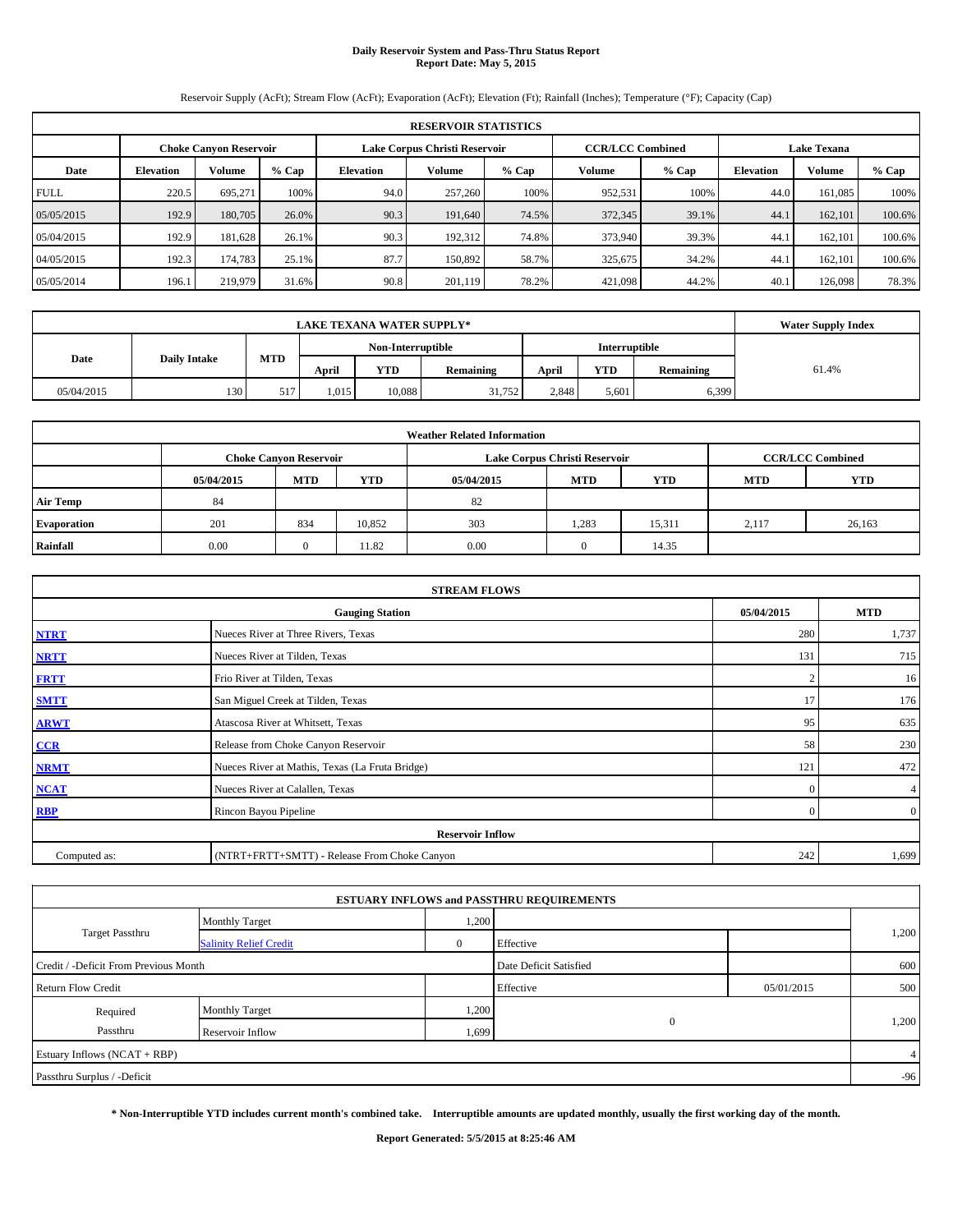# **Daily Reservoir System and Pass-Thru Status Report Report Date: May 6, 2015**

Reservoir Supply (AcFt); Stream Flow (AcFt); Evaporation (AcFt); Elevation (Ft); Rainfall (Inches); Temperature (°F); Capacity (Cap)

|             | <b>RESERVOIR STATISTICS</b> |                               |         |                  |                               |         |                         |         |                  |                    |        |  |
|-------------|-----------------------------|-------------------------------|---------|------------------|-------------------------------|---------|-------------------------|---------|------------------|--------------------|--------|--|
|             |                             | <b>Choke Canvon Reservoir</b> |         |                  | Lake Corpus Christi Reservoir |         | <b>CCR/LCC Combined</b> |         |                  | <b>Lake Texana</b> |        |  |
| Date        | <b>Elevation</b>            | <b>Volume</b>                 | $%$ Cap | <b>Elevation</b> | Volume                        | $%$ Cap | <b>Volume</b>           | $%$ Cap | <b>Elevation</b> | Volume             |        |  |
| <b>FULL</b> | 220.5                       | 695.271                       | 100%    | 94.0             | 257,260                       | 100%    | 952,531                 | 100%    | 44.0             | 161.085            | 100%   |  |
| 05/06/2015  | 192.8                       | 180,129                       | 25.9%   | 90.3             | 191.808                       | 74.6%   | 371,937                 | 39.0%   | 44.1             | 162,101            | 100.6% |  |
| 05/05/2015  | 192.9                       | 180,705                       | 26.0%   | 90.3             | 191.640                       | 74.5%   | 372,345                 | 39.1%   | 44.1             | 162,101            | 100.6% |  |
| 04/06/2015  | 192.3                       | 174,670                       | 25.1%   | 87.7             | 150,740                       | 58.6%   | 325,410                 | 34.2%   | 44.1             | 162,101            | 100.6% |  |
| 05/06/2014  | 196.0                       | 219,327                       | 31.5%   | 90.8             | 200,608                       | 78.0%   | 419,935                 | 44.1%   | 40.1             | 126,098            | 78.3%  |  |

|            | <b>Water Supply Index</b> |            |       |                   |           |       |               |           |       |
|------------|---------------------------|------------|-------|-------------------|-----------|-------|---------------|-----------|-------|
|            |                           |            |       | Non-Interruptible |           |       | Interruptible |           |       |
| Date       | <b>Daily Intake</b>       | <b>MTD</b> | April | <b>YTD</b>        | Remaining | April | <b>YTD</b>    | Remaining | 61.3% |
| 05/05/2015 | 130                       | 647        | 1,015 | 10,218            | 31,622    | 2,848 | 5.601         | 6,399     |       |

| <b>Weather Related Information</b> |            |                               |            |            |                               |                         |       |        |  |  |  |
|------------------------------------|------------|-------------------------------|------------|------------|-------------------------------|-------------------------|-------|--------|--|--|--|
|                                    |            | <b>Choke Canyon Reservoir</b> |            |            | Lake Corpus Christi Reservoir | <b>CCR/LCC Combined</b> |       |        |  |  |  |
|                                    | 05/05/2015 | <b>MTD</b>                    | <b>MTD</b> | <b>YTD</b> |                               |                         |       |        |  |  |  |
| <b>Air Temp</b>                    | 80         |                               |            | 81         |                               |                         |       |        |  |  |  |
| Evaporation                        | 74         | 908                           | 10,926     | 166        | 1,449                         | 15,477                  | 2,357 | 26,403 |  |  |  |
| Rainfall                           | 0.04       | 0.04                          | 11.86      | 0.19       | 0.19                          | 14.54                   |       |        |  |  |  |

| <b>STREAM FLOWS</b> |                                                 |              |                |  |  |  |  |  |  |
|---------------------|-------------------------------------------------|--------------|----------------|--|--|--|--|--|--|
|                     | <b>Gauging Station</b>                          |              |                |  |  |  |  |  |  |
| <b>NTRT</b>         | Nueces River at Three Rivers, Texas             | 256          | 1,993          |  |  |  |  |  |  |
| <b>NRTT</b>         | Nueces River at Tilden, Texas                   | 101          | 816            |  |  |  |  |  |  |
| <b>FRTT</b>         | Frio River at Tilden, Texas                     |              | 18             |  |  |  |  |  |  |
| <b>SMTT</b>         | San Miguel Creek at Tilden, Texas               | 13           | 189            |  |  |  |  |  |  |
| <b>ARWT</b>         | Atascosa River at Whitsett, Texas               | 81           | 717            |  |  |  |  |  |  |
| CCR                 | Release from Choke Canyon Reservoir             | 58           | 288            |  |  |  |  |  |  |
| <b>NRMT</b>         | Nueces River at Mathis, Texas (La Fruta Bridge) | 131          | 603            |  |  |  |  |  |  |
| <b>NCAT</b>         | Nueces River at Calallen, Texas                 | $\mathbf{0}$ | 4 <sub>1</sub> |  |  |  |  |  |  |
| <b>RBP</b>          | Rincon Bayou Pipeline                           | $\Omega$     | $\overline{0}$ |  |  |  |  |  |  |
|                     | <b>Reservoir Inflow</b>                         |              |                |  |  |  |  |  |  |
| Computed as:        | (NTRT+FRTT+SMTT) - Release From Choke Canyon    | 213          | 1,912          |  |  |  |  |  |  |

|                                       |                               |              | <b>ESTUARY INFLOWS and PASSTHRU REQUIREMENTS</b> |            |       |
|---------------------------------------|-------------------------------|--------------|--------------------------------------------------|------------|-------|
|                                       | <b>Monthly Target</b>         | 1,200        |                                                  |            |       |
| <b>Target Passthru</b>                | <b>Salinity Relief Credit</b> | $\mathbf{0}$ | Effective                                        |            | 1,200 |
| Credit / -Deficit From Previous Month |                               |              | Date Deficit Satisfied                           |            | 600   |
| <b>Return Flow Credit</b>             |                               |              | Effective                                        | 05/01/2015 | 500   |
| Required                              | <b>Monthly Target</b>         | 1,200        |                                                  |            |       |
| Passthru                              | Reservoir Inflow              | 1,912        | $\mathbf{0}$                                     |            | 1,200 |
| Estuary Inflows (NCAT + RBP)          |                               |              |                                                  |            | 4     |
| Passthru Surplus / -Deficit           |                               |              |                                                  |            | $-96$ |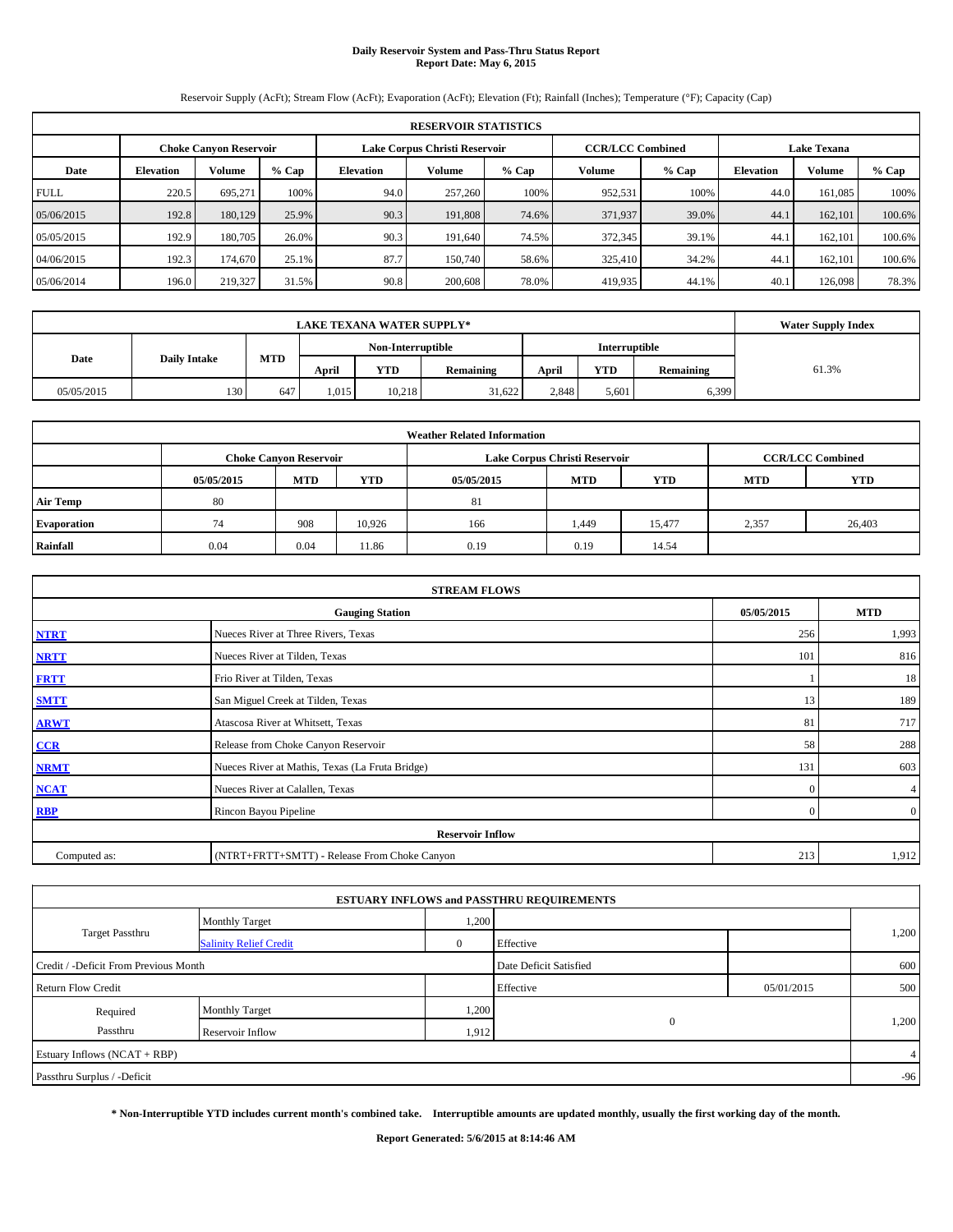# **Daily Reservoir System and Pass-Thru Status Report Report Date: May 7, 2015**

Reservoir Supply (AcFt); Stream Flow (AcFt); Evaporation (AcFt); Elevation (Ft); Rainfall (Inches); Temperature (°F); Capacity (Cap)

|             | <b>RESERVOIR STATISTICS</b> |                               |         |                               |         |         |                         |         |                    |         |        |  |
|-------------|-----------------------------|-------------------------------|---------|-------------------------------|---------|---------|-------------------------|---------|--------------------|---------|--------|--|
|             |                             | <b>Choke Canvon Reservoir</b> |         | Lake Corpus Christi Reservoir |         |         | <b>CCR/LCC Combined</b> |         | <b>Lake Texana</b> |         |        |  |
| Date        | <b>Elevation</b>            | <b>Volume</b>                 | $%$ Cap | <b>Elevation</b>              | Volume  | $%$ Cap | Volume                  | $%$ Cap | <b>Elevation</b>   | Volume  |        |  |
| <b>FULL</b> | 220.5                       | 695.271                       | 100%    | 94.0                          | 257,260 | 100%    | 952,531                 | 100%    | 44.0               | 161.085 | 100%   |  |
| 05/07/2015  | 192.8                       | 180,360                       | 25.9%   | 90.3                          | 191,808 | 74.6%   | 372,168                 | 39.1%   | 44.1               | 162,101 | 100.6% |  |
| 05/06/2015  | 192.8                       | 180,129                       | 25.9%   | 90.3                          | 191.808 | 74.6%   | 371,937                 | 39.0%   | 44.1               | 162.101 | 100.6% |  |
| 04/07/2015  | 192.2                       | 173,658                       | 25.0%   | 87.7                          | 150,286 | 58.4%   | 323,944                 | 34.0%   | 44.1               | 162,101 | 100.6% |  |
| 05/07/2014  | 196.0                       | 218,678                       | 31.5%   | 90.7                          | 199,757 | 77.6%   | 418,435                 | 43.9%   | 40.0               | 126,098 | 78.3%  |  |

|            | <b>Water Supply Index</b> |            |       |                   |           |       |               |           |       |
|------------|---------------------------|------------|-------|-------------------|-----------|-------|---------------|-----------|-------|
|            |                           |            |       | Non-Interruptible |           |       | Interruptible |           |       |
| Date       | <b>Daily Intake</b>       | <b>MTD</b> | April | <b>YTD</b>        | Remaining | April | <b>YTD</b>    | Remaining | 61.4% |
| 05/06/2015 | 130                       | 777        | 1,015 | 10,348            | 31,492    | 2,848 | 5.601         | 6,399     |       |

| <b>Weather Related Information</b> |            |                               |        |            |                               |                         |       |        |  |  |  |
|------------------------------------|------------|-------------------------------|--------|------------|-------------------------------|-------------------------|-------|--------|--|--|--|
|                                    |            | <b>Choke Canyon Reservoir</b> |        |            | Lake Corpus Christi Reservoir | <b>CCR/LCC Combined</b> |       |        |  |  |  |
|                                    | 05/06/2015 | <b>MTD</b>                    | YTD    | 05/06/2015 | <b>MTD</b>                    | <b>YTD</b>              |       |        |  |  |  |
| <b>Air Temp</b>                    | 84         |                               |        | 84         |                               |                         |       |        |  |  |  |
| Evaporation                        | 134        | 1.042                         | 11,060 | 284        | 1,733                         | 15,761                  | 2,775 | 26,821 |  |  |  |
| Rainfall                           | 0.00       | 0.04                          | 11.86  | 0.00       | 0.19                          | 14.54                   |       |        |  |  |  |

|              | <b>STREAM FLOWS</b>                             |            |                |
|--------------|-------------------------------------------------|------------|----------------|
|              | 05/06/2015                                      | <b>MTD</b> |                |
| <b>NTRT</b>  | Nueces River at Three Rivers, Texas             | 222        | 2,215          |
| <b>NRTT</b>  | Nueces River at Tilden, Texas                   | 77         | 893            |
| <b>FRTT</b>  | Frio River at Tilden, Texas                     |            | 19             |
| <b>SMTT</b>  | San Miguel Creek at Tilden, Texas               | 10         | 199            |
| <b>ARWT</b>  | Atascosa River at Whitsett, Texas               | 75         | 792            |
| CCR          | Release from Choke Canyon Reservoir             | 58         | 345            |
| <b>NRMT</b>  | Nueces River at Mathis, Texas (La Fruta Bridge) | 161        | 764            |
| <b>NCAT</b>  | Nueces River at Calallen, Texas                 | $\Omega$   | $\overline{4}$ |
| <b>RBP</b>   | Rincon Bayou Pipeline                           | $\Omega$   | $\overline{0}$ |
|              | <b>Reservoir Inflow</b>                         |            |                |
| Computed as: | (NTRT+FRTT+SMTT) - Release From Choke Canyon    | 176        | 2,088          |

|                                       |                               |          | <b>ESTUARY INFLOWS and PASSTHRU REQUIREMENTS</b> |            |                |
|---------------------------------------|-------------------------------|----------|--------------------------------------------------|------------|----------------|
|                                       | <b>Monthly Target</b>         | 1,200    |                                                  |            |                |
| <b>Target Passthru</b>                | <b>Salinity Relief Credit</b> | $\Omega$ | Effective                                        |            | 1,200          |
| Credit / -Deficit From Previous Month |                               |          | Date Deficit Satisfied                           |            | 600            |
| <b>Return Flow Credit</b>             |                               |          | Effective                                        | 05/01/2015 | 500            |
| Required                              | <b>Monthly Target</b>         | 1,200    |                                                  |            |                |
| Passthru                              | Reservoir Inflow              | 2,088    | $\mathbf{0}$                                     |            | 1,200          |
| Estuary Inflows (NCAT + RBP)          |                               |          |                                                  |            | $\overline{4}$ |
| Passthru Surplus / -Deficit           |                               |          |                                                  |            | $-96$          |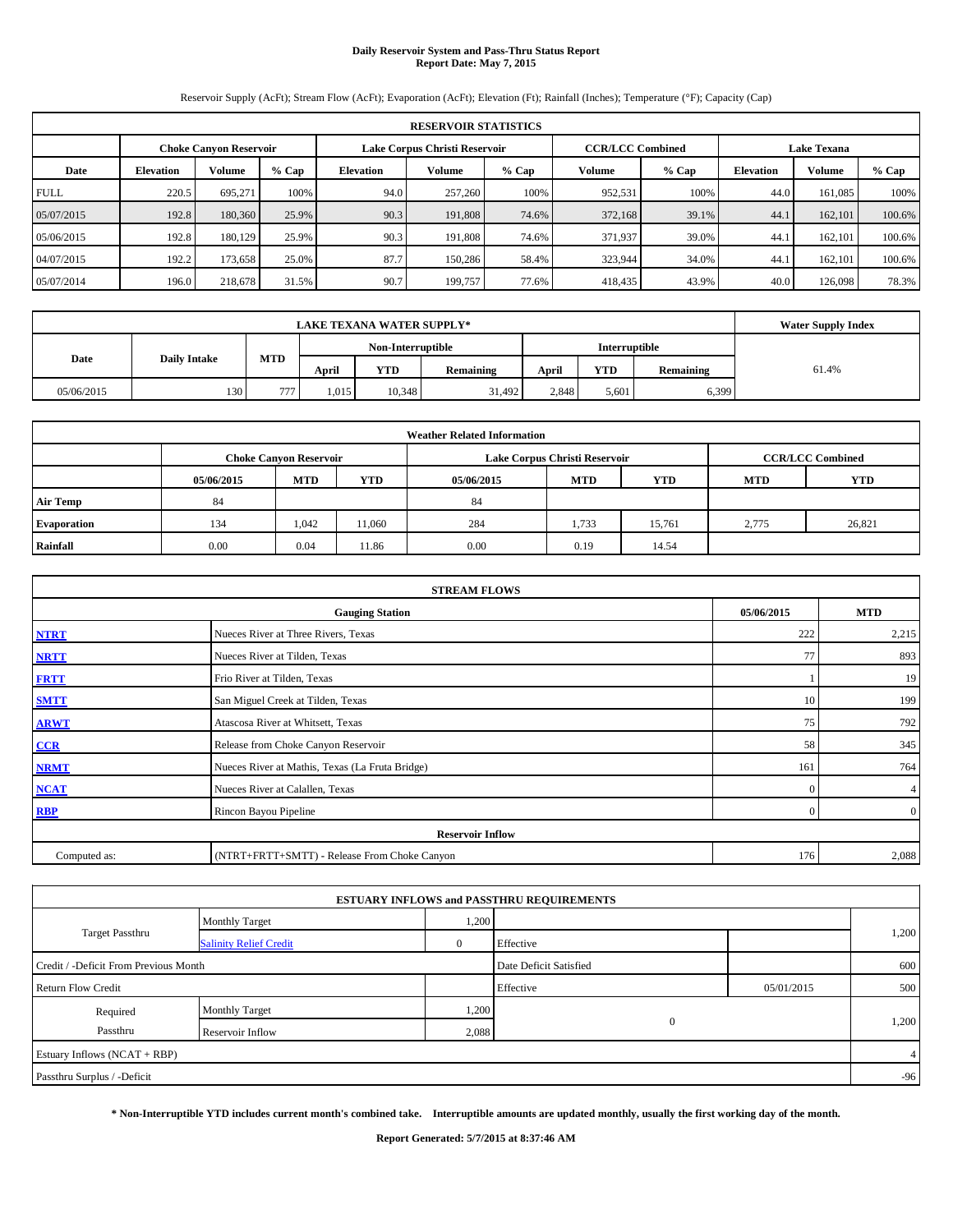# **Daily Reservoir System and Pass-Thru Status Report Report Date: May 8, 2015**

Reservoir Supply (AcFt); Stream Flow (AcFt); Evaporation (AcFt); Elevation (Ft); Rainfall (Inches); Temperature (°F); Capacity (Cap)

|             | <b>RESERVOIR STATISTICS</b> |                               |         |                  |                               |         |         |                         |                    |               |        |  |
|-------------|-----------------------------|-------------------------------|---------|------------------|-------------------------------|---------|---------|-------------------------|--------------------|---------------|--------|--|
|             |                             | <b>Choke Canvon Reservoir</b> |         |                  | Lake Corpus Christi Reservoir |         |         | <b>CCR/LCC Combined</b> | <b>Lake Texana</b> |               |        |  |
| Date        | <b>Elevation</b>            | <b>Volume</b>                 | $%$ Cap | <b>Elevation</b> | Volume                        | $%$ Cap | Volume  | $%$ Cap                 | <b>Elevation</b>   | <b>Volume</b> |        |  |
| <b>FULL</b> | 220.5                       | 695.271                       | 100%    | 94.0             | 257,260                       | 100%    | 952,531 | 100%                    | 44.0               | 161.085       | 100%   |  |
| 05/08/2015  | 192.8                       | 180,129                       | 25.9%   | 90.3             | 191,472                       | 74.4%   | 371,601 | 39.0%                   | 44.1               | 162,101       | 100.6% |  |
| 05/07/2015  | 192.8                       | 180,360                       | 25.9%   | 90.3             | 191.808                       | 74.6%   | 372,168 | 39.1%                   | 44.1               | 162.101       | 100.6% |  |
| 04/08/2015  | 192.2                       | 173,098                       | 24.9%   | 87.7             | 150.135                       | 58.4%   | 323,233 | 33.9%                   | 44.1               | 162,101       | 100.6% |  |
| 05/08/2014  | 196.0                       | 218,418                       | 31.4%   | 90.7             | 199,587                       | 77.6%   | 418,005 | 43.9%                   | 40.0               | 126,098       | 78.3%  |  |

|            | <b>LAKE TEXANA WATER SUPPLY*</b> |            |       |                   |           |       |               |           |       |  |  |  |
|------------|----------------------------------|------------|-------|-------------------|-----------|-------|---------------|-----------|-------|--|--|--|
|            |                                  |            |       | Non-Interruptible |           |       | Interruptible |           |       |  |  |  |
| Date       | <b>Daily Intake</b>              | <b>MTD</b> | April | <b>YTD</b>        | Remaining | April | <b>YTD</b>    | Remaining | 61.3% |  |  |  |
| 05/07/2015 | 130                              | 906        | 1,015 | 10.477            | 31,363    | 2,848 | 5.601         | 6,399     |       |  |  |  |

| <b>Weather Related Information</b> |            |                                                                                           |        |            |            |            |            |            |  |  |  |  |  |
|------------------------------------|------------|-------------------------------------------------------------------------------------------|--------|------------|------------|------------|------------|------------|--|--|--|--|--|
|                                    |            | <b>CCR/LCC Combined</b><br>Lake Corpus Christi Reservoir<br><b>Choke Canyon Reservoir</b> |        |            |            |            |            |            |  |  |  |  |  |
|                                    | 05/07/2015 | <b>MTD</b>                                                                                | YTD    | 05/07/2015 | <b>MTD</b> | <b>YTD</b> | <b>MTD</b> | <b>YTD</b> |  |  |  |  |  |
| <b>Air Temp</b>                    | 82         |                                                                                           |        | 82         |            |            |            |            |  |  |  |  |  |
| Evaporation                        | 120        | 1,162                                                                                     | 11,180 | 196        | 1,929      | 15,957     | 3,091      | 27,137     |  |  |  |  |  |
| Rainfall                           | 0.00       | 0.04                                                                                      | 11.86  | 0.00       | 0.19       | 14.54      |            |            |  |  |  |  |  |

|                                      | <b>STREAM FLOWS</b>                             |              |                  |  |  |  |  |  |
|--------------------------------------|-------------------------------------------------|--------------|------------------|--|--|--|--|--|
| 05/07/2015<br><b>Gauging Station</b> |                                                 |              |                  |  |  |  |  |  |
| <b>NTRT</b>                          | Nueces River at Three Rivers, Texas             | 195          | 2,410            |  |  |  |  |  |
| <b>NRTT</b>                          | Nueces River at Tilden, Texas                   | 58           | 951              |  |  |  |  |  |
| <b>FRTT</b>                          | Frio River at Tilden, Texas                     |              | 20               |  |  |  |  |  |
| <b>SMTT</b>                          | San Miguel Creek at Tilden, Texas               | 8            | 206              |  |  |  |  |  |
| <b>ARWT</b>                          | Atascosa River at Whitsett, Texas               | 67           | 860              |  |  |  |  |  |
| CCR                                  | Release from Choke Canyon Reservoir             | 58           | 403              |  |  |  |  |  |
| <b>NRMT</b>                          | Nueces River at Mathis, Texas (La Fruta Bridge) | 185          | 949              |  |  |  |  |  |
| <b>NCAT</b>                          | Nueces River at Calallen, Texas                 | $\Omega$     | 4 <sub>1</sub>   |  |  |  |  |  |
| <b>RBP</b>                           | Rincon Bayou Pipeline                           | $\mathbf{0}$ | $\boldsymbol{0}$ |  |  |  |  |  |
|                                      | <b>Reservoir Inflow</b>                         |              |                  |  |  |  |  |  |
| Computed as:                         | (NTRT+FRTT+SMTT) - Release From Choke Canyon    | 146          | 2,233            |  |  |  |  |  |

|                                       |                               |       | <b>ESTUARY INFLOWS and PASSTHRU REQUIREMENTS</b> |            |                |
|---------------------------------------|-------------------------------|-------|--------------------------------------------------|------------|----------------|
|                                       | <b>Monthly Target</b>         | 1,200 |                                                  |            |                |
| <b>Target Passthru</b>                | <b>Salinity Relief Credit</b> |       | Effective                                        |            | 1,200          |
| Credit / -Deficit From Previous Month |                               |       | Date Deficit Satisfied                           |            | 600            |
| <b>Return Flow Credit</b>             |                               |       | Effective                                        | 05/01/2015 | 500            |
| Required                              | <b>Monthly Target</b>         | 1,200 |                                                  |            |                |
| Passthru                              | Reservoir Inflow              | 2,233 | $\mathbf{0}$                                     |            | 1,200          |
| Estuary Inflows (NCAT + RBP)          |                               |       |                                                  |            | $\overline{4}$ |
| Passthru Surplus / -Deficit           |                               |       |                                                  |            | $-96$          |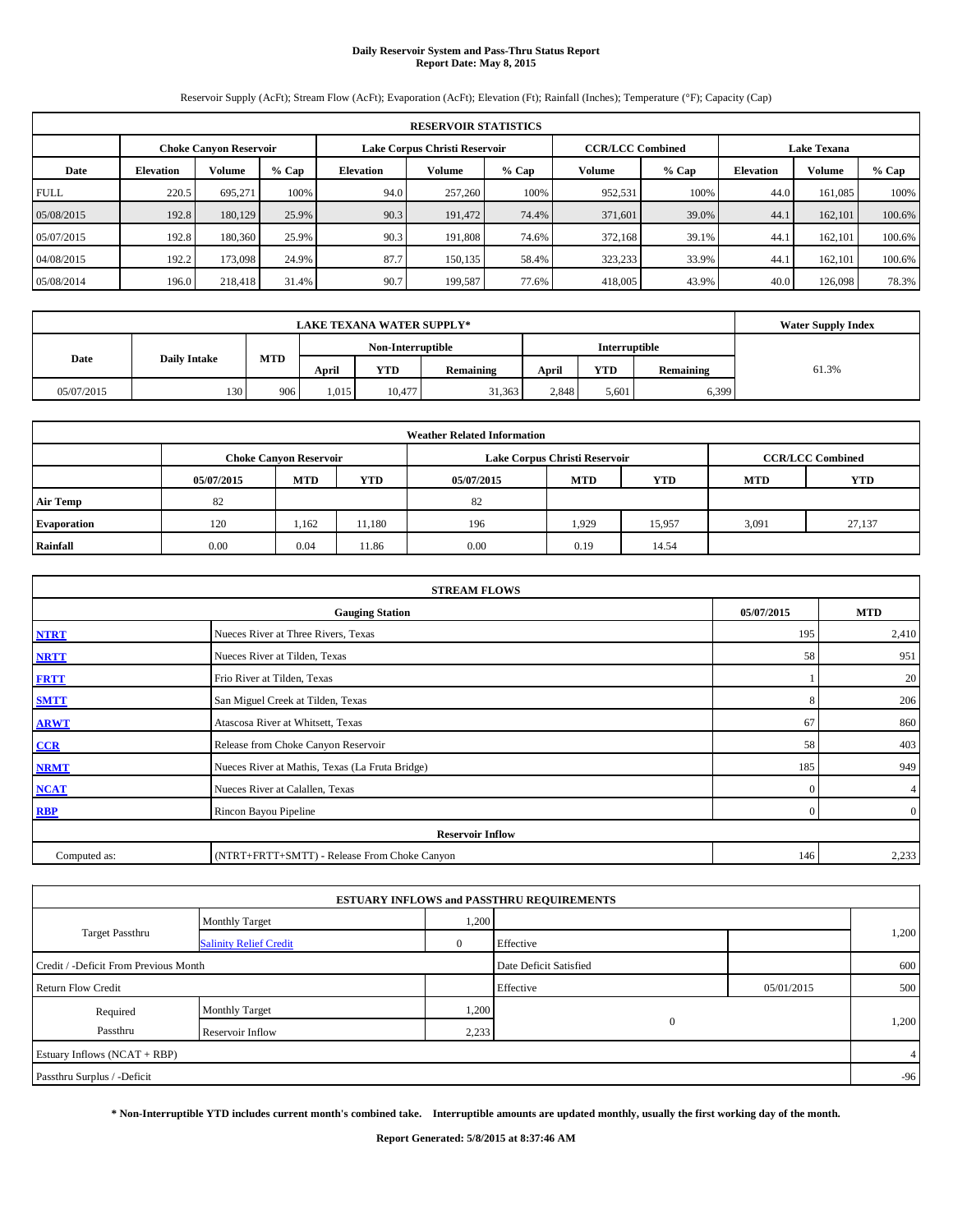# **Daily Reservoir System and Pass-Thru Status Report Report Date: May 9, 2015**

Reservoir Supply (AcFt); Stream Flow (AcFt); Evaporation (AcFt); Elevation (Ft); Rainfall (Inches); Temperature (°F); Capacity (Cap)

|             | <b>RESERVOIR STATISTICS</b>                                                                                     |               |         |                  |         |         |               |         |                  |         |         |  |  |  |  |
|-------------|-----------------------------------------------------------------------------------------------------------------|---------------|---------|------------------|---------|---------|---------------|---------|------------------|---------|---------|--|--|--|--|
|             | <b>CCR/LCC Combined</b><br><b>Lake Texana</b><br>Lake Corpus Christi Reservoir<br><b>Choke Canvon Reservoir</b> |               |         |                  |         |         |               |         |                  |         |         |  |  |  |  |
| Date        | <b>Elevation</b>                                                                                                | <b>Volume</b> | $%$ Cap | <b>Elevation</b> | Volume  | $%$ Cap | <b>Volume</b> | $%$ Cap | <b>Elevation</b> | Volume  | $%$ Cap |  |  |  |  |
| <b>FULL</b> | 220.5                                                                                                           | 695.271       | 100%    | 94.0             | 257,260 | 100%    | 952,531       | 100%    | 44.0             | 161.085 | 100%    |  |  |  |  |
| 05/09/2015  | 192.8                                                                                                           | 179,670       | 25.8%   | 90.2             | 191.136 | 74.3%   | 370,806       | 38.9%   | 44.0             | 161,085 | 100.0%  |  |  |  |  |
| 05/08/2015  | 192.8                                                                                                           | 180.129       | 25.9%   | 90.3             | 191.472 | 74.4%   | 371.601       | 39.0%   | 44.1             | 162,101 | 100.6%  |  |  |  |  |
| 04/09/2015  | 192.3                                                                                                           | 173,995       | 25.0%   | 87.7             | 150.135 | 58.4%   | 324,130       | 34.0%   | 44.1             | 162,101 | 100.6%  |  |  |  |  |
| 05/09/2014  | 196.1                                                                                                           | 221,024       | 31.8%   | 90.8             | 199.927 | 77.7%   | 420,951       | 44.2%   | 40.0             | 126,098 | 78.3%   |  |  |  |  |

|                                    | <b>LAKE TEXANA WATER SUPPLY*</b> |      |       |                   |           |       |               |           |       |  |  |
|------------------------------------|----------------------------------|------|-------|-------------------|-----------|-------|---------------|-----------|-------|--|--|
|                                    |                                  |      |       | Non-Interruptible |           |       | Interruptible |           |       |  |  |
| MTD<br>Date<br><b>Daily Intake</b> |                                  |      | April | <b>YTD</b>        | Remaining | April | YTD           | Remaining | 61.2% |  |  |
| 05/08/2015                         | 130                              | .036 | 1.015 | 10.607            | 31,233    | 2.848 | 5.601         | 6,399     |       |  |  |

| <b>Weather Related Information</b> |            |                                                                                           |        |            |            |            |            |            |  |  |  |  |  |
|------------------------------------|------------|-------------------------------------------------------------------------------------------|--------|------------|------------|------------|------------|------------|--|--|--|--|--|
|                                    |            | <b>CCR/LCC Combined</b><br>Lake Corpus Christi Reservoir<br><b>Choke Canyon Reservoir</b> |        |            |            |            |            |            |  |  |  |  |  |
|                                    | 05/08/2015 | <b>MTD</b>                                                                                | YTD    | 05/08/2015 | <b>MTD</b> | <b>YTD</b> | <b>MTD</b> | <b>YTD</b> |  |  |  |  |  |
| <b>Air Temp</b>                    | 84         |                                                                                           |        | 85         |            |            |            |            |  |  |  |  |  |
| Evaporation                        | 100        | 1,262                                                                                     | 11,280 | 196        | 2,125      | 16,153     | 3,387      | 27,433     |  |  |  |  |  |
| Rainfall                           | 0.00       | 0.04                                                                                      | 11.86  | 0.00       | 0.19       | 14.54      |            |            |  |  |  |  |  |

|              | <b>STREAM FLOWS</b>                                |              |                |  |  |  |  |  |  |
|--------------|----------------------------------------------------|--------------|----------------|--|--|--|--|--|--|
|              | 05/08/2015<br><b>MTD</b><br><b>Gauging Station</b> |              |                |  |  |  |  |  |  |
| <b>NTRT</b>  | Nueces River at Three Rivers, Texas                | 177          | 2,586          |  |  |  |  |  |  |
| <b>NRTT</b>  | Nueces River at Tilden, Texas                      | 44           | 994            |  |  |  |  |  |  |
| <b>FRTT</b>  | Frio River at Tilden, Texas                        |              | 21             |  |  |  |  |  |  |
| <b>SMTT</b>  | San Miguel Creek at Tilden, Texas                  | 6            | 212            |  |  |  |  |  |  |
| <b>ARWT</b>  | Atascosa River at Whitsett, Texas                  | 64           | 923            |  |  |  |  |  |  |
| CCR          | Release from Choke Canyon Reservoir                | 58           | 461            |  |  |  |  |  |  |
| <b>NRMT</b>  | Nueces River at Mathis, Texas (La Fruta Bridge)    | 153          | 1,102          |  |  |  |  |  |  |
| <b>NCAT</b>  | Nueces River at Calallen, Texas                    | $\mathbf{0}$ | 4 <sub>1</sub> |  |  |  |  |  |  |
| <b>RBP</b>   | Rincon Bayou Pipeline                              | $\Omega$     | $\overline{0}$ |  |  |  |  |  |  |
|              | <b>Reservoir Inflow</b>                            |              |                |  |  |  |  |  |  |
| Computed as: | (NTRT+FRTT+SMTT) - Release From Choke Canyon       | 126          | 2,359          |  |  |  |  |  |  |

|                                       |                               |          | <b>ESTUARY INFLOWS and PASSTHRU REQUIREMENTS</b> |            |                |
|---------------------------------------|-------------------------------|----------|--------------------------------------------------|------------|----------------|
|                                       | <b>Monthly Target</b>         | 1,200    |                                                  |            |                |
| <b>Target Passthru</b>                | <b>Salinity Relief Credit</b> | $\Omega$ | Effective                                        |            | 1,200          |
| Credit / -Deficit From Previous Month |                               |          | Date Deficit Satisfied                           |            | 600            |
| <b>Return Flow Credit</b>             |                               |          | Effective                                        | 05/01/2015 | 500            |
| Required                              | <b>Monthly Target</b>         | 1,200    |                                                  |            |                |
| Passthru                              | Reservoir Inflow              | 2,359    | $\mathbf{0}$                                     |            | 1,200          |
| Estuary Inflows (NCAT + RBP)          |                               |          |                                                  |            | $\overline{4}$ |
| Passthru Surplus / -Deficit           |                               |          |                                                  |            | $-96$          |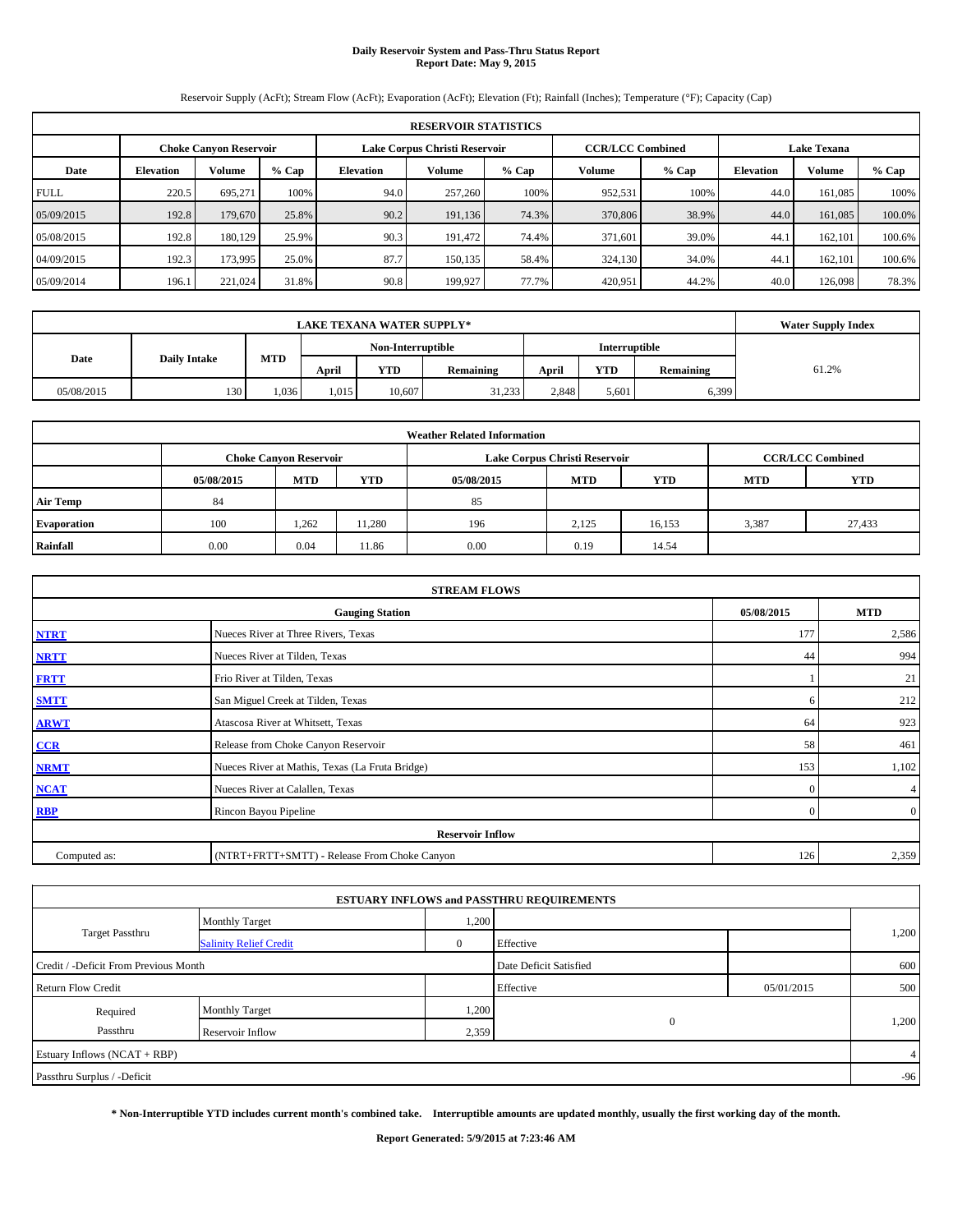# **Daily Reservoir System and Pass-Thru Status Report Report Date: May 10, 2015**

Reservoir Supply (AcFt); Stream Flow (AcFt); Evaporation (AcFt); Elevation (Ft); Rainfall (Inches); Temperature (°F); Capacity (Cap)

|             | <b>RESERVOIR STATISTICS</b>                                                                                     |               |         |                  |         |         |               |         |                  |         |         |  |  |  |  |
|-------------|-----------------------------------------------------------------------------------------------------------------|---------------|---------|------------------|---------|---------|---------------|---------|------------------|---------|---------|--|--|--|--|
|             | <b>CCR/LCC Combined</b><br><b>Lake Texana</b><br>Lake Corpus Christi Reservoir<br><b>Choke Canvon Reservoir</b> |               |         |                  |         |         |               |         |                  |         |         |  |  |  |  |
| Date        | <b>Elevation</b>                                                                                                | <b>Volume</b> | $%$ Cap | <b>Elevation</b> | Volume  | $%$ Cap | <b>Volume</b> | $%$ Cap | <b>Elevation</b> | Volume  | $%$ Cap |  |  |  |  |
| <b>FULL</b> | 220.5                                                                                                           | 695.271       | 100%    | 94.0             | 257,260 | 100%    | 952,531       | 100%    | 44.0             | 161.085 | 100%    |  |  |  |  |
| 05/10/2015  | 192.8                                                                                                           | 179,441       | 25.8%   | 90.2             | 189,962 | 73.8%   | 369,403       | 38.8%   | 44.0             | 161,085 | 100.0%  |  |  |  |  |
| 05/09/2015  | 192.8                                                                                                           | 179,670       | 25.8%   | 90.2             | 191.136 | 74.3%   | 370,806       | 38.9%   | 44.0             | 161.085 | 100.0%  |  |  |  |  |
| 04/10/2015  | 192.2                                                                                                           | 173,209       | 24.9%   | 87.7             | 150.135 | 58.4%   | 323,344       | 33.9%   | 44.0             | 162,101 | 100.6%  |  |  |  |  |
| 05/10/2014  | 196.3                                                                                                           | 222,727       | 32.0%   | 90.8             | 200,608 | 78.0%   | 423,335       | 44.4%   | 40.0             | 126,098 | 78.3%   |  |  |  |  |

|                             | <b>LAKE TEXANA WATER SUPPLY*</b> |       |                                           |        |                  |       |            |           |       |  |  |
|-----------------------------|----------------------------------|-------|-------------------------------------------|--------|------------------|-------|------------|-----------|-------|--|--|
|                             |                                  |       | <b>Interruptible</b><br>Non-Interruptible |        |                  |       |            |           |       |  |  |
| Date<br><b>Daily Intake</b> |                                  | MTD   | April                                     | YTD    | <b>Remaining</b> | April | <b>YTD</b> | Remaining | 60.9% |  |  |
| 05/09/2015                  | 130                              | .,166 | .015                                      | 10.737 | 31,103           | 2.848 | 5.601      | 6,399     |       |  |  |

| <b>Weather Related Information</b> |            |                               |            |            |                               |                         |            |            |  |  |  |  |
|------------------------------------|------------|-------------------------------|------------|------------|-------------------------------|-------------------------|------------|------------|--|--|--|--|
|                                    |            | <b>Choke Canvon Reservoir</b> |            |            | Lake Corpus Christi Reservoir | <b>CCR/LCC Combined</b> |            |            |  |  |  |  |
|                                    | 05/09/2015 | <b>MTD</b>                    | <b>YTD</b> | 05/09/2015 | <b>MTD</b>                    | <b>YTD</b>              | <b>MTD</b> | <b>YTD</b> |  |  |  |  |
| <b>Air Temp</b>                    | 91         |                               |            | 88         |                               |                         |            |            |  |  |  |  |
| Evaporation                        | 234        | 1,496                         | 11,514     | 400        | 2,525                         | 16,553                  | 4,021      | 28,067     |  |  |  |  |
| Rainfall                           | 0.00       | 0.04                          | 11.86      | 0.00       | 0.19                          | 14.54                   |            |            |  |  |  |  |

| <b>STREAM FLOWS</b> |                                                 |            |                |  |  |  |  |  |  |  |
|---------------------|-------------------------------------------------|------------|----------------|--|--|--|--|--|--|--|
|                     | <b>Gauging Station</b>                          | 05/09/2015 | <b>MTD</b>     |  |  |  |  |  |  |  |
| <b>NTRT</b>         | Nueces River at Three Rivers, Texas             | 161        | 2,747          |  |  |  |  |  |  |  |
| <b>NRTT</b>         | Nueces River at Tilden, Texas                   | 32         | 1,026          |  |  |  |  |  |  |  |
| <b>FRTT</b>         | Frio River at Tilden, Texas                     |            | 22             |  |  |  |  |  |  |  |
| <b>SMTT</b>         | San Miguel Creek at Tilden, Texas               |            | 217            |  |  |  |  |  |  |  |
| <b>ARWT</b>         | 60                                              | 983        |                |  |  |  |  |  |  |  |
| CCR                 | Release from Choke Canyon Reservoir             | 58         | 518            |  |  |  |  |  |  |  |
| <b>NRMT</b>         | Nueces River at Mathis, Texas (La Fruta Bridge) | 133        | 1,235          |  |  |  |  |  |  |  |
| <b>NCAT</b>         | Nueces River at Calallen, Texas                 | $\Omega$   | $\overline{4}$ |  |  |  |  |  |  |  |
| <b>RBP</b>          | Rincon Bayou Pipeline                           |            |                |  |  |  |  |  |  |  |
|                     | <b>Reservoir Inflow</b>                         |            |                |  |  |  |  |  |  |  |
| Computed as:        | (NTRT+FRTT+SMTT) - Release From Choke Canyon    |            |                |  |  |  |  |  |  |  |

|                                       |                               |              | <b>ESTUARY INFLOWS and PASSTHRU REQUIREMENTS</b> |            |       |  |
|---------------------------------------|-------------------------------|--------------|--------------------------------------------------|------------|-------|--|
|                                       | <b>Monthly Target</b>         | 1,200        |                                                  |            |       |  |
| <b>Target Passthru</b>                | <b>Salinity Relief Credit</b> | $\mathbf{0}$ | Effective                                        |            | 1,200 |  |
| Credit / -Deficit From Previous Month |                               |              | Date Deficit Satisfied                           |            | 600   |  |
| <b>Return Flow Credit</b>             |                               |              | Effective                                        | 05/01/2015 | 500   |  |
| Required                              | <b>Monthly Target</b>         | 1,200        |                                                  |            |       |  |
| Passthru                              | Reservoir Inflow              | 2,468        | $\mathbf{0}$                                     |            | 1,200 |  |
| Estuary Inflows (NCAT + RBP)          |                               |              |                                                  |            |       |  |
| Passthru Surplus / -Deficit           |                               |              |                                                  |            | $-96$ |  |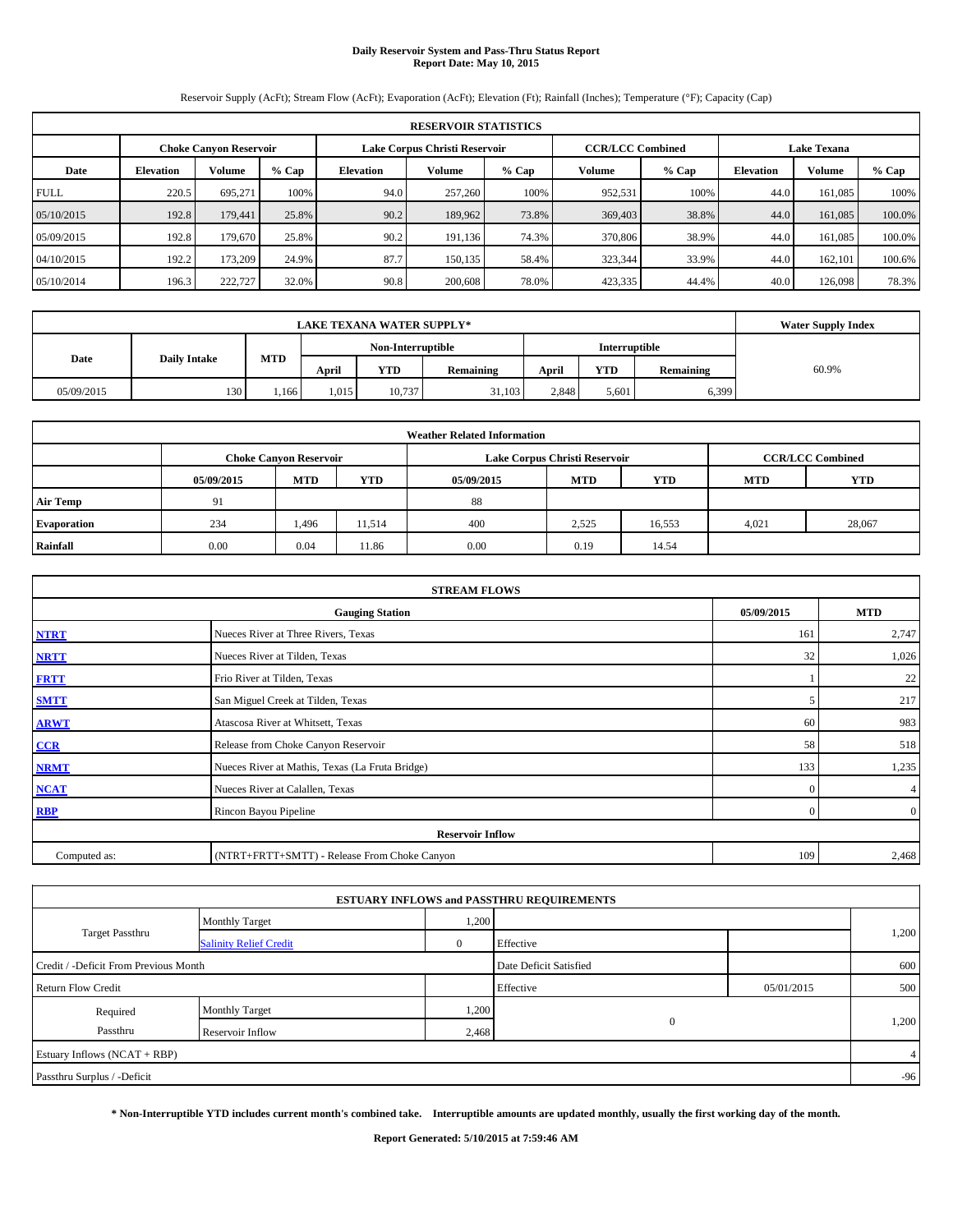# **Daily Reservoir System and Pass-Thru Status Report Report Date: May 11, 2015**

Reservoir Supply (AcFt); Stream Flow (AcFt); Evaporation (AcFt); Elevation (Ft); Rainfall (Inches); Temperature (°F); Capacity (Cap)

|             | <b>RESERVOIR STATISTICS</b> |                               |         |                               |         |         |                         |         |                    |         |         |  |
|-------------|-----------------------------|-------------------------------|---------|-------------------------------|---------|---------|-------------------------|---------|--------------------|---------|---------|--|
|             |                             | <b>Choke Canvon Reservoir</b> |         | Lake Corpus Christi Reservoir |         |         | <b>CCR/LCC Combined</b> |         | <b>Lake Texana</b> |         |         |  |
| Date        | <b>Elevation</b>            | <b>Volume</b>                 | $%$ Cap | <b>Elevation</b>              | Volume  | $%$ Cap | <b>Volume</b>           | $%$ Cap | <b>Elevation</b>   | Volume  | $%$ Cap |  |
| <b>FULL</b> | 220.5                       | 695.271                       | 100%    | 94.0                          | 257,260 | 100%    | 952,531                 | 100%    | 44.0               | 161.085 | 100%    |  |
| 05/11/2015  | 192.8                       | 179,670                       | 25.8%   | 90.2                          | 190,800 | 74.2%   | 370,470                 | 38.9%   | 44.0               | 161,085 | 100.0%  |  |
| 05/10/2015  | 192.8                       | 179,441                       | 25.8%   | 90.2                          | 189.962 | 73.8%   | 369,403                 | 38.8%   | 44.0               | 161.085 | 100.0%  |  |
| 04/11/2015  | 192.4                       | 175,121                       | 25.2%   | 87.7                          | 150.135 | 58.4%   | 325,256                 | 34.1%   | 44.0               | 162,085 | 100.6%  |  |
| 05/11/2014  | 196.2                       | 221,155                       | 31.8%   | 90.8                          | 200,097 | 77.8%   | 421,252                 | 44.2%   | 40.0               | 126,098 | 78.3%   |  |

| <b>LAKE TEXANA WATER SUPPLY*</b> |                     |            |       |                   |                  |       |                      |           | <b>Water Supply Index</b> |
|----------------------------------|---------------------|------------|-------|-------------------|------------------|-------|----------------------|-----------|---------------------------|
|                                  |                     |            |       | Non-Interruptible |                  |       | <b>Interruptible</b> |           |                           |
| Date                             | <b>Daily Intake</b> | <b>MTD</b> | April | YTD               | <b>Remaining</b> | April | <b>YTD</b>           | Remaining | 61.1%                     |
| 05/10/2015                       | 130                 | 1.296      | .015  | 10.868            | 30,972           | 2.848 | 5.601                | 6,399     |                           |

| <b>Weather Related Information</b> |            |                               |        |            |                               |                         |            |            |  |  |
|------------------------------------|------------|-------------------------------|--------|------------|-------------------------------|-------------------------|------------|------------|--|--|
|                                    |            | <b>Choke Canyon Reservoir</b> |        |            | Lake Corpus Christi Reservoir | <b>CCR/LCC Combined</b> |            |            |  |  |
|                                    | 05/10/2015 | <b>MTD</b>                    | YTD    | 05/10/2015 | <b>MTD</b>                    | <b>YTD</b>              | <b>MTD</b> | <b>YTD</b> |  |  |
| <b>Air Temp</b>                    | 85         |                               |        | 86         |                               |                         |            |            |  |  |
| Evaporation                        | 134        | 1,630                         | 11,648 | 254        | 2,779                         | 16,807                  | 4,409      | 28,455     |  |  |
| Rainfall                           | 0.00       | 0.04                          | 11.86  | 0.00       | 0.19                          | 14.54                   |            |            |  |  |

| <b>STREAM FLOWS</b> |                                                 |            |                |  |  |  |  |  |  |  |
|---------------------|-------------------------------------------------|------------|----------------|--|--|--|--|--|--|--|
|                     | <b>Gauging Station</b>                          | 05/10/2015 | <b>MTD</b>     |  |  |  |  |  |  |  |
| <b>NTRT</b>         | Nueces River at Three Rivers, Texas             | 147        | 2,894          |  |  |  |  |  |  |  |
| <b>NRTT</b>         | Nueces River at Tilden, Texas                   | 22         | 1,048          |  |  |  |  |  |  |  |
| <b>FRTT</b>         | Frio River at Tilden, Texas                     |            | 22             |  |  |  |  |  |  |  |
| <b>SMTT</b>         | San Miguel Creek at Tilden, Texas               |            | 221            |  |  |  |  |  |  |  |
| <b>ARWT</b>         | 56                                              | 1,038      |                |  |  |  |  |  |  |  |
| CCR                 | Release from Choke Canyon Reservoir             | 58         | 576            |  |  |  |  |  |  |  |
| <b>NRMT</b>         | Nueces River at Mathis, Texas (La Fruta Bridge) | 133        | 1,368          |  |  |  |  |  |  |  |
| <b>NCAT</b>         | Nueces River at Calallen, Texas                 | $\Omega$   | $\overline{4}$ |  |  |  |  |  |  |  |
| <b>RBP</b>          | Rincon Bayou Pipeline                           |            |                |  |  |  |  |  |  |  |
|                     | <b>Reservoir Inflow</b>                         |            |                |  |  |  |  |  |  |  |
| Computed as:        | (NTRT+FRTT+SMTT) - Release From Choke Canyon    |            |                |  |  |  |  |  |  |  |

| <b>ESTUARY INFLOWS and PASSTHRU REQUIREMENTS</b> |                               |                        |              |            |       |  |  |  |  |  |
|--------------------------------------------------|-------------------------------|------------------------|--------------|------------|-------|--|--|--|--|--|
|                                                  | <b>Monthly Target</b>         | 1,200                  |              |            |       |  |  |  |  |  |
| <b>Target Passthru</b>                           | <b>Salinity Relief Credit</b> | $\Omega$               | Effective    |            | 1,200 |  |  |  |  |  |
| Credit / -Deficit From Previous Month            |                               | Date Deficit Satisfied |              | 600        |       |  |  |  |  |  |
| <b>Return Flow Credit</b>                        |                               |                        | Effective    | 05/01/2015 | 500   |  |  |  |  |  |
| Required                                         | <b>Monthly Target</b>         | 1,200                  |              |            |       |  |  |  |  |  |
| Passthru                                         | Reservoir Inflow              | 2,562                  | $\mathbf{0}$ |            | 1,200 |  |  |  |  |  |
| Estuary Inflows (NCAT + RBP)                     |                               |                        |              |            |       |  |  |  |  |  |
| Passthru Surplus / -Deficit                      |                               |                        |              |            | $-96$ |  |  |  |  |  |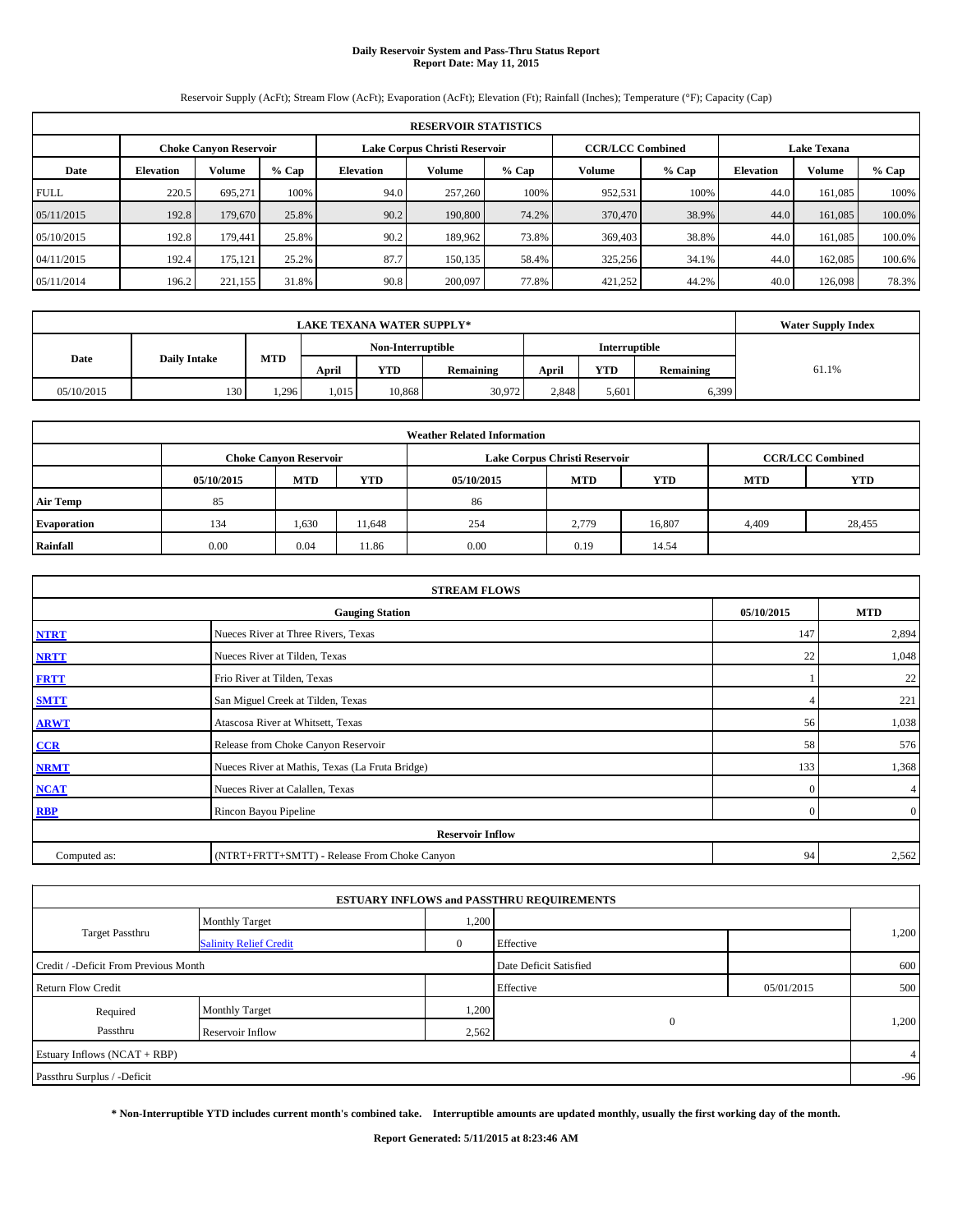# **Daily Reservoir System and Pass-Thru Status Report Report Date: May 12, 2015**

Reservoir Supply (AcFt); Stream Flow (AcFt); Evaporation (AcFt); Elevation (Ft); Rainfall (Inches); Temperature (°F); Capacity (Cap)

|             | <b>RESERVOIR STATISTICS</b>   |               |         |                               |         |         |                         |         |                    |               |         |  |
|-------------|-------------------------------|---------------|---------|-------------------------------|---------|---------|-------------------------|---------|--------------------|---------------|---------|--|
|             | <b>Choke Canvon Reservoir</b> |               |         | Lake Corpus Christi Reservoir |         |         | <b>CCR/LCC Combined</b> |         | <b>Lake Texana</b> |               |         |  |
| Date        | <b>Elevation</b>              | <b>Volume</b> | $%$ Cap | <b>Elevation</b>              | Volume  | $%$ Cap | Volume                  | $%$ Cap | <b>Elevation</b>   | <b>Volume</b> | $%$ Cap |  |
| <b>FULL</b> | 220.5                         | 695.271       | 100%    | 94.0                          | 257,260 | 100%    | 952,531                 | 100%    | 44.0               | 161.085       | 100%    |  |
| 05/12/2015  | 192.9                         | 181.051       | 26.0%   | 90.6                          | 197,548 | 76.8%   | 378,599                 | 39.7%   | 44.0               | 161,085       | 100.0%  |  |
| 05/11/2015  | 192.8                         | 179,670       | 25.8%   | 90.2                          | 190,800 | 74.2%   | 370,470                 | 38.9%   | 44.0               | 161.085       | 100.0%  |  |
| 04/12/2015  | 192.3                         | 174,445       | 25.1%   | 87.7                          | 150.135 | 58.4%   | 324,580                 | 34.1%   | 44.0               | 162,085       | 100.6%  |  |
| 05/12/2014  | 196.1                         | 220,762       | 31.8%   | 90.7                          | 199,757 | 77.6%   | 420,519                 | 44.1%   | 40.0               | 126,098       | 78.3%   |  |

| <b>LAKE TEXANA WATER SUPPLY*</b> |                     |       |                   |            |           |               |            |           | <b>Water Supply Index</b> |
|----------------------------------|---------------------|-------|-------------------|------------|-----------|---------------|------------|-----------|---------------------------|
|                                  |                     |       | Non-Interruptible |            |           | Interruptible |            |           |                           |
| Date                             | <b>Daily Intake</b> | MTD   | April             | <b>YTD</b> | Remaining | April         | <b>YTD</b> | Remaining | 62.4%                     |
| 05/11/2015                       | 130                 | 1.426 | 1.015             | 10.997     | 30,843    | 2.848         | 5.601      | 6,399     |                           |

| <b>Weather Related Information</b> |            |                               |        |            |                               |                         |            |            |  |  |
|------------------------------------|------------|-------------------------------|--------|------------|-------------------------------|-------------------------|------------|------------|--|--|
|                                    |            | <b>Choke Canyon Reservoir</b> |        |            | Lake Corpus Christi Reservoir | <b>CCR/LCC Combined</b> |            |            |  |  |
|                                    | 05/11/2015 | <b>MTD</b>                    | YTD    | 05/11/2015 | <b>MTD</b>                    | <b>YTD</b>              | <b>MTD</b> | <b>YTD</b> |  |  |
| <b>Air Temp</b>                    | 91         |                               |        | 84         |                               |                         |            |            |  |  |
| Evaporation                        | 154        | 1,784                         | 11,802 | 267        | 3,046                         | 17,074                  | 4,830      | 28,876     |  |  |
| Rainfall                           | 2.43       | 2.47                          | 14.29  | 2.03       | 2.22                          | 16.57                   |            |            |  |  |

| <b>STREAM FLOWS</b> |                                                 |            |                |  |  |  |  |  |  |  |
|---------------------|-------------------------------------------------|------------|----------------|--|--|--|--|--|--|--|
|                     | <b>Gauging Station</b>                          | 05/11/2015 | <b>MTD</b>     |  |  |  |  |  |  |  |
| <b>NTRT</b>         | Nueces River at Three Rivers, Texas             | 137        | 3,031          |  |  |  |  |  |  |  |
| <b>NRTT</b>         | Nueces River at Tilden, Texas                   | 24         | 1,072          |  |  |  |  |  |  |  |
| <b>FRTT</b>         | Frio River at Tilden, Texas                     |            | 23             |  |  |  |  |  |  |  |
| <b>SMTT</b>         | San Miguel Creek at Tilden, Texas               |            | 223            |  |  |  |  |  |  |  |
| <b>ARWT</b>         | Atascosa River at Whitsett, Texas               | 54         | 1,092          |  |  |  |  |  |  |  |
| CCR                 | Release from Choke Canyon Reservoir             | 58         | 633            |  |  |  |  |  |  |  |
| <b>NRMT</b>         | Nueces River at Mathis, Texas (La Fruta Bridge) | 139        | 1,507          |  |  |  |  |  |  |  |
| <b>NCAT</b>         | Nueces River at Calallen, Texas                 | $\Omega$   | $\overline{4}$ |  |  |  |  |  |  |  |
| <b>RBP</b>          | Rincon Bayou Pipeline                           |            |                |  |  |  |  |  |  |  |
|                     | <b>Reservoir Inflow</b>                         |            |                |  |  |  |  |  |  |  |
| Computed as:        | (NTRT+FRTT+SMTT) - Release From Choke Canyon    |            |                |  |  |  |  |  |  |  |

| <b>ESTUARY INFLOWS and PASSTHRU REQUIREMENTS</b> |                               |              |                        |            |       |  |  |  |  |  |  |
|--------------------------------------------------|-------------------------------|--------------|------------------------|------------|-------|--|--|--|--|--|--|
|                                                  | <b>Monthly Target</b>         | 1,200        |                        |            | 1,200 |  |  |  |  |  |  |
| <b>Target Passthru</b>                           | <b>Salinity Relief Credit</b> | $\mathbf{0}$ | Effective              |            |       |  |  |  |  |  |  |
| Credit / -Deficit From Previous Month            |                               |              | Date Deficit Satisfied |            | 600   |  |  |  |  |  |  |
| <b>Return Flow Credit</b>                        |                               |              | Effective              | 05/01/2015 | 500   |  |  |  |  |  |  |
| Required                                         | <b>Monthly Target</b>         | 1,200        |                        |            |       |  |  |  |  |  |  |
| Passthru                                         | Reservoir Inflow              | 2,644        | $\mathbf{0}$           |            | 1,200 |  |  |  |  |  |  |
| Estuary Inflows (NCAT + RBP)                     |                               |              |                        |            |       |  |  |  |  |  |  |
| Passthru Surplus / -Deficit                      |                               |              |                        |            | $-96$ |  |  |  |  |  |  |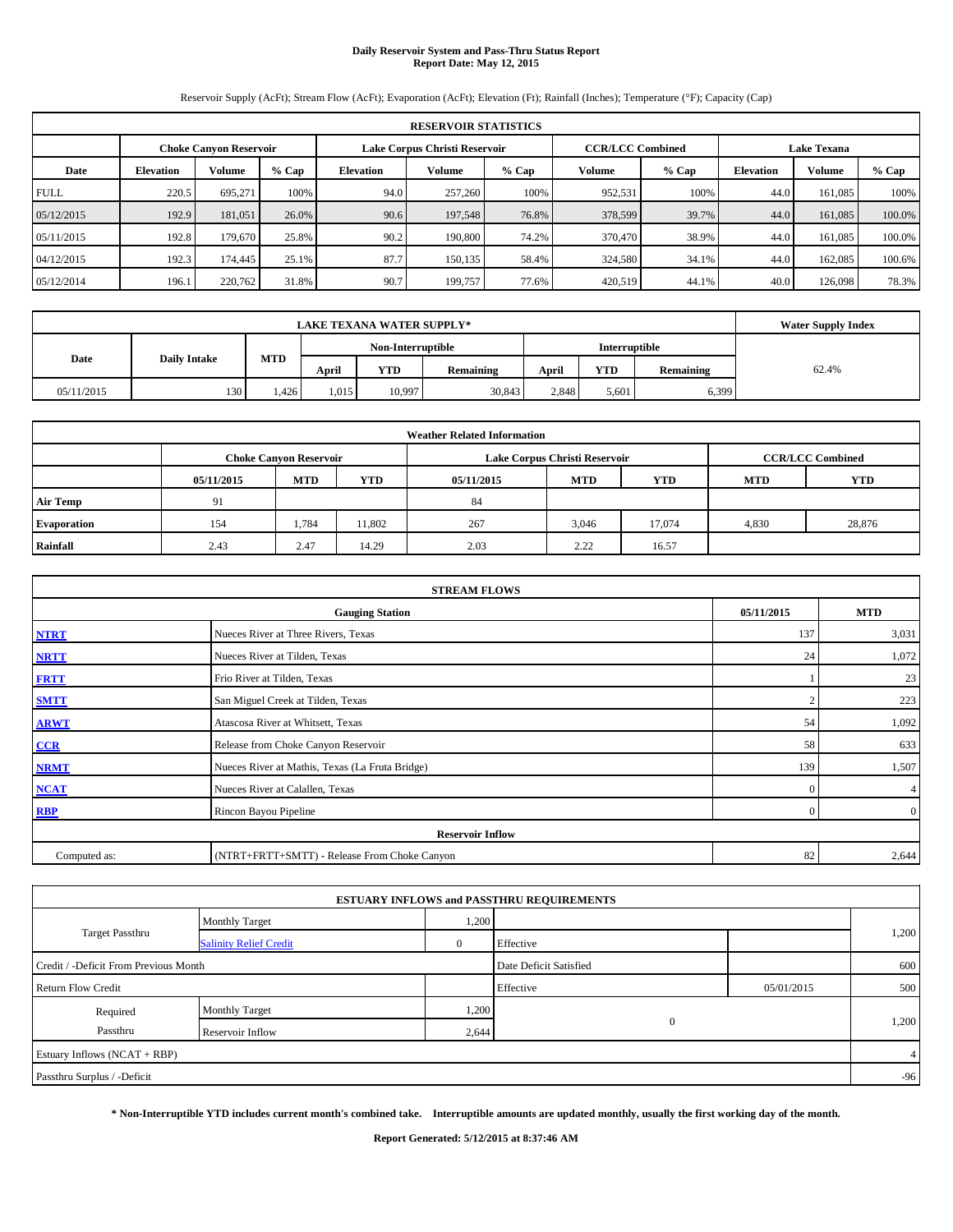# **Daily Reservoir System and Pass-Thru Status Report Report Date: May 13, 2015**

Reservoir Supply (AcFt); Stream Flow (AcFt); Evaporation (AcFt); Elevation (Ft); Rainfall (Inches); Temperature (°F); Capacity (Cap)

| <b>RESERVOIR STATISTICS</b> |                                                                                                                 |               |         |                  |         |         |         |         |                  |         |         |  |
|-----------------------------|-----------------------------------------------------------------------------------------------------------------|---------------|---------|------------------|---------|---------|---------|---------|------------------|---------|---------|--|
|                             | <b>CCR/LCC Combined</b><br><b>Lake Texana</b><br>Lake Corpus Christi Reservoir<br><b>Choke Canvon Reservoir</b> |               |         |                  |         |         |         |         |                  |         |         |  |
| Date                        | <b>Elevation</b>                                                                                                | <b>Volume</b> | $%$ Cap | <b>Elevation</b> | Volume  | $%$ Cap | Volume  | $%$ Cap | <b>Elevation</b> | Volume  | $%$ Cap |  |
| <b>FULL</b>                 | 220.5                                                                                                           | 695.271       | 100%    | 94.0             | 257,260 | 100%    | 952,531 | 100%    | 44.0             | 161.085 | 100%    |  |
| 05/13/2015                  | 193.0                                                                                                           | 181,744       | 26.1%   | 90.7             | 198,906 | 77.3%   | 380,650 | 40.0%   | 44.0             | 161,085 | 100.0%  |  |
| 05/12/2015                  | 192.9                                                                                                           | 181.051       | 26.0%   | 90.6             | 197.548 | 76.8%   | 378,599 | 39.7%   | 44.0             | 161.085 | 100.0%  |  |
| 04/13/2015                  | 192.4                                                                                                           | 175.234       | 25.2%   | 87.8             | 152,259 | 59.2%   | 327,493 | 34.4%   | 44.0             | 162,085 | 100.6%  |  |
| 05/13/2014                  | 196.2                                                                                                           | 221,285       | 31.8%   | 90.9             | 203,167 | 79.0%   | 424,452 | 44.6%   | 40.1             | 126,098 | 78.3%   |  |

|                             | <b>LAKE TEXANA WATER SUPPLY*</b> |                                                                      |                                    |            |           |       |            |           |       |  |  |
|-----------------------------|----------------------------------|----------------------------------------------------------------------|------------------------------------|------------|-----------|-------|------------|-----------|-------|--|--|
|                             |                                  |                                                                      | Interruptible<br>Non-Interruptible |            |           |       |            |           |       |  |  |
| Date<br><b>Daily Intake</b> |                                  | MTD                                                                  | April                              | <b>YTD</b> | Remaining | April | <b>YTD</b> | Remaining | 62.8% |  |  |
| 05/12/2015                  |                                  | 30.713<br>6,399<br>2.848<br>5.601<br>1.015<br>11.127<br>129<br>1.555 |                                    |            |           |       |            |           |       |  |  |

| <b>Weather Related Information</b> |            |                               |            |                                                                    |                               |                         |       |        |  |  |  |
|------------------------------------|------------|-------------------------------|------------|--------------------------------------------------------------------|-------------------------------|-------------------------|-------|--------|--|--|--|
|                                    |            | <b>Choke Canyon Reservoir</b> |            |                                                                    | Lake Corpus Christi Reservoir | <b>CCR/LCC Combined</b> |       |        |  |  |  |
|                                    | 05/12/2015 | <b>MTD</b>                    | <b>YTD</b> | <b>YTD</b><br><b>MTD</b><br><b>YTD</b><br><b>MTD</b><br>05/12/2015 |                               |                         |       |        |  |  |  |
| <b>Air Temp</b>                    | 80         |                               |            | 84                                                                 |                               |                         |       |        |  |  |  |
| Evaporation                        | 87         | 1,871                         | 11,889     | 129                                                                | 3,175                         | 17,203                  | 5,046 | 29,092 |  |  |  |
| Rainfall                           | 0.27       | 2.74                          | 14.56      | 0.16                                                               | 2.38                          | 16.73                   |       |        |  |  |  |

| <b>STREAM FLOWS</b>                                |                                                 |          |       |  |  |  |  |  |  |
|----------------------------------------------------|-------------------------------------------------|----------|-------|--|--|--|--|--|--|
| 05/12/2015<br><b>MTD</b><br><b>Gauging Station</b> |                                                 |          |       |  |  |  |  |  |  |
| <b>NTRT</b>                                        | Nueces River at Three Rivers, Texas             | 1,832    | 4,863 |  |  |  |  |  |  |
| <b>NRTT</b>                                        | Nueces River at Tilden, Texas                   | 258      | 1,330 |  |  |  |  |  |  |
| <b>FRTT</b>                                        | Frio River at Tilden, Texas                     |          | 27    |  |  |  |  |  |  |
| <b>SMTT</b>                                        | San Miguel Creek at Tilden, Texas               | 26       | 249   |  |  |  |  |  |  |
| <b>ARWT</b>                                        | Atascosa River at Whitsett, Texas               | 375      | 1,467 |  |  |  |  |  |  |
| CCR                                                | Release from Choke Canyon Reservoir             | $\Omega$ | 633   |  |  |  |  |  |  |
| <b>NRMT</b>                                        | Nueces River at Mathis, Texas (La Fruta Bridge) | 202      | 1,709 |  |  |  |  |  |  |
| <b>NCAT</b>                                        | Nueces River at Calallen, Texas                 | 183      | 187   |  |  |  |  |  |  |
| <b>RBP</b>                                         | Rincon Bayou Pipeline                           | 90       | 90    |  |  |  |  |  |  |
|                                                    | <b>Reservoir Inflow</b>                         |          |       |  |  |  |  |  |  |
| Computed as:                                       | (NTRT+FRTT+SMTT) - Release From Choke Canyon    |          |       |  |  |  |  |  |  |

|                                                                 |                               |          | <b>ESTUARY INFLOWS and PASSTHRU REQUIREMENTS</b> |  |       |  |  |
|-----------------------------------------------------------------|-------------------------------|----------|--------------------------------------------------|--|-------|--|--|
|                                                                 | <b>Monthly Target</b>         | 1,200    |                                                  |  |       |  |  |
| <b>Target Passthru</b>                                          | <b>Salinity Relief Credit</b> | $\Omega$ | Effective                                        |  | 1,200 |  |  |
| Credit / -Deficit From Previous Month<br>Date Deficit Satisfied |                               |          |                                                  |  |       |  |  |
| Effective<br>05/01/2015<br><b>Return Flow Credit</b>            |                               |          |                                                  |  | 500   |  |  |
| Required                                                        | <b>Monthly Target</b>         | 1,200    |                                                  |  | 1,200 |  |  |
| $\mathbf{0}$<br>Passthru<br>4,506<br>Reservoir Inflow           |                               |          |                                                  |  |       |  |  |
| Estuary Inflows (NCAT + RBP)                                    |                               |          |                                                  |  |       |  |  |
| Passthru Surplus / -Deficit                                     |                               |          |                                                  |  |       |  |  |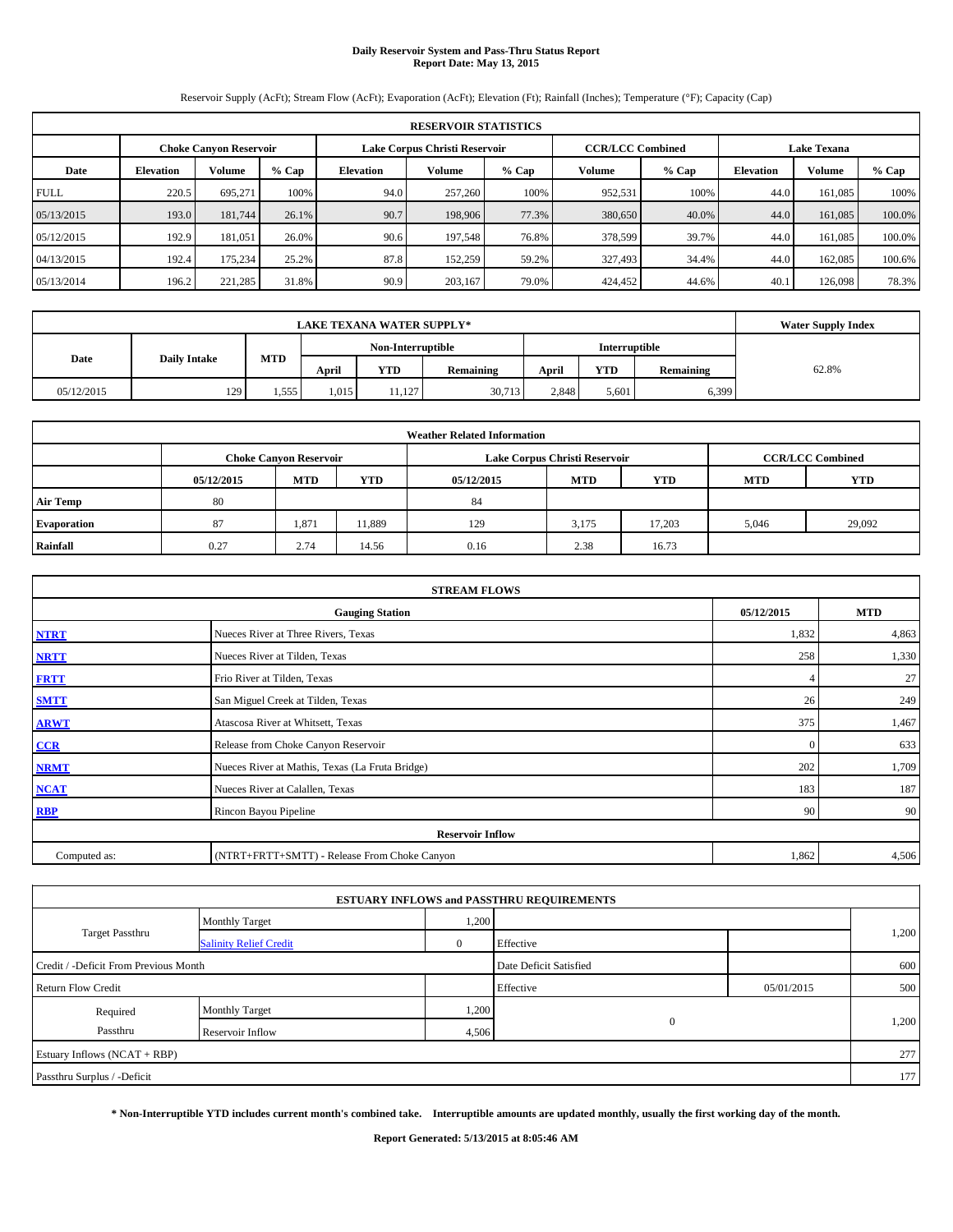# **Daily Reservoir System and Pass-Thru Status Report Report Date: May 14, 2015**

Reservoir Supply (AcFt); Stream Flow (AcFt); Evaporation (AcFt); Elevation (Ft); Rainfall (Inches); Temperature (°F); Capacity (Cap)

| <b>RESERVOIR STATISTICS</b> |                                                                                                                 |               |         |                  |         |         |               |         |      |               |         |  |  |
|-----------------------------|-----------------------------------------------------------------------------------------------------------------|---------------|---------|------------------|---------|---------|---------------|---------|------|---------------|---------|--|--|
|                             | <b>CCR/LCC Combined</b><br><b>Lake Texana</b><br>Lake Corpus Christi Reservoir<br><b>Choke Canvon Reservoir</b> |               |         |                  |         |         |               |         |      |               |         |  |  |
| Date                        | <b>Elevation</b>                                                                                                | <b>Volume</b> | $%$ Cap | <b>Elevation</b> | Volume  | $%$ Cap | <b>Volume</b> | $%$ Cap |      | <b>Volume</b> | $%$ Cap |  |  |
| <b>FULL</b>                 | 220.5                                                                                                           | 695.271       | 100%    | 94.0             | 257,260 | 100%    | 952,531       | 100%    | 44.0 | 161.085       | 100%    |  |  |
| 05/14/2015                  | 193.0                                                                                                           | 182,553       | 26.3%   | 91.5             | 211.936 | 82.4%   | 394,489       | 41.4%   | 44.1 | 162,101       | 100.6%  |  |  |
| 05/13/2015                  | 193.0                                                                                                           | 181,744       | 26.1%   | 90.7             | 198,906 | 77.3%   | 380,650       | 40.0%   | 44.0 | 161.085       | 100.0%  |  |  |
| 04/14/2015                  | 192.5                                                                                                           | 176,365       | 25.4%   | 88.0             | 155,170 | 60.3%   | 331,535       | 34.8%   | 44.1 | 162,101       | 100.6%  |  |  |
| 05/14/2014                  | 196.2                                                                                                           | 221,285       | 31.8%   | 90.9             | 202,997 | 78.9%   | 424,282       | 44.5%   | 40.4 | 129,400       | 80.3%   |  |  |

|                             | <b>LAKE TEXANA WATER SUPPLY*</b> |                                                                      |                                    |            |           |       |            |           |       |  |  |
|-----------------------------|----------------------------------|----------------------------------------------------------------------|------------------------------------|------------|-----------|-------|------------|-----------|-------|--|--|
|                             |                                  |                                                                      | Interruptible<br>Non-Interruptible |            |           |       |            |           |       |  |  |
| Date<br><b>Daily Intake</b> |                                  | MTD                                                                  | April                              | <b>YTD</b> | Remaining | April | <b>YTD</b> | Remaining | 65.1% |  |  |
| 05/13/2015                  |                                  | 30,584<br>6,399<br>2.848<br>5.601<br>129<br>1.015<br>11.256<br>1.685 |                                    |            |           |       |            |           |       |  |  |

| <b>Weather Related Information</b> |            |                               |            |                                                      |                               |                         |       |        |  |  |  |
|------------------------------------|------------|-------------------------------|------------|------------------------------------------------------|-------------------------------|-------------------------|-------|--------|--|--|--|
|                                    |            | <b>Choke Canyon Reservoir</b> |            |                                                      | Lake Corpus Christi Reservoir | <b>CCR/LCC Combined</b> |       |        |  |  |  |
|                                    | 05/13/2015 | <b>MTD</b>                    | <b>YTD</b> | <b>MTD</b><br><b>YTD</b><br><b>MTD</b><br>05/13/2015 |                               |                         |       |        |  |  |  |
| <b>Air Temp</b>                    | 77         |                               |            | 77                                                   |                               |                         |       |        |  |  |  |
| Evaporation                        | 47         | 1,918                         | 11,936     |                                                      | 3,175                         | 17,203                  | 5,093 | 29,139 |  |  |  |
| Rainfall                           | 0.78       | 3.52                          | 15.34      | 2.15                                                 | 4.53                          | 18.88                   |       |        |  |  |  |

| <b>STREAM FLOWS</b>                                |                                                 |              |       |  |  |  |  |  |  |
|----------------------------------------------------|-------------------------------------------------|--------------|-------|--|--|--|--|--|--|
| 05/13/2015<br><b>MTD</b><br><b>Gauging Station</b> |                                                 |              |       |  |  |  |  |  |  |
| <b>NTRT</b>                                        | Nueces River at Three Rivers, Texas             | 4,843        | 9,707 |  |  |  |  |  |  |
| <b>NRTT</b>                                        | Nueces River at Tilden, Texas                   | 66           | 1,395 |  |  |  |  |  |  |
| <b>FRTT</b>                                        | Frio River at Tilden, Texas                     | 373          | 400   |  |  |  |  |  |  |
| <b>SMTT</b>                                        | San Miguel Creek at Tilden, Texas               | 449          | 698   |  |  |  |  |  |  |
| <b>ARWT</b>                                        | Atascosa River at Whitsett, Texas               | 2,025        | 3,492 |  |  |  |  |  |  |
| $CCR$                                              | Release from Choke Canyon Reservoir             | $\mathbf{0}$ | 681   |  |  |  |  |  |  |
| <b>NRMT</b>                                        | Nueces River at Mathis, Texas (La Fruta Bridge) | 476          | 2,185 |  |  |  |  |  |  |
| <b>NCAT</b>                                        | Nueces River at Calallen, Texas                 | 728          | 915   |  |  |  |  |  |  |
| <b>RBP</b>                                         | Rincon Bayou Pipeline                           | 228          | 318   |  |  |  |  |  |  |
|                                                    | <b>Reservoir Inflow</b>                         |              |       |  |  |  |  |  |  |
| Computed as:                                       | (NTRT+FRTT+SMTT) - Release From Choke Canyon    |              |       |  |  |  |  |  |  |

|                                                                 |                               |                | <b>ESTUARY INFLOWS and PASSTHRU REQUIREMENTS</b> |            |          |  |  |
|-----------------------------------------------------------------|-------------------------------|----------------|--------------------------------------------------|------------|----------|--|--|
|                                                                 | <b>Monthly Target</b>         | 8,816          |                                                  |            |          |  |  |
| Target Passthru                                                 | <b>Salinity Relief Credit</b> | $\overline{0}$ | Effective                                        |            | 8,816    |  |  |
| Credit / -Deficit From Previous Month<br>Date Deficit Satisfied |                               |                |                                                  |            |          |  |  |
| <b>Return Flow Credit</b>                                       |                               |                | Effective                                        | 05/01/2015 | 500      |  |  |
| Required                                                        | Monthly Target                | 8,816          |                                                  |            |          |  |  |
| Passthru                                                        | Reservoir Inflow              | 10,123         | Target Passthru Prorated for Volume Change       |            | 8,816    |  |  |
| Estuary Inflows (NCAT + RBP)                                    |                               |                |                                                  |            |          |  |  |
| Passthru Surplus / -Deficit                                     |                               |                |                                                  |            | $-1,531$ |  |  |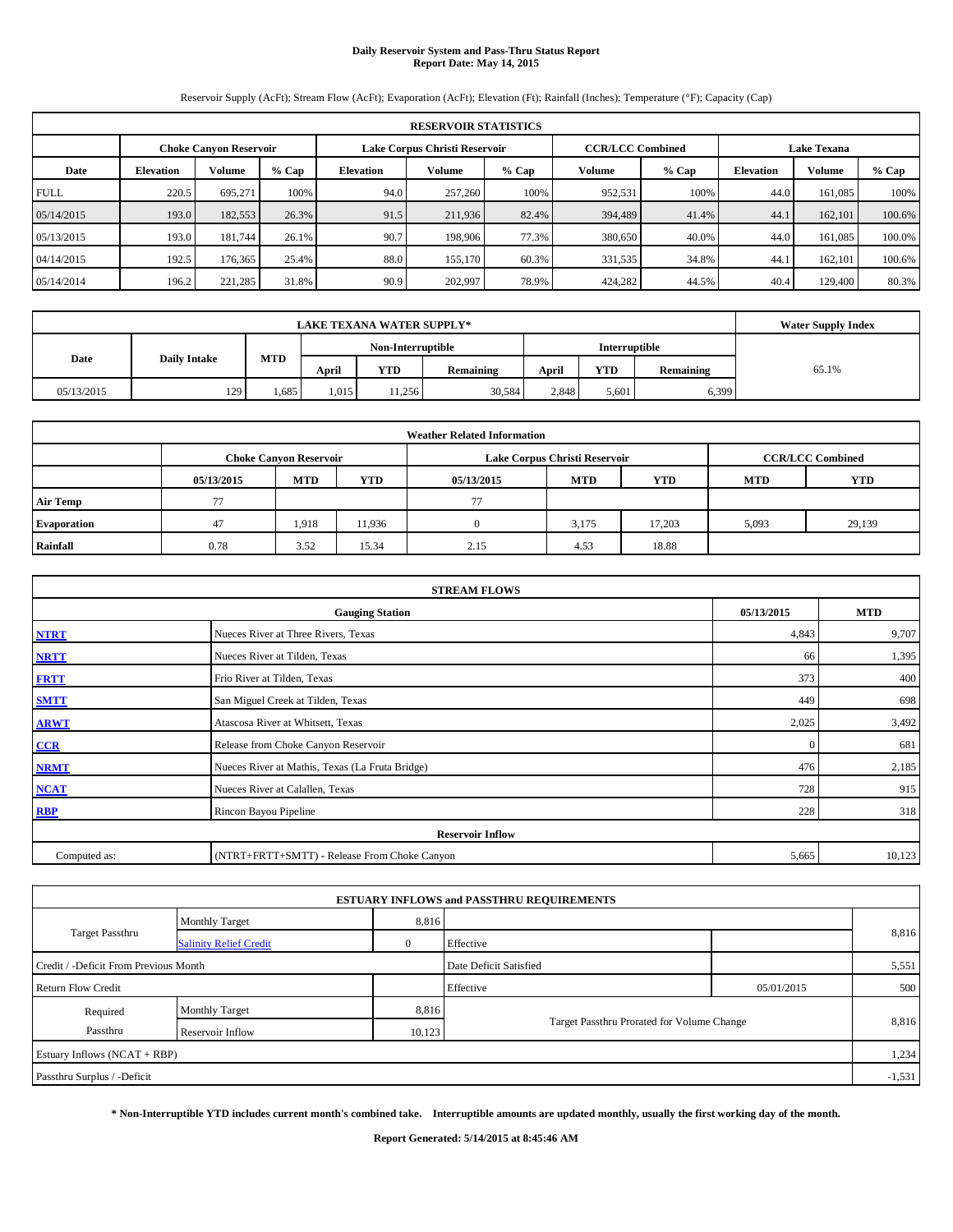# **Daily Reservoir System and Pass-Thru Status Report Report Date: May 15, 2015**

Reservoir Supply (AcFt); Stream Flow (AcFt); Evaporation (AcFt); Elevation (Ft); Rainfall (Inches); Temperature (°F); Capacity (Cap)

| <b>RESERVOIR STATISTICS</b> |                                                                                                                 |               |         |                  |         |         |         |         |                  |               |         |  |
|-----------------------------|-----------------------------------------------------------------------------------------------------------------|---------------|---------|------------------|---------|---------|---------|---------|------------------|---------------|---------|--|
|                             | <b>CCR/LCC Combined</b><br><b>Lake Texana</b><br>Lake Corpus Christi Reservoir<br><b>Choke Canvon Reservoir</b> |               |         |                  |         |         |         |         |                  |               |         |  |
| Date                        | <b>Elevation</b>                                                                                                | <b>Volume</b> | $%$ Cap | <b>Elevation</b> | Volume  | $%$ Cap | Volume  | $%$ Cap | <b>Elevation</b> | <b>Volume</b> | $%$ Cap |  |
| <b>FULL</b>                 | 220.5                                                                                                           | 695.271       | 100%    | 94.0             | 257,260 | 100%    | 952,531 | 100%    | 44.0             | 161.085       | 100%    |  |
| 05/15/2015                  | 193.3                                                                                                           | 185,930       | 26.7%   | 91.7             | 215,402 | 83.7%   | 401,322 | 42.1%   | 44.1             | 162,101       | 100.6%  |  |
| 05/14/2015                  | 193.0                                                                                                           | 182,553       | 26.3%   | 91.5             | 211.936 | 82.4%   | 394,489 | 41.4%   | 44.1             | 162.101       | 100.6%  |  |
| 04/15/2015                  | 192.4                                                                                                           | 175,459       | 25.2%   | 88.2             | 157.501 | 61.2%   | 332,960 | 35.0%   | 44.1             | 162,101       | 100.6%  |  |
| 05/15/2014                  | 196.1                                                                                                           | 220,631       | 31.7%   | 90.8             | 201,290 | 78.2%   | 421,921 | 44.3%   | 40.9             | 133,588       | 82.9%   |  |

|                             | <b>Water Supply Index</b> |       |                   |           |        |                      |           |       |  |
|-----------------------------|---------------------------|-------|-------------------|-----------|--------|----------------------|-----------|-------|--|
|                             | MTD                       |       | Non-Interruptible |           |        | <b>Interruptible</b> |           |       |  |
| Date<br><b>Daily Intake</b> |                           | April | <b>YTD</b>        | Remaining | April  | <b>YTD</b>           | Remaining | 66.2% |  |
| 05/14/2015                  | 129                       | .814  | 1,015             | 11.385    | 30,455 | 2.848                | 5,601     | 6,399 |  |

| <b>Weather Related Information</b> |            |                               |            |            |                               |                         |            |            |  |
|------------------------------------|------------|-------------------------------|------------|------------|-------------------------------|-------------------------|------------|------------|--|
|                                    |            | <b>Choke Canyon Reservoir</b> |            |            | Lake Corpus Christi Reservoir | <b>CCR/LCC Combined</b> |            |            |  |
|                                    | 05/14/2015 | <b>MTD</b>                    | <b>YTD</b> | 05/14/2015 | <b>MTD</b>                    | <b>YTD</b>              | <b>MTD</b> | <b>YTD</b> |  |
| <b>Air Temp</b>                    | 86         |                               |            | 84         |                               |                         |            |            |  |
| <b>Evaporation</b>                 | 150        | 2,068                         | 12,086     | 223        | 3,398                         | 17,426                  | 5,466      | 29,512     |  |
| Rainfall                           | 0.02       | 3.54                          | 15.36      | 0.00       | 4.53                          | 18.88                   |            |            |  |

| <b>STREAM FLOWS</b> |                                                 |              |            |  |  |  |  |  |  |
|---------------------|-------------------------------------------------|--------------|------------|--|--|--|--|--|--|
|                     | <b>Gauging Station</b>                          | 05/14/2015   | <b>MTD</b> |  |  |  |  |  |  |
| <b>NTRT</b>         | Nueces River at Three Rivers, Texas             | 3,732        | 13,438     |  |  |  |  |  |  |
| <b>NRTT</b>         | Nueces River at Tilden, Texas                   | 16           | 1,411      |  |  |  |  |  |  |
| <b>FRTT</b>         | Frio River at Tilden, Texas                     | 1,600        | 2,000      |  |  |  |  |  |  |
| <b>SMTT</b>         | San Miguel Creek at Tilden, Texas               | 1,201        | 1,898      |  |  |  |  |  |  |
| <b>ARWT</b>         | Atascosa River at Whitsett, Texas               | 2,680        | 6,171      |  |  |  |  |  |  |
| CCR                 | Release from Choke Canyon Reservoir             | $\mathbf{0}$ | 681        |  |  |  |  |  |  |
| <b>NRMT</b>         | Nueces River at Mathis, Texas (La Fruta Bridge) | 653          | 2,839      |  |  |  |  |  |  |
| <b>NCAT</b>         | Nueces River at Calallen, Texas                 | 1,916        | 2,831      |  |  |  |  |  |  |
| <b>RBP</b>          | Rincon Bayou Pipeline                           | 241          | 560        |  |  |  |  |  |  |
|                     | <b>Reservoir Inflow</b>                         |              |            |  |  |  |  |  |  |
| Computed as:        | (NTRT+FRTT+SMTT) - Release From Choke Canyon    | 6,533        | 16,656     |  |  |  |  |  |  |

|                                       |                               |              | <b>ESTUARY INFLOWS and PASSTHRU REQUIREMENTS</b> |            |       |
|---------------------------------------|-------------------------------|--------------|--------------------------------------------------|------------|-------|
|                                       | <b>Monthly Target</b>         | 8,816        |                                                  |            |       |
| <b>Target Passthru</b>                | <b>Salinity Relief Credit</b> | $\mathbf{0}$ | Effective                                        |            | 8,816 |
| Credit / -Deficit From Previous Month |                               |              | Date Deficit Satisfied                           |            | 5,551 |
| Return Flow Credit                    |                               |              | Effective                                        | 05/01/2015 | 500   |
| Required                              | <b>Monthly Target</b>         | 8,816        |                                                  |            |       |
| Passthru                              | Reservoir Inflow              | 16,656       | Target Passthru Prorated for Volume Change       |            | 8,816 |
| Estuary Inflows (NCAT + RBP)          |                               |              |                                                  |            | 3,391 |
| Passthru Surplus / -Deficit           |                               |              |                                                  |            | 626   |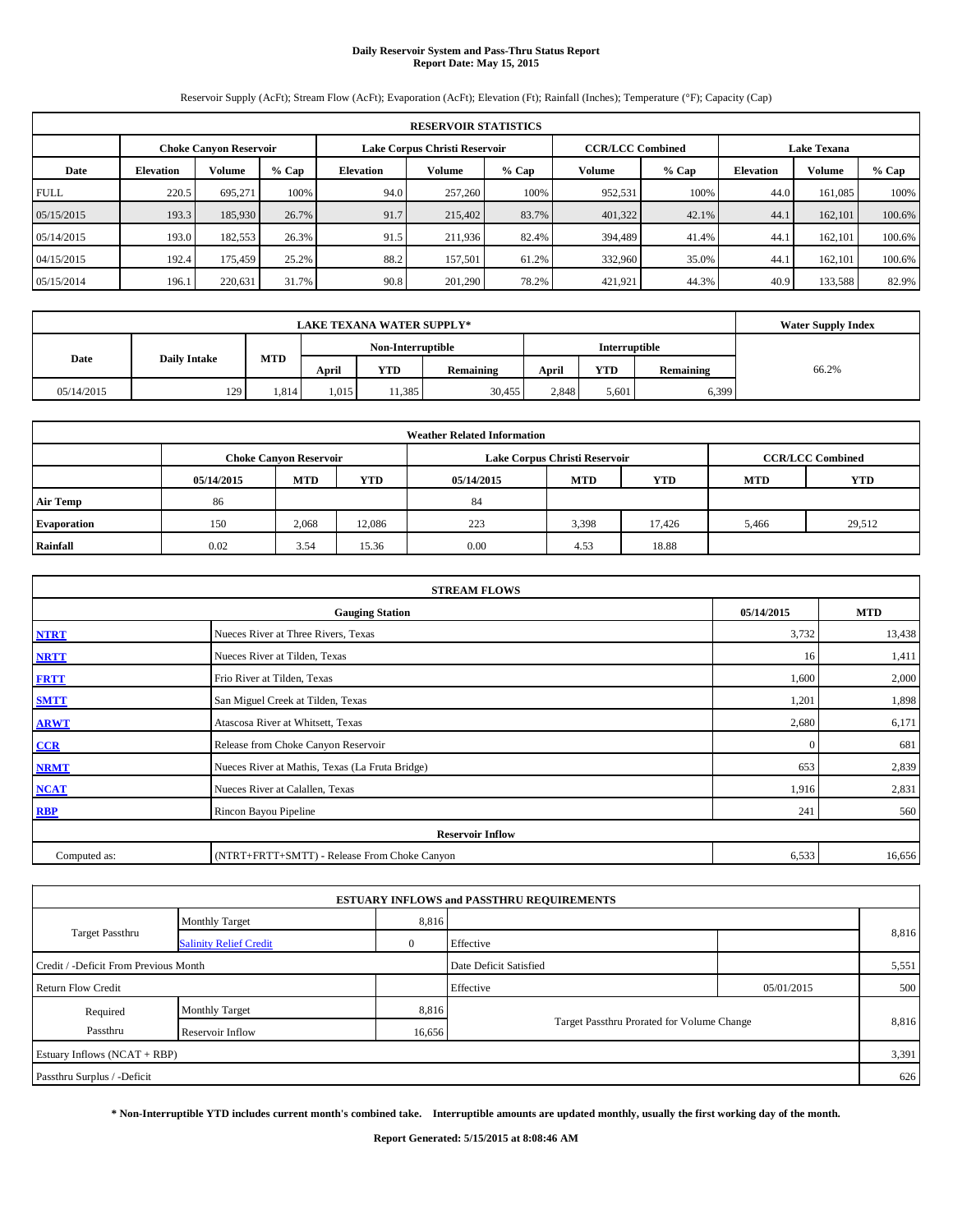# **Daily Reservoir System and Pass-Thru Status Report Report Date: May 16, 2015**

Reservoir Supply (AcFt); Stream Flow (AcFt); Evaporation (AcFt); Elevation (Ft); Rainfall (Inches); Temperature (°F); Capacity (Cap)

| <b>RESERVOIR STATISTICS</b> |                  |                               |         |                  |                               |         |                         |         |                  |                    |         |  |
|-----------------------------|------------------|-------------------------------|---------|------------------|-------------------------------|---------|-------------------------|---------|------------------|--------------------|---------|--|
|                             |                  | <b>Choke Canvon Reservoir</b> |         |                  | Lake Corpus Christi Reservoir |         | <b>CCR/LCC Combined</b> |         |                  | <b>Lake Texana</b> |         |  |
| Date                        | <b>Elevation</b> | <b>Volume</b>                 | $%$ Cap | <b>Elevation</b> | Volume                        | $%$ Cap | Volume                  | $%$ Cap | <b>Elevation</b> | <b>Volume</b>      | $%$ Cap |  |
| <b>FULL</b>                 | 220.5            | 695.271                       | 100%    | 94.0             | 257,260                       | 100%    | 952,531                 | 100%    | 44.0             | 161.085            | 100%    |  |
| 05/16/2015                  | 194.1            | 195,461                       | 28.1%   | 92.7             | 216,444                       | 84.1%   | 411,905                 | 43.2%   | 44.1             | 162,101            | 100.6%  |  |
| 05/15/2015                  | 193.3            | 185,930                       | 26.7%   | 91.7             | 215,402                       | 83.7%   | 401,322                 | 42.1%   | 44.1             | 162.101            | 100.6%  |  |
| 04/16/2015                  | 192.4            | 175.912                       | 25.3%   | 88.2             | 157,344                       | 61.2%   | 333,256                 | 35.0%   | 44.1             | 162.101            | 100.6%  |  |
| 05/16/2014                  | 196.1            | 220,109                       | 31.7%   | 90.8             | 200,267                       | 77.8%   | 420,376                 | 44.1%   | 41.6             | 139,562            | 86.6%   |  |

|            | <b>Water Supply Index</b> |       |       |                   |           |       |               |           |       |
|------------|---------------------------|-------|-------|-------------------|-----------|-------|---------------|-----------|-------|
|            |                           |       |       | Non-Interruptible |           |       | Interruptible |           |       |
| Date       | <b>Daily Intake</b>       | MTD   | April | <b>YTD</b>        | Remaining | April | <b>YTD</b>    | Remaining | 67.9% |
| 05/15/2015 | 129                       | 1.943 | 1.015 | 11.515            | 30,325    | 2,848 | 5.601         | 6,399     |       |

| <b>Weather Related Information</b> |            |                               |        |            |                               |                         |            |            |  |
|------------------------------------|------------|-------------------------------|--------|------------|-------------------------------|-------------------------|------------|------------|--|
|                                    |            | <b>Choke Canyon Reservoir</b> |        |            | Lake Corpus Christi Reservoir | <b>CCR/LCC Combined</b> |            |            |  |
|                                    | 05/15/2015 | <b>MTD</b>                    | YTD    | 05/15/2015 | <b>MTD</b>                    | <b>YTD</b>              | <b>MTD</b> | <b>YTD</b> |  |
| <b>Air Temp</b>                    | 76         |                               |        | 76         |                               |                         |            |            |  |
| Evaporation                        | 14         | 2,082                         | 12,100 | 547        | 3,945                         | 17,973                  | 6,027      | 30,073     |  |
| Rainfall                           | 2.48       | 6.02                          | 17.84  | 1.30       | 5.83                          | 20.18                   |            |            |  |

| <b>STREAM FLOWS</b> |                                                 |            |            |  |  |  |  |  |  |
|---------------------|-------------------------------------------------|------------|------------|--|--|--|--|--|--|
|                     | <b>Gauging Station</b>                          | 05/15/2015 | <b>MTD</b> |  |  |  |  |  |  |
| <b>NTRT</b>         | Nueces River at Three Rivers, Texas             | 6,273      | 19,711     |  |  |  |  |  |  |
| <b>NRTT</b>         | Nueces River at Tilden, Texas                   | 965        | 2,376      |  |  |  |  |  |  |
| <b>FRTT</b>         | Frio River at Tilden, Texas                     | 3,811      | 5,811      |  |  |  |  |  |  |
| <b>SMTT</b>         | San Miguel Creek at Tilden, Texas               | 1,600      | 3,498      |  |  |  |  |  |  |
| <b>ARWT</b>         | Atascosa River at Whitsett, Texas               | 10,064     | 16,235     |  |  |  |  |  |  |
| CCR                 | Release from Choke Canyon Reservoir             | $\Omega$   | 681        |  |  |  |  |  |  |
| <b>NRMT</b>         | Nueces River at Mathis, Texas (La Fruta Bridge) | 459        | 3,297      |  |  |  |  |  |  |
| <b>NCAT</b>         | Nueces River at Calallen, Texas                 | 1,848      | 4,679      |  |  |  |  |  |  |
| <b>RBP</b>          | Rincon Bayou Pipeline                           | 243        | 802        |  |  |  |  |  |  |
|                     | <b>Reservoir Inflow</b>                         |            |            |  |  |  |  |  |  |
| Computed as:        | (NTRT+FRTT+SMTT) - Release From Choke Canyon    | 11,684     | 28,339     |  |  |  |  |  |  |

| <b>ESTUARY INFLOWS and PASSTHRU REQUIREMENTS</b> |                               |                                                      |                        |            |       |  |  |  |  |  |
|--------------------------------------------------|-------------------------------|------------------------------------------------------|------------------------|------------|-------|--|--|--|--|--|
|                                                  | <b>Monthly Target</b>         | 8,816                                                |                        |            |       |  |  |  |  |  |
| Target Passthru                                  | <b>Salinity Relief Credit</b> | $^{(1)}$                                             | Effective              |            | 8,816 |  |  |  |  |  |
| Credit / -Deficit From Previous Month            |                               |                                                      | Date Deficit Satisfied |            | 5,551 |  |  |  |  |  |
| Return Flow Credit                               |                               |                                                      | Effective              | 05/01/2015 | 500   |  |  |  |  |  |
| Required                                         | <b>Monthly Target</b>         | 8,816                                                |                        |            |       |  |  |  |  |  |
| Passthru                                         | Reservoir Inflow              | Target Passthru Prorated for Volume Change<br>28,339 |                        |            | 8,816 |  |  |  |  |  |
| Estuary Inflows (NCAT + RBP)                     |                               |                                                      |                        |            | 5,481 |  |  |  |  |  |
| Passthru Surplus / -Deficit                      |                               |                                                      |                        |            | 2,716 |  |  |  |  |  |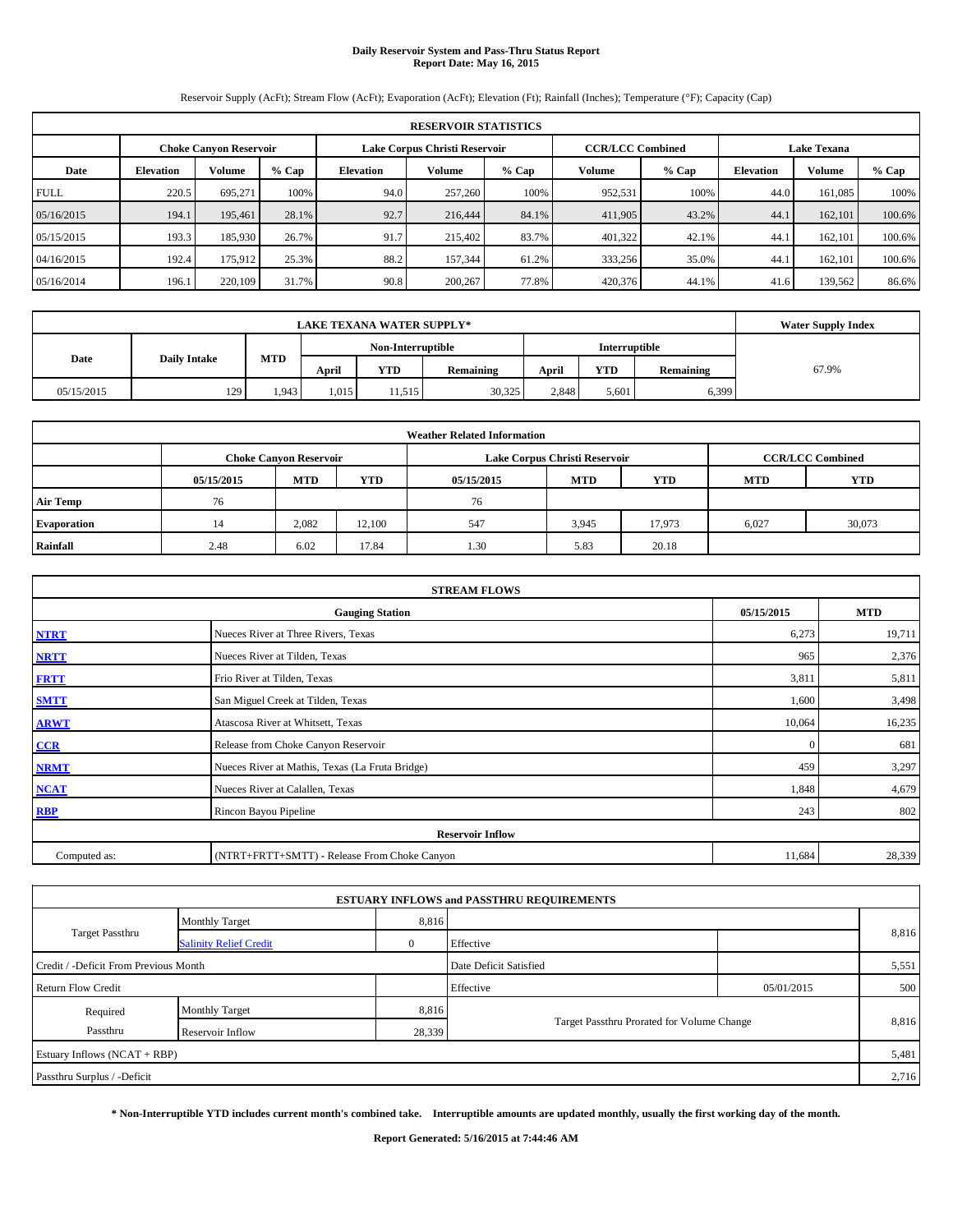# **Daily Reservoir System and Pass-Thru Status Report Report Date: May 17, 2015**

Reservoir Supply (AcFt); Stream Flow (AcFt); Evaporation (AcFt); Elevation (Ft); Rainfall (Inches); Temperature (°F); Capacity (Cap)

| <b>RESERVOIR STATISTICS</b> |                  |                               |         |                  |                               |         |                                               |         |                  |               |         |
|-----------------------------|------------------|-------------------------------|---------|------------------|-------------------------------|---------|-----------------------------------------------|---------|------------------|---------------|---------|
|                             |                  | <b>Choke Canvon Reservoir</b> |         |                  | Lake Corpus Christi Reservoir |         | <b>CCR/LCC Combined</b><br><b>Lake Texana</b> |         |                  |               |         |
| Date                        | <b>Elevation</b> | <b>Volume</b>                 | $%$ Cap | <b>Elevation</b> | Volume                        | $%$ Cap | <b>Volume</b>                                 | $%$ Cap | <b>Elevation</b> | <b>Volume</b> | $%$ Cap |
| <b>FULL</b>                 | 220.5            | 695.271                       | 100%    | 94.0             | 257,260                       | 100%    | 952,531                                       | 100%    | 44.0             | 161.085       | 100%    |
| 05/17/2015                  | 194.6            | 201,945                       | 29.0%   | 93.6             | 249,264                       | 96.9%   | 451,209                                       | 47.4%   | 44.1             | 162,101       | 100.6%  |
| 05/16/2015                  | 194.1            | 195.461                       | 28.1%   | 92.7             | 216,444                       | 84.1%   | 411.905                                       | 43.2%   | 44.1             | 162,101       | 100.6%  |
| 04/17/2015                  | 192.3            | 174.557                       | 25.1%   | 88.2             | 157,344                       | 61.2%   | 331,901                                       | 34.8%   | 44.1             | 162,101       | 100.6%  |
| 05/17/2014                  | 196.1            | 219,849                       | 31.6%   | 90.8             | 200,437                       | 77.9%   | 420,286                                       | 44.1%   | 41.8             | 141,293       | 87.7%   |

|            | <b>Water Supply Index</b> |       |       |                   |                  |       |                      |           |       |
|------------|---------------------------|-------|-------|-------------------|------------------|-------|----------------------|-----------|-------|
|            |                           |       |       | Non-Interruptible |                  |       | <b>Interruptible</b> |           |       |
| Date       | <b>Daily Intake</b>       | MTD   | April | YTD               | <b>Remaining</b> | April | <b>YTD</b>           | Remaining | 74.4% |
| 05/16/2015 | 130                       | 2.073 | .015  | 11.644            | 30,196           | 2,848 | 5.601                | 6,399     |       |

| <b>Weather Related Information</b> |            |                               |            |            |                               |                         |            |            |  |
|------------------------------------|------------|-------------------------------|------------|------------|-------------------------------|-------------------------|------------|------------|--|
|                                    |            | <b>Choke Canyon Reservoir</b> |            |            | Lake Corpus Christi Reservoir | <b>CCR/LCC Combined</b> |            |            |  |
|                                    | 05/16/2015 | <b>MTD</b>                    | <b>YTD</b> | 05/16/2015 | <b>MTD</b>                    | <b>YTD</b>              | <b>MTD</b> | <b>YTD</b> |  |
| <b>Air Temp</b>                    | 85         |                               |            | 85         |                               |                         |            |            |  |
| <b>Evaporation</b>                 | 144        | 2,226                         | 12,244     | 379        | 4,324                         | 18,352                  | 6,550      | 30,596     |  |
| Rainfall                           | 0.00       | 6.02                          | 17.84      | 0.00       | 5.83                          | 20.18                   |            |            |  |

| <b>STREAM FLOWS</b> |                                                 |          |        |  |  |  |  |  |  |
|---------------------|-------------------------------------------------|----------|--------|--|--|--|--|--|--|
|                     | <b>Gauging Station</b>                          |          |        |  |  |  |  |  |  |
| <b>NTRT</b>         | Nueces River at Three Rivers, Texas             |          |        |  |  |  |  |  |  |
| <b>NRTT</b>         | Nueces River at Tilden, Texas                   | 2,997    | 5,373  |  |  |  |  |  |  |
| <b>FRTT</b>         | Frio River at Tilden, Texas                     | 4,704    | 10,515 |  |  |  |  |  |  |
| <b>SMTT</b>         | San Miguel Creek at Tilden, Texas               | 1,260    | 4,759  |  |  |  |  |  |  |
| <b>ARWT</b>         | Atascosa River at Whitsett, Texas               | 17,567   | 33,803 |  |  |  |  |  |  |
| CCR                 | Release from Choke Canyon Reservoir             | $\bf{0}$ | 681    |  |  |  |  |  |  |
| <b>NRMT</b>         | Nueces River at Mathis, Texas (La Fruta Bridge) | 2,283    | 5,580  |  |  |  |  |  |  |
| <b>NCAT</b>         | Nueces River at Calallen, Texas                 | 2,144    | 6,823  |  |  |  |  |  |  |
| <b>RBP</b>          | Rincon Bayou Pipeline                           | 243      | 1,045  |  |  |  |  |  |  |
|                     | <b>Reservoir Inflow</b>                         |          |        |  |  |  |  |  |  |
| Computed as:        | (NTRT+FRTT+SMTT) - Release From Choke Canyon    | 20,892   | 49,232 |  |  |  |  |  |  |

|                                       |                               |              | <b>ESTUARY INFLOWS and PASSTHRU REQUIREMENTS</b> |            |       |
|---------------------------------------|-------------------------------|--------------|--------------------------------------------------|------------|-------|
|                                       | <b>Monthly Target</b>         | 8,816        |                                                  |            |       |
| <b>Target Passthru</b>                | <b>Salinity Relief Credit</b> | $\mathbf{0}$ | Effective                                        |            | 8,816 |
| Credit / -Deficit From Previous Month |                               |              | Date Deficit Satisfied                           |            | 5,551 |
| <b>Return Flow Credit</b>             |                               |              | Effective                                        | 05/01/2015 | 500   |
| Required                              | <b>Monthly Target</b>         | 8,816        |                                                  |            |       |
| Passthru                              | Reservoir Inflow              | 49,232       | Target Passthru Prorated for Volume Change       |            | 8,816 |
| Estuary Inflows (NCAT + RBP)          |                               |              |                                                  |            | 7,868 |
| Passthru Surplus / -Deficit           |                               |              |                                                  |            | 5,103 |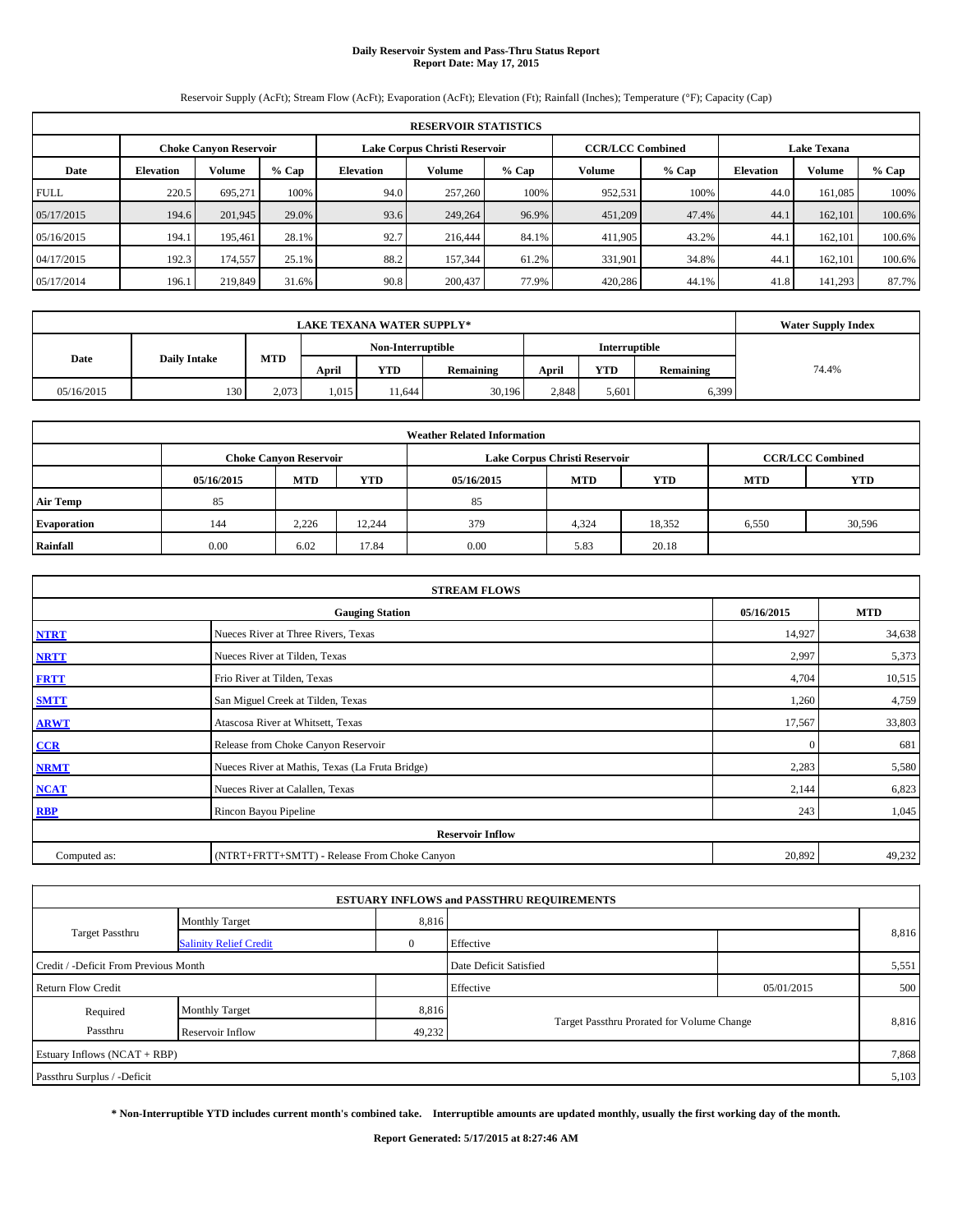# **Daily Reservoir System and Pass-Thru Status Report Report Date: May 18, 2015**

Reservoir Supply (AcFt); Stream Flow (AcFt); Evaporation (AcFt); Elevation (Ft); Rainfall (Inches); Temperature (°F); Capacity (Cap)

|             | <b>RESERVOIR STATISTICS</b> |                               |         |                                                 |                               |       |                         |         |                    |               |         |  |  |
|-------------|-----------------------------|-------------------------------|---------|-------------------------------------------------|-------------------------------|-------|-------------------------|---------|--------------------|---------------|---------|--|--|
|             |                             | <b>Choke Canvon Reservoir</b> |         |                                                 | Lake Corpus Christi Reservoir |       | <b>CCR/LCC Combined</b> |         | <b>Lake Texana</b> |               |         |  |  |
| Date        | <b>Elevation</b>            | <b>Volume</b>                 | $%$ Cap | Volume<br>$%$ Cap<br>Volume<br><b>Elevation</b> |                               |       |                         | $%$ Cap | <b>Elevation</b>   | <b>Volume</b> | $%$ Cap |  |  |
| <b>FULL</b> | 220.5                       | 695.271                       | 100%    | 94.0                                            | 257,260                       | 100%  | 952,531                 | 100%    | 44.0               | 161.085       | 100%    |  |  |
| 05/18/2015  | 195.0                       | 206,301                       | 29.7%   | 94.0                                            | 256,348                       | 99.6% | 462,649                 | 48.6%   | 44.1               | 162,101       | 100.6%  |  |  |
| 05/17/2015  | 194.6                       | 201.945                       | 29.0%   | 93.6                                            | 249,264                       | 96.9% | 451,209                 | 47.4%   | 44.1               | 162.101       | 100.6%  |  |  |
| 04/18/2015  | 192.6                       | 177.386                       | 25.5%   | 88.3                                            | 158,910                       | 61.8% | 336,296                 | 35.3%   | 44.2               | 162,101       | 100.6%  |  |  |
| 05/18/2014  | 196.1                       | 220,370                       | 31.7%   | 90.8                                            | 200,608                       | 78.0% | 420,978                 | 44.2%   | 41.9               | 142,163       | 88.3%   |  |  |

|            | <b>Water Supply Index</b> |       |       |                   |           |       |               |           |       |
|------------|---------------------------|-------|-------|-------------------|-----------|-------|---------------|-----------|-------|
|            |                           |       |       | Non-Interruptible |           |       | Interruptible |           |       |
| Date       | <b>Daily Intake</b>       | MTD   | April | <b>YTD</b>        | Remaining | April | <b>YTD</b>    | Remaining | 76.3% |
| 05/17/2015 | 130                       | 2.203 | 1.015 | 11.774            | 30,066    | 2.848 | 5.601         | 6,399     |       |

| <b>Weather Related Information</b> |            |                                                                           |        |      |                               |                         |       |        |  |  |  |
|------------------------------------|------------|---------------------------------------------------------------------------|--------|------|-------------------------------|-------------------------|-------|--------|--|--|--|
|                                    |            | <b>Choke Canyon Reservoir</b>                                             |        |      | Lake Corpus Christi Reservoir | <b>CCR/LCC Combined</b> |       |        |  |  |  |
|                                    | 05/17/2015 | YTD<br><b>MTD</b><br><b>MTD</b><br><b>YTD</b><br>05/17/2015<br><b>MTD</b> |        |      |                               |                         |       |        |  |  |  |
| <b>Air Temp</b>                    | 81         |                                                                           |        | 82   |                               |                         |       |        |  |  |  |
| Evaporation                        | 66         | 2,292                                                                     | 12,310 | 85   | 4,409                         | 18,437                  | 6,701 | 30,747 |  |  |  |
| Rainfall                           | 0.02       | 6.04                                                                      | 17.86  | 0.05 | 5.88                          | 20.23                   |       |        |  |  |  |

|              | <b>STREAM FLOWS</b>                             |              |        |  |  |  |  |
|--------------|-------------------------------------------------|--------------|--------|--|--|--|--|
|              | 05/17/2015                                      | <b>MTD</b>   |        |  |  |  |  |
| <b>NTRT</b>  | Nueces River at Three Rivers, Texas             |              |        |  |  |  |  |
| <b>NRTT</b>  | Nueces River at Tilden, Texas                   | 3,791        | 9,156  |  |  |  |  |
| <b>FRTT</b>  | Frio River at Tilden, Texas                     | 3,712        | 14,227 |  |  |  |  |
| <b>SMTT</b>  | San Miguel Creek at Tilden, Texas               | 371          | 5,130  |  |  |  |  |
| <b>ARWT</b>  | Atascosa River at Whitsett, Texas               | 30,768       | 64,570 |  |  |  |  |
| CCR          | Release from Choke Canyon Reservoir             | $\mathbf{0}$ | 681    |  |  |  |  |
| <b>NRMT</b>  | Nueces River at Mathis, Texas (La Fruta Bridge) | 5,459        | 11,039 |  |  |  |  |
| <b>NCAT</b>  | Nueces River at Calallen, Texas                 | 2,561        | 9,383  |  |  |  |  |
| <b>RBP</b>   | Rincon Bayou Pipeline                           | 319          | 1,364  |  |  |  |  |
|              | <b>Reservoir Inflow</b>                         |              |        |  |  |  |  |
| Computed as: | (NTRT+FRTT+SMTT) - Release From Choke Canyon    | 27,109       | 76,341 |  |  |  |  |

|                                                  |                       |                | <b>ESTUARY INFLOWS and PASSTHRU REQUIREMENTS</b> |            |        |
|--------------------------------------------------|-----------------------|----------------|--------------------------------------------------|------------|--------|
|                                                  | <b>Monthly Target</b> | 8,816          |                                                  |            |        |
| Target Passthru<br><b>Salinity Relief Credit</b> |                       | $\overline{0}$ | Effective                                        |            | 8,816  |
| Credit / -Deficit From Previous Month            |                       |                | Date Deficit Satisfied                           |            | 5,551  |
| <b>Return Flow Credit</b>                        |                       |                | Effective                                        | 05/01/2015 | 500    |
| Required                                         | <b>Monthly Target</b> | 8,816          |                                                  |            |        |
| Passthru                                         | Reservoir Inflow      | 76,341         | Target Passthru Prorated for Volume Change       |            | 8,816  |
| Estuary Inflows (NCAT + RBP)                     |                       |                |                                                  |            | 10,748 |
| Passthru Surplus / -Deficit                      |                       |                |                                                  |            | 7,983  |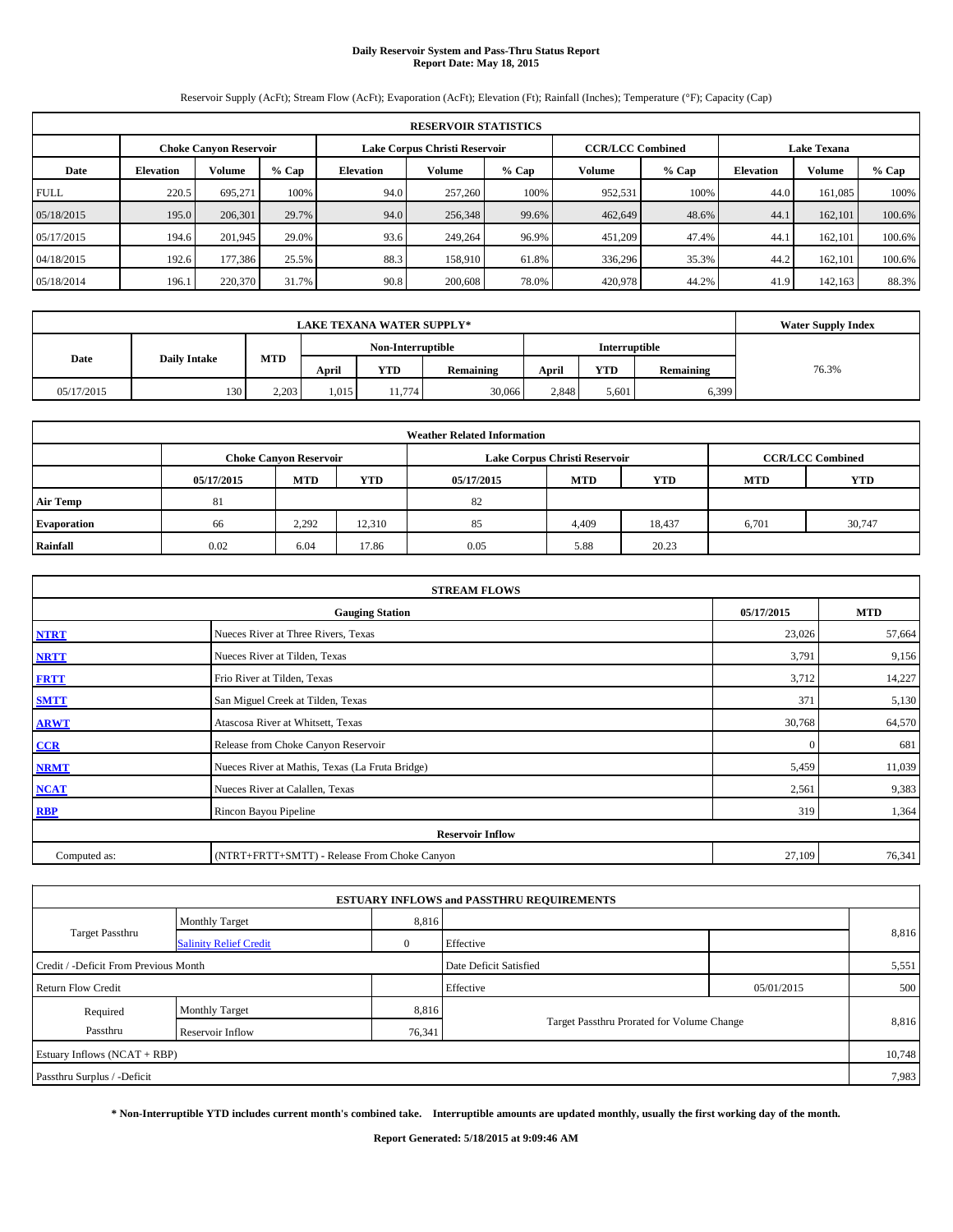# **Daily Reservoir System and Pass-Thru Status Report Report Date: May 19, 2015**

Reservoir Supply (AcFt); Stream Flow (AcFt); Evaporation (AcFt); Elevation (Ft); Rainfall (Inches); Temperature (°F); Capacity (Cap)

|             | <b>RESERVOIR STATISTICS</b> |                               |         |                  |                               |        |                         |       |                    |               |         |  |
|-------------|-----------------------------|-------------------------------|---------|------------------|-------------------------------|--------|-------------------------|-------|--------------------|---------------|---------|--|
|             |                             | <b>Choke Canyon Reservoir</b> |         |                  | Lake Corpus Christi Reservoir |        | <b>CCR/LCC Combined</b> |       | <b>Lake Texana</b> |               |         |  |
| Date        | <b>Elevation</b>            | Volume                        | $%$ Cap | <b>Elevation</b> | Volume<br>$%$ Cap             |        |                         | % Cap | <b>Elevation</b>   | <b>Volume</b> | $%$ Cap |  |
| <b>FULL</b> | 220.5                       | 695,271                       | 100%    | 94.0             | 257,260                       | 100%   | 952,531                 | 100%  | 44.0               | 161.085       | 100%    |  |
| 05/19/2015  | 195.3                       | 210,207                       | 30.2%   | 94.0             | 257,260                       | 100.0% | 467,467                 | 49.1% | 44.1               | 162,101       | 100.6%  |  |
| 05/18/2015  | 195.0                       | 206,301                       | 29.7%   | 94.0             | 256,348                       | 99.6%  | 462,649                 | 48.6% | 44.1               | 162.101       | 100.6%  |  |
| 04/19/2015  | 192.6                       | 177,955                       | 25.6%   | 88.5             | 163,170                       | 63.4%  | 341,125                 | 35.8% | 44.2               | 162,101       | 100.6%  |  |
| 05/19/2014  | 196.0                       | 218,808                       | 31.5%   | 90.8             | 200,097                       | 77.8%  | 418,905                 | 44.0% | 41.9               | 142,163       | 88.3%   |  |

|                             | <b>Water Supply Index</b> |       |                   |            |           |       |               |           |       |
|-----------------------------|---------------------------|-------|-------------------|------------|-----------|-------|---------------|-----------|-------|
|                             |                           |       | Non-Interruptible |            |           |       | Interruptible |           |       |
| Date<br><b>Daily Intake</b> |                           | MTD   | April             | <b>YTD</b> | Remaining | April | YTD           | Remaining | 77.1% |
| 05/18/2015                  | 130                       | 2.333 | 1.015             | 11.904     | 29,936    | 2.848 | 5.601         | 6,399     |       |

| <b>Weather Related Information</b> |                                                                                                |                               |        |      |                               |                         |       |        |  |  |  |
|------------------------------------|------------------------------------------------------------------------------------------------|-------------------------------|--------|------|-------------------------------|-------------------------|-------|--------|--|--|--|
|                                    |                                                                                                | <b>Choke Canyon Reservoir</b> |        |      | Lake Corpus Christi Reservoir | <b>CCR/LCC Combined</b> |       |        |  |  |  |
|                                    | <b>YTD</b><br><b>MTD</b><br><b>MTD</b><br><b>YTD</b><br><b>MTD</b><br>05/18/2015<br>05/18/2015 |                               |        |      |                               |                         |       |        |  |  |  |
| <b>Air Temp</b>                    | 90                                                                                             |                               |        | 87   |                               |                         |       |        |  |  |  |
| Evaporation                        | 207                                                                                            | 2,499                         | 12,517 | 351  | 4,760                         | 18,788                  | 7,259 | 31,305 |  |  |  |
| Rainfall                           | 0.00                                                                                           | 6.04                          | 17.86  | 0.00 | 5.88                          | 20.23                   |       |        |  |  |  |

|              | <b>STREAM FLOWS</b>                             |            |         |  |  |  |  |
|--------------|-------------------------------------------------|------------|---------|--|--|--|--|
|              | 05/18/2015                                      | <b>MTD</b> |         |  |  |  |  |
| <b>NTRT</b>  | Nueces River at Three Rivers, Texas             |            |         |  |  |  |  |
| <b>NRTT</b>  | Nueces River at Tilden, Texas                   | 4,268      | 13,432  |  |  |  |  |
| <b>FRTT</b>  | Frio River at Tilden, Texas                     | 3,633      | 17,860  |  |  |  |  |
| <b>SMTT</b>  | San Miguel Creek at Tilden, Texas               | 667        | 5,797   |  |  |  |  |
| <b>ARWT</b>  | Atascosa River at Whitsett, Texas               | 15,504     | 79,974  |  |  |  |  |
| $CCR$        | Release from Choke Canyon Reservoir             | $\bf{0}$   | 681     |  |  |  |  |
| <b>NRMT</b>  | Nueces River at Mathis, Texas (La Fruta Bridge) | 13,994     | 25,033  |  |  |  |  |
| <b>NCAT</b>  | Nueces River at Calallen, Texas                 | 3,176      | 12,559  |  |  |  |  |
| <b>RBP</b>   | Rincon Bayou Pipeline                           | 317        | 1,681   |  |  |  |  |
|              | <b>Reservoir Inflow</b>                         |            |         |  |  |  |  |
| Computed as: | (NTRT+FRTT+SMTT) - Release From Choke Canyon    | 32,090     | 108,430 |  |  |  |  |

|                                                  |                       |                | <b>ESTUARY INFLOWS and PASSTHRU REQUIREMENTS</b> |            |        |
|--------------------------------------------------|-----------------------|----------------|--------------------------------------------------|------------|--------|
|                                                  | <b>Monthly Target</b> | 8,816          |                                                  |            |        |
| Target Passthru<br><b>Salinity Relief Credit</b> |                       | $\overline{0}$ | Effective                                        |            | 8,816  |
| Credit / -Deficit From Previous Month            |                       |                | Date Deficit Satisfied                           |            | 5,551  |
| <b>Return Flow Credit</b>                        |                       |                | Effective                                        | 05/01/2015 | 500    |
| Required                                         | <b>Monthly Target</b> | 8,816          |                                                  |            |        |
| Passthru                                         | Reservoir Inflow      | 108,430        | Target Passthru Prorated for Volume Change       |            | 8,816  |
| Estuary Inflows (NCAT + RBP)                     |                       |                |                                                  |            | 14,241 |
| Passthru Surplus / -Deficit                      |                       |                |                                                  |            | 11,476 |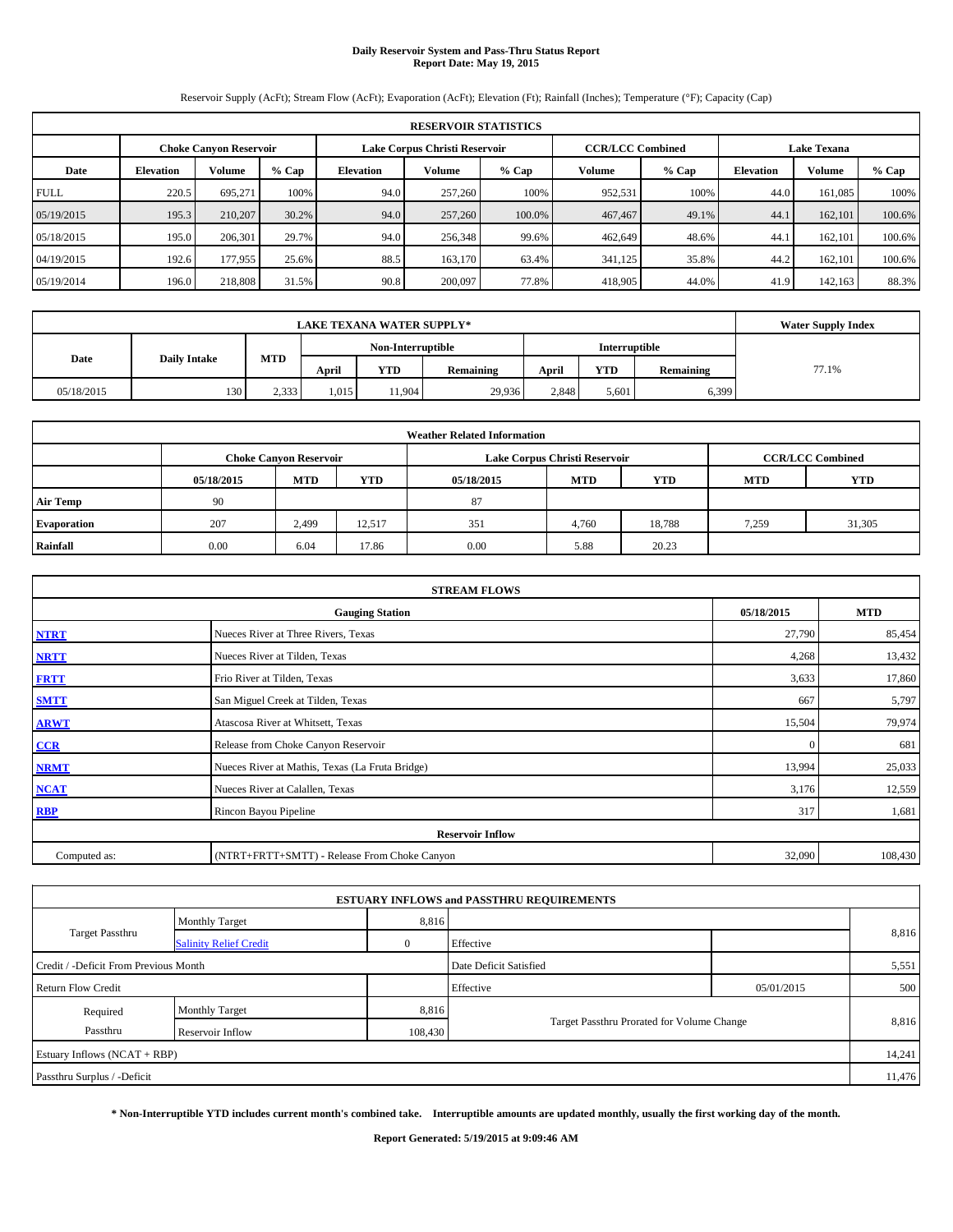# **Daily Reservoir System and Pass-Thru Status Report Report Date: May 20, 2015**

Reservoir Supply (AcFt); Stream Flow (AcFt); Evaporation (AcFt); Elevation (Ft); Rainfall (Inches); Temperature (°F); Capacity (Cap)

|             | <b>RESERVOIR STATISTICS</b> |                               |         |                  |                               |         |                                               |         |                  |               |         |  |  |
|-------------|-----------------------------|-------------------------------|---------|------------------|-------------------------------|---------|-----------------------------------------------|---------|------------------|---------------|---------|--|--|
|             |                             | <b>Choke Canvon Reservoir</b> |         |                  | Lake Corpus Christi Reservoir |         | <b>CCR/LCC Combined</b><br><b>Lake Texana</b> |         |                  |               |         |  |  |
| Date        | <b>Elevation</b>            | <b>Volume</b>                 | $%$ Cap | <b>Elevation</b> | <b>Volume</b>                 | $%$ Cap | Volume                                        | $%$ Cap | <b>Elevation</b> | <b>Volume</b> | $%$ Cap |  |  |
| <b>FULL</b> | 220.5                       | 695.271                       | 100%    | 94.0             | 257,260                       | 100%    | 952,531                                       | 100%    | 44.0             | 161.085       | 100%    |  |  |
| 05/20/2015  | 195.7                       | 214,674                       | 30.9%   | 94.0             | 257,260                       | 100.0%  | 471,934                                       | 49.5%   | 44.1             | 162,101       | 100.6%  |  |  |
| 05/19/2015  | 195.3                       | 210,207                       | 30.2%   | 94.0             | 257,260                       | 100.0%  | 467,467                                       | 49.1%   | 44.1             | 162.101       | 100.6%  |  |  |
| 04/20/2015  | 192.6                       | 178.183                       | 25.6%   | 88.9             | 168.923                       | 65.7%   | 347,106                                       | 36.4%   | 44.2             | 163.121       | 101.3%  |  |  |
| 05/20/2014  | 196.0                       | 218,808                       | 31.5%   | 90.7             | 199,587                       | 77.6%   | 418,395                                       | 43.9%   | 41.9             | 142,163       | 88.3%   |  |  |

|            | <b>Water Supply Index</b> |       |                                           |        |           |       |       |           |       |
|------------|---------------------------|-------|-------------------------------------------|--------|-----------|-------|-------|-----------|-------|
|            |                           |       | <b>Interruptible</b><br>Non-Interruptible |        |           |       |       |           |       |
| Date       | <b>Daily Intake</b>       | MTD   | April                                     | YTD    | Remaining | April | YTD   | Remaining | 77.8% |
| 05/19/2015 | 130                       | 2.462 | .015                                      | 12.033 | 29,807    | 2.848 | 5.601 | 6,399     |       |

| <b>Weather Related Information</b> |            |                                                                                           |            |            |            |            |            |            |  |  |  |  |  |
|------------------------------------|------------|-------------------------------------------------------------------------------------------|------------|------------|------------|------------|------------|------------|--|--|--|--|--|
|                                    |            | <b>CCR/LCC Combined</b><br>Lake Corpus Christi Reservoir<br><b>Choke Canyon Reservoir</b> |            |            |            |            |            |            |  |  |  |  |  |
|                                    | 05/19/2015 | <b>MTD</b>                                                                                | <b>YTD</b> | 05/19/2015 | <b>MTD</b> | <b>YTD</b> | <b>MTD</b> | <b>YTD</b> |  |  |  |  |  |
| <b>Air Temp</b>                    | 90         |                                                                                           |            | 87         |            |            |            |            |  |  |  |  |  |
| <b>Evaporation</b>                 | 239        | 2,738                                                                                     | 12,756     | 362        | 5,122      | 19,150     | 7,860      | 31,906     |  |  |  |  |  |
| Rainfall                           | 0.00       | 6.04                                                                                      | 17.86      | 0.00       | 5.88       | 20.23      |            |            |  |  |  |  |  |

|              | <b>STREAM FLOWS</b>                             |            |            |
|--------------|-------------------------------------------------|------------|------------|
|              | <b>Gauging Station</b>                          | 05/19/2015 | <b>MTD</b> |
| <b>NTRT</b>  | Nueces River at Three Rivers, Texas             | 28,386     | 113,840    |
| <b>NRTT</b>  | Nueces River at Tilden, Texas                   | 4,030      | 17,462     |
| <b>FRTT</b>  | Frio River at Tilden, Texas                     | 2,481      | 20,341     |
| <b>SMTT</b>  | San Miguel Creek at Tilden, Texas               | 574        | 6,371      |
| <b>ARWT</b>  | Atascosa River at Whitsett, Texas               | 11,453     | 91,427     |
| CCR          | Release from Choke Canyon Reservoir             | $\Omega$   | 681        |
| <b>NRMT</b>  | Nueces River at Mathis, Texas (La Fruta Bridge) | 18,520     | 43,553     |
| <b>NCAT</b>  | Nueces River at Calallen, Texas                 | 4,248      | 16,807     |
| <b>RBP</b>   | Rincon Bayou Pipeline                           | 315        | 1,996      |
|              | <b>Reservoir Inflow</b>                         |            |            |
| Computed as: | (NTRT+FRTT+SMTT) - Release From Choke Canyon    | 31,440     | 139,871    |

|                                       |                               |          | <b>ESTUARY INFLOWS and PASSTHRU REQUIREMENTS</b> |            |        |
|---------------------------------------|-------------------------------|----------|--------------------------------------------------|------------|--------|
|                                       | <b>Monthly Target</b>         | 8,816    |                                                  |            |        |
| Target Passthru                       | <b>Salinity Relief Credit</b> | $\Omega$ | Effective                                        |            | 8,816  |
| Credit / -Deficit From Previous Month |                               |          | Date Deficit Satisfied                           |            | 5,551  |
| <b>Return Flow Credit</b>             |                               |          | Effective                                        | 05/01/2015 | 500    |
| Required                              | Monthly Target                | 8,816    |                                                  |            |        |
| Passthru                              | Reservoir Inflow              | 139,871  | Target Passthru Prorated for Volume Change       |            | 8,816  |
| Estuary Inflows (NCAT + RBP)          |                               |          |                                                  |            | 18,803 |
| Passthru Surplus / -Deficit           |                               |          |                                                  |            | 16,038 |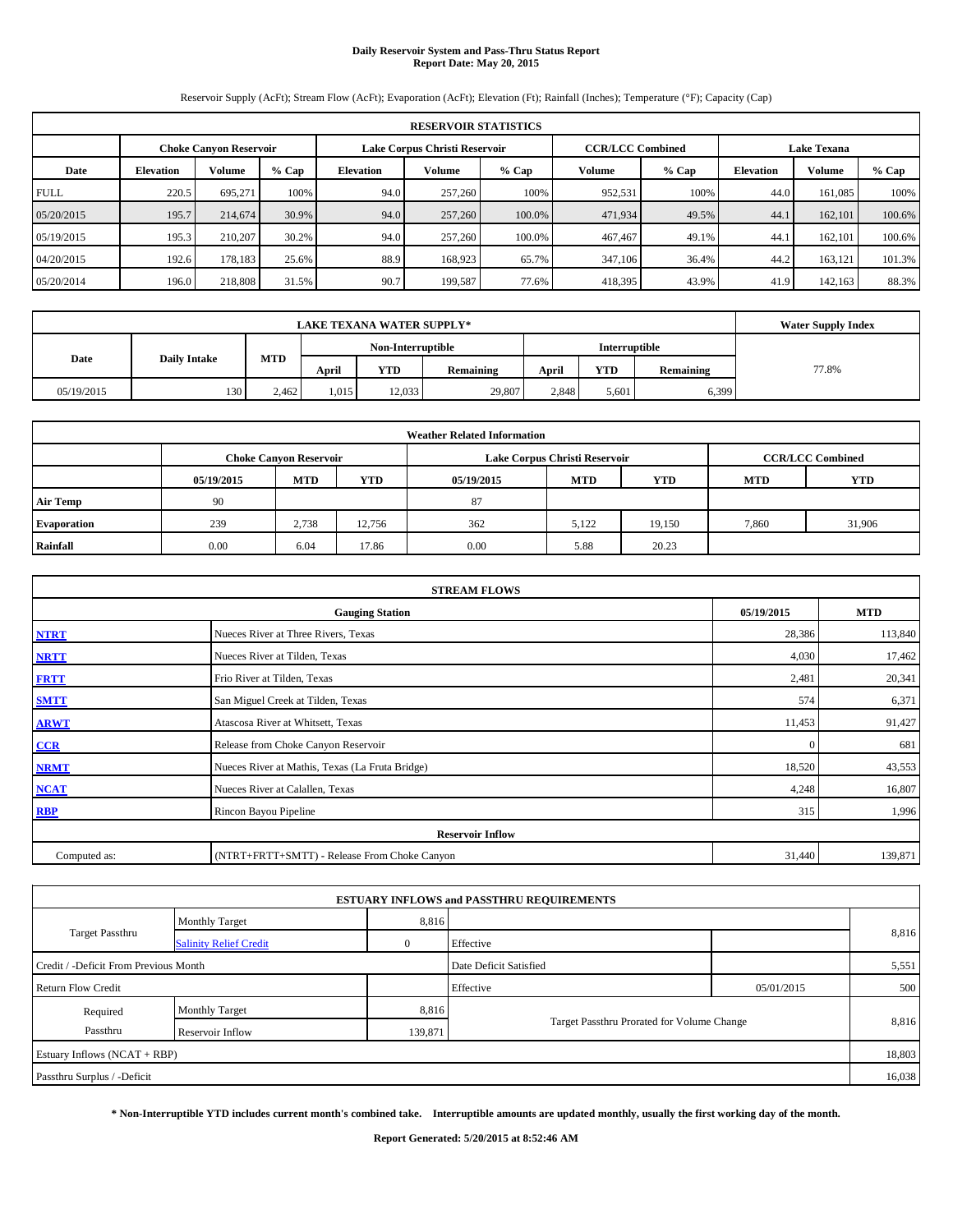# **Daily Reservoir System and Pass-Thru Status Report Report Date: May 21, 2015**

Reservoir Supply (AcFt); Stream Flow (AcFt); Evaporation (AcFt); Elevation (Ft); Rainfall (Inches); Temperature (°F); Capacity (Cap)

|             | <b>RESERVOIR STATISTICS</b>                                                                                     |               |         |                  |               |         |         |         |                  |               |         |  |  |  |  |
|-------------|-----------------------------------------------------------------------------------------------------------------|---------------|---------|------------------|---------------|---------|---------|---------|------------------|---------------|---------|--|--|--|--|
|             | <b>CCR/LCC Combined</b><br><b>Lake Texana</b><br>Lake Corpus Christi Reservoir<br><b>Choke Canvon Reservoir</b> |               |         |                  |               |         |         |         |                  |               |         |  |  |  |  |
| Date        | <b>Elevation</b>                                                                                                | <b>Volume</b> | $%$ Cap | <b>Elevation</b> | <b>Volume</b> | $%$ Cap | Volume  | $%$ Cap | <b>Elevation</b> | <b>Volume</b> | $%$ Cap |  |  |  |  |
| <b>FULL</b> | 220.5                                                                                                           | 695.271       | 100%    | 94.0             | 257,260       | 100%    | 952,531 | 100%    | 44.0             | 161.085       | 100%    |  |  |  |  |
| 05/21/2015  | 195.7                                                                                                           | 215,446       | 31.0%   | 94.0             | 257,260       | 100.0%  | 472,706 | 49.6%   | 44.1             | 162,101       | 100.6%  |  |  |  |  |
| 05/20/2015  | 195.7                                                                                                           | 214,674       | 30.9%   | 94.0             | 257,260       | 100.0%  | 471,934 | 49.5%   | 44.1             | 162.101       | 100.6%  |  |  |  |  |
| 04/21/2015  | 192.8                                                                                                           | 179,670       | 25.8%   | 89.0             | 170.858       | 66.4%   | 350,528 | 36.8%   | 44.1             | 162.101       | 100.6%  |  |  |  |  |
| 05/21/2014  | 195.9                                                                                                           | 218,418       | 31.4%   | 90.7             | 198,736       | 77.3%   | 417,154 | 43.8%   | 41.4             | 137,841       | 85.6%   |  |  |  |  |

|            | <b>Water Supply Index</b>   |       |       |                   |                  |       |                      |           |       |
|------------|-----------------------------|-------|-------|-------------------|------------------|-------|----------------------|-----------|-------|
|            |                             | MTD   |       | Non-Interruptible |                  |       | <b>Interruptible</b> |           |       |
|            | Date<br><b>Daily Intake</b> |       | April | YTD               | <b>Remaining</b> | April | <b>YTD</b>           | Remaining | 78.0% |
| 05/20/2015 | 130                         | 2.592 | .015  | 12,163            | 29,677           | 2.848 | 5.601                | 6,399     |       |

|                 | <b>Weather Related Information</b> |                                                                                           |            |            |            |            |            |            |  |  |  |  |  |  |
|-----------------|------------------------------------|-------------------------------------------------------------------------------------------|------------|------------|------------|------------|------------|------------|--|--|--|--|--|--|
|                 |                                    | <b>CCR/LCC Combined</b><br>Lake Corpus Christi Reservoir<br><b>Choke Canyon Reservoir</b> |            |            |            |            |            |            |  |  |  |  |  |  |
|                 | 05/20/2015                         | <b>MTD</b>                                                                                | <b>YTD</b> | 05/20/2015 | <b>MTD</b> | <b>YTD</b> | <b>MTD</b> | <b>YTD</b> |  |  |  |  |  |  |
| <b>Air Temp</b> | 91                                 |                                                                                           |            | 86         |            |            |            |            |  |  |  |  |  |  |
| Evaporation     | 217                                | 2,955                                                                                     | 12,973     | 266        | 5,388      | 19,416     | 8,343      | 32,389     |  |  |  |  |  |  |
| Rainfall        | 0.06                               | -6.1                                                                                      | 17.92      | 0.00       | 5.88       | 20.23      |            |            |  |  |  |  |  |  |

|              | <b>STREAM FLOWS</b>                             |              |            |
|--------------|-------------------------------------------------|--------------|------------|
|              | <b>Gauging Station</b>                          | 05/20/2015   | <b>MTD</b> |
| <b>NTRT</b>  | Nueces River at Three Rivers, Texas             | 23,423       | 137,263    |
| <b>NRTT</b>  | Nueces River at Tilden, Texas                   | 3,970        | 21,432     |
| <b>FRTT</b>  | Frio River at Tilden, Texas                     | 1,358        | 21,699     |
| <b>SMTT</b>  | San Miguel Creek at Tilden, Texas               | 333          | 6,704      |
| <b>ARWT</b>  | Atascosa River at Whitsett, Texas               | 9,111        | 100,538    |
| $CCR$        | Release from Choke Canyon Reservoir             | $\mathbf{0}$ | 681        |
| <b>NRMT</b>  | Nueces River at Mathis, Texas (La Fruta Bridge) | 21,041       | 64,594     |
| <b>NCAT</b>  | Nueces River at Calallen, Texas                 | 5,737        | 22,544     |
| <b>RBP</b>   | Rincon Bayou Pipeline                           | 321          | 2,317      |
|              | <b>Reservoir Inflow</b>                         |              |            |
| Computed as: | (NTRT+FRTT+SMTT) - Release From Choke Canyon    | 25,114       | 164,985    |

|                                       |                               |          | <b>ESTUARY INFLOWS and PASSTHRU REQUIREMENTS</b> |            |        |
|---------------------------------------|-------------------------------|----------|--------------------------------------------------|------------|--------|
|                                       | <b>Monthly Target</b>         | 8,816    |                                                  |            |        |
| Target Passthru                       | <b>Salinity Relief Credit</b> | $\Omega$ | Effective                                        |            | 8,816  |
| Credit / -Deficit From Previous Month |                               |          | Date Deficit Satisfied                           |            | 5,551  |
| <b>Return Flow Credit</b>             |                               |          | Effective                                        | 05/01/2015 | 500    |
| Required                              | Monthly Target                | 8,816    |                                                  |            |        |
| Passthru                              | Reservoir Inflow              | 164,985  | Target Passthru Prorated for Volume Change       |            | 8,816  |
| Estuary Inflows (NCAT + RBP)          |                               |          |                                                  |            | 24,861 |
| Passthru Surplus / -Deficit           |                               |          |                                                  |            | 22,096 |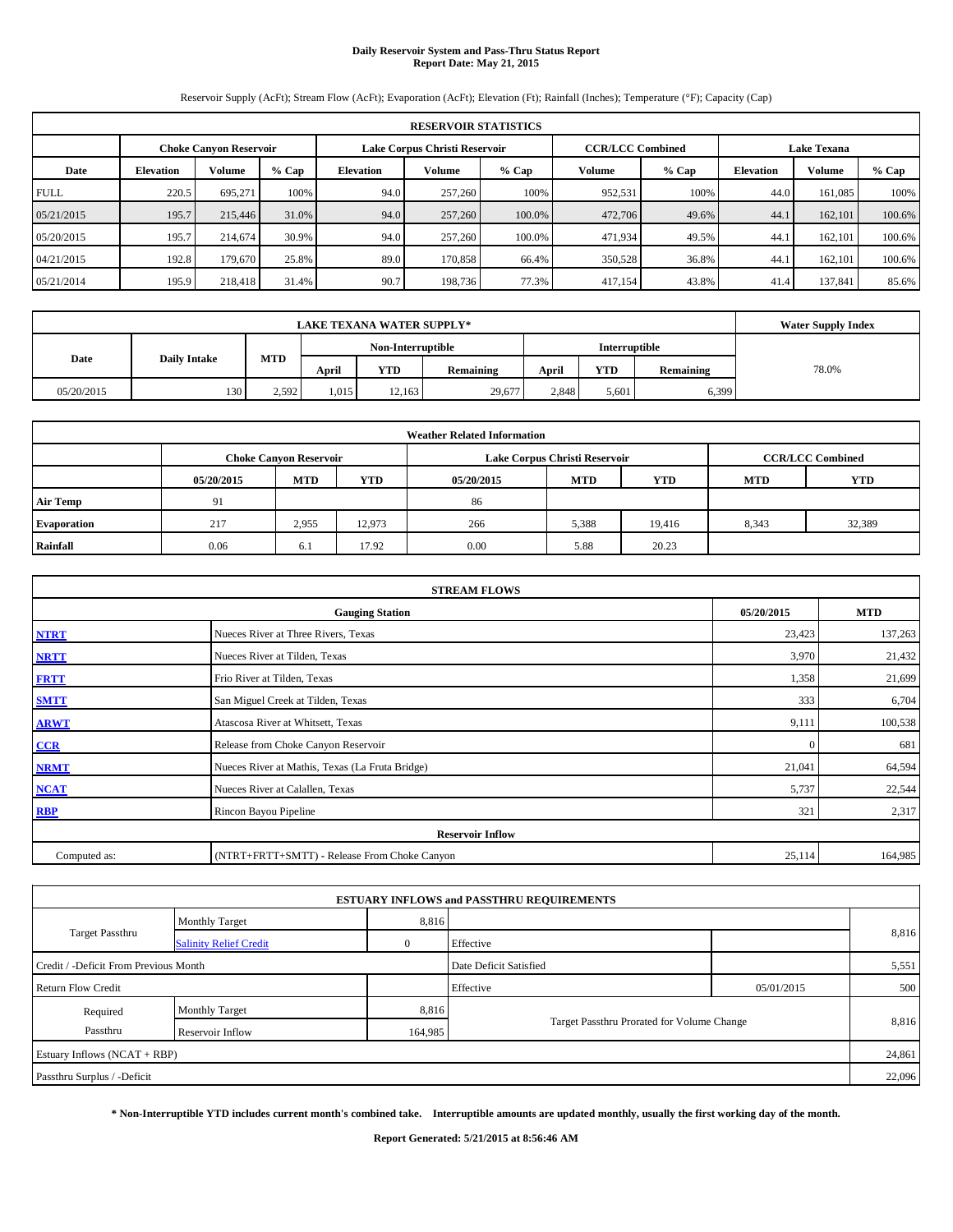# **Daily Reservoir System and Pass-Thru Status Report Report Date: May 22, 2015**

Reservoir Supply (AcFt); Stream Flow (AcFt); Evaporation (AcFt); Elevation (Ft); Rainfall (Inches); Temperature (°F); Capacity (Cap)

|             | <b>RESERVOIR STATISTICS</b>                                                                                     |               |         |                  |               |         |         |         |                  |               |         |  |  |  |  |
|-------------|-----------------------------------------------------------------------------------------------------------------|---------------|---------|------------------|---------------|---------|---------|---------|------------------|---------------|---------|--|--|--|--|
|             | <b>CCR/LCC Combined</b><br><b>Lake Texana</b><br>Lake Corpus Christi Reservoir<br><b>Choke Canvon Reservoir</b> |               |         |                  |               |         |         |         |                  |               |         |  |  |  |  |
| Date        | <b>Elevation</b>                                                                                                | <b>Volume</b> | $%$ Cap | <b>Elevation</b> | <b>Volume</b> | $%$ Cap | Volume  | $%$ Cap | <b>Elevation</b> | <b>Volume</b> | $%$ Cap |  |  |  |  |
| <b>FULL</b> | 220.5                                                                                                           | 695.271       | 100%    | 94.0             | 257,260       | 100%    | 952,531 | 100%    | 44.0             | 161.085       | 100%    |  |  |  |  |
| 05/22/2015  | 195.8                                                                                                           | 216,993       | 31.2%   | 94.0             | 257,260       | 100.0%  | 474,253 | 49.8%   | 44.1             | 162,101       | 100.6%  |  |  |  |  |
| 05/21/2015  | 195.7                                                                                                           | 215,446       | 31.0%   | 94.0             | 257,260       | 100.0%  | 472,706 | 49.6%   | 44.1             | 162.101       | 100.6%  |  |  |  |  |
| 04/22/2015  | 192.8                                                                                                           | 180,475       | 26.0%   | 89.2             | 174.589       | 67.9%   | 355,064 | 37.3%   | 44.1             | 162,101       | 100.6%  |  |  |  |  |
| 05/22/2014  | 195.9                                                                                                           | 218,029       | 31.4%   | 90.6             | 198,057       | 77.0%   | 416,086 | 43.7%   | 41.2             | 136,132       | 84.5%   |  |  |  |  |

|            | <b>LAKE TEXANA WATER SUPPLY*</b>          |      |       |                   |           |       |                      |           |       |  |  |
|------------|-------------------------------------------|------|-------|-------------------|-----------|-------|----------------------|-----------|-------|--|--|
|            |                                           |      |       | Non-Interruptible |           |       | <b>Interruptible</b> |           |       |  |  |
|            | <b>MTD</b><br><b>Daily Intake</b><br>Date |      | April | YTD               | Remaining | April | <b>YTD</b>           | Remaining | 78.2% |  |  |
| 05/21/2015 | 130                                       | 2722 | .015  | 12.293            | 29,547    | 2.848 | 5.601                | 6,399     |       |  |  |

| <b>Weather Related Information</b> |            |                                                                                           |            |            |            |            |            |            |  |  |  |  |  |
|------------------------------------|------------|-------------------------------------------------------------------------------------------|------------|------------|------------|------------|------------|------------|--|--|--|--|--|
|                                    |            | <b>CCR/LCC Combined</b><br>Lake Corpus Christi Reservoir<br><b>Choke Canvon Reservoir</b> |            |            |            |            |            |            |  |  |  |  |  |
|                                    | 05/21/2015 | <b>MTD</b>                                                                                | <b>YTD</b> | 05/21/2015 | <b>MTD</b> | <b>YTD</b> | <b>MTD</b> | <b>YTD</b> |  |  |  |  |  |
| <b>Air Temp</b>                    | 82         |                                                                                           |            | 81         |            |            |            |            |  |  |  |  |  |
| <b>Evaporation</b>                 | 120        | 3,075                                                                                     | 13,093     | 202        | 5,590      | 19,618     | 8,665      | 32,711     |  |  |  |  |  |
| Rainfall                           | 0.03       | 6.13                                                                                      | 17.95      | 0.58       | 6.46       | 20.81      |            |            |  |  |  |  |  |

|              | <b>STREAM FLOWS</b>                             |              |            |  |  |  |  |  |  |  |  |
|--------------|-------------------------------------------------|--------------|------------|--|--|--|--|--|--|--|--|
|              | <b>Gauging Station</b>                          | 05/21/2015   | <b>MTD</b> |  |  |  |  |  |  |  |  |
| <b>NTRT</b>  | Nueces River at Three Rivers, Texas             | 18,679       | 155,942    |  |  |  |  |  |  |  |  |
| <b>NRTT</b>  | Nueces River at Tilden, Texas                   | 6,848        | 28,280     |  |  |  |  |  |  |  |  |
| <b>FRTT</b>  | Frio River at Tilden, Texas                     | 504          | 22,203     |  |  |  |  |  |  |  |  |
| <b>SMTT</b>  | San Miguel Creek at Tilden, Texas               | 175          | 6,879      |  |  |  |  |  |  |  |  |
| <b>ARWT</b>  | Atascosa River at Whitsett, Texas               | 3,176        | 103,714    |  |  |  |  |  |  |  |  |
| $CCR$        | Release from Choke Canyon Reservoir             | $\mathbf{0}$ | 681        |  |  |  |  |  |  |  |  |
| <b>NRMT</b>  | Nueces River at Mathis, Texas (La Fruta Bridge) | 25,011       | 89,605     |  |  |  |  |  |  |  |  |
| <b>NCAT</b>  | Nueces River at Calallen, Texas                 | 6,173        | 28,717     |  |  |  |  |  |  |  |  |
| <b>RBP</b>   | Rincon Bayou Pipeline                           | 312          | 2,628      |  |  |  |  |  |  |  |  |
|              | <b>Reservoir Inflow</b>                         |              |            |  |  |  |  |  |  |  |  |
| Computed as: | (NTRT+FRTT+SMTT) - Release From Choke Canyon    | 19,358       | 184,343    |  |  |  |  |  |  |  |  |

|                                       |                               |          | <b>ESTUARY INFLOWS and PASSTHRU REQUIREMENTS</b> |                                            |        |  |  |
|---------------------------------------|-------------------------------|----------|--------------------------------------------------|--------------------------------------------|--------|--|--|
|                                       | <b>Monthly Target</b>         | 8,816    |                                                  |                                            |        |  |  |
| Target Passthru                       | <b>Salinity Relief Credit</b> | $\Omega$ | Effective                                        |                                            | 8,816  |  |  |
| Credit / -Deficit From Previous Month |                               |          | Date Deficit Satisfied                           |                                            | 5,551  |  |  |
| <b>Return Flow Credit</b>             |                               |          | Effective                                        | 05/01/2015                                 | 500    |  |  |
| Required                              | Monthly Target                | 8,816    |                                                  |                                            | 8,816  |  |  |
| Passthru                              | Reservoir Inflow              | 183,343  |                                                  | Target Passthru Prorated for Volume Change |        |  |  |
| Estuary Inflows (NCAT + RBP)          |                               |          |                                                  |                                            | 31,346 |  |  |
| Passthru Surplus / -Deficit           |                               |          |                                                  |                                            | 28,581 |  |  |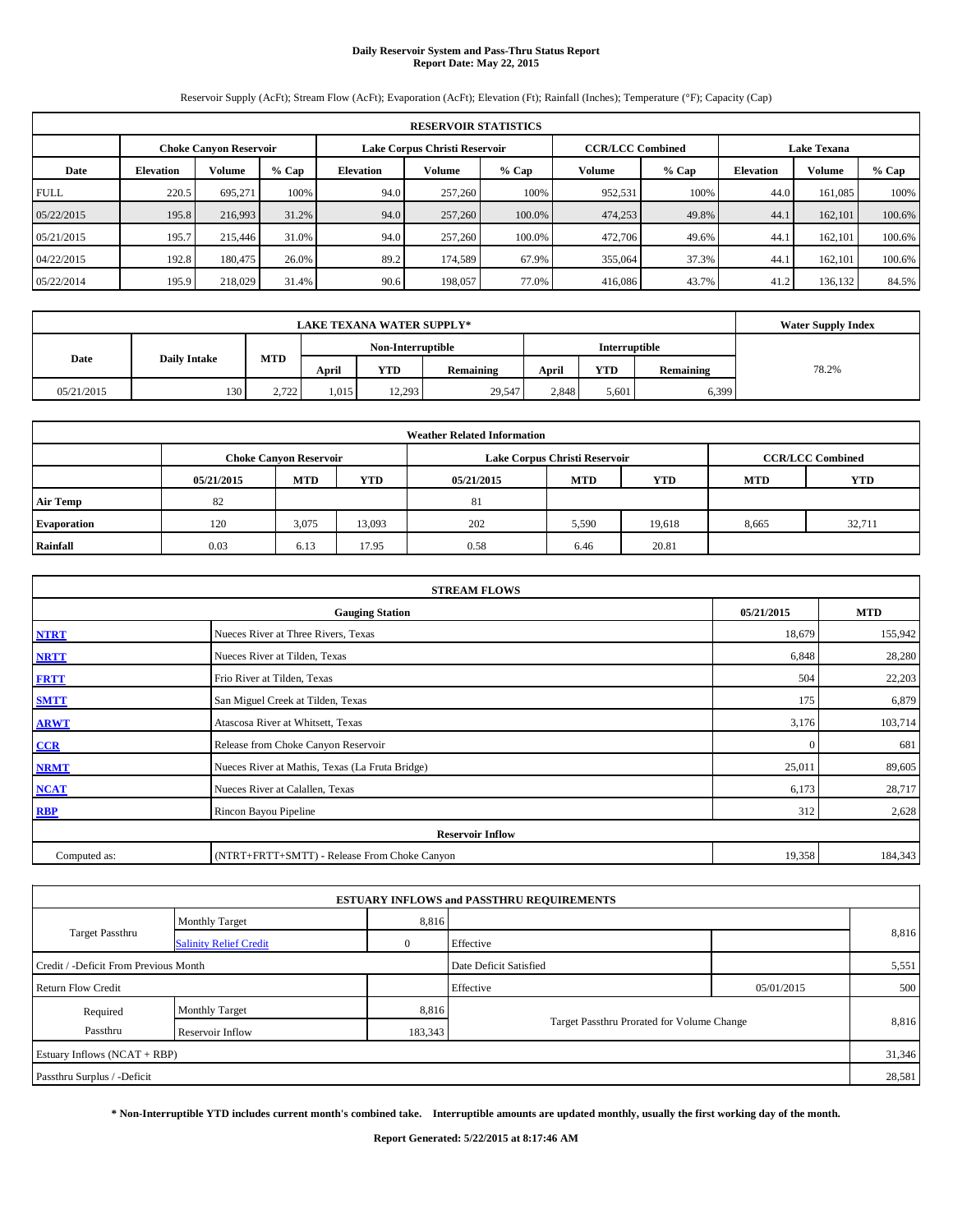# **Daily Reservoir System and Pass-Thru Status Report Report Date: May 23, 2015**

Reservoir Supply (AcFt); Stream Flow (AcFt); Evaporation (AcFt); Elevation (Ft); Rainfall (Inches); Temperature (°F); Capacity (Cap)

|             | <b>RESERVOIR STATISTICS</b>   |         |        |                               |               |        |                         |         |                    |         |         |  |  |
|-------------|-------------------------------|---------|--------|-------------------------------|---------------|--------|-------------------------|---------|--------------------|---------|---------|--|--|
|             | <b>Choke Canyon Reservoir</b> |         |        | Lake Corpus Christi Reservoir |               |        | <b>CCR/LCC Combined</b> |         | <b>Lake Texana</b> |         |         |  |  |
| Date        | <b>Elevation</b>              | Volume  | % Cap  | Elevation                     | <b>Volume</b> | % Cap  | Volume                  | $%$ Cap | <b>Elevation</b>   | Volume  | $%$ Cap |  |  |
| <b>FULL</b> | 220.5                         | 695,271 | 100%   | 94.0                          | 257,260       | 100%   | 952,531                 | 100%    | 44.0               | 161.085 | 100%    |  |  |
| 05/23/2015  | 195.8                         | 216,476 | 31.1%  | 94.0                          | 257,260       | 100.0% | 473,736                 | 49.7%   | 44.1               | 162,101 | 100.6%  |  |  |
| 05/22/2015  | 195.8                         | 216,993 | 31.2%  | 94.0                          | 257,260       | 100.0% | 474,253                 | 49.8%   | 44.1               | 162.101 | 100.6%  |  |  |
| 04/23/2015  | 192.8                         | 179,785 | 25.90% | 89.4                          | 176,875       | 68.8%  | 356,660                 | 37.4%   | 44.1               | 162.101 | 100.6%  |  |  |
| 05/23/2014  | 195.9                         | 218,288 | 31.4%  | 90.6                          | 197,548       | 76.8%  | 415,836                 | 43.7%   | 41.1               | 136,132 | 84.5%   |  |  |

|            | <b>Water Supply Index</b> |       |       |        |                   |       |       |               |       |
|------------|---------------------------|-------|-------|--------|-------------------|-------|-------|---------------|-------|
|            |                           |       |       |        | Non-Interruptible |       |       | Interruptible |       |
| Date       | <b>Daily Intake</b>       | MTD   | April | YTD    | Remaining         | April | YTD   | Remaining     | 78.1% |
| 05/22/2015 | 130                       | 2.852 | 1.015 | 12.423 | 29,417            | 2.848 | 5.601 | 6,399         |       |

| <b>Weather Related Information</b> |            |                               |            |            |                               |                         |            |            |  |  |  |
|------------------------------------|------------|-------------------------------|------------|------------|-------------------------------|-------------------------|------------|------------|--|--|--|
|                                    |            | <b>Choke Canvon Reservoir</b> |            |            | Lake Corpus Christi Reservoir | <b>CCR/LCC Combined</b> |            |            |  |  |  |
|                                    | 05/22/2015 | <b>MTD</b>                    | <b>YTD</b> | 05/22/2015 | <b>MTD</b>                    | <b>YTD</b>              | <b>MTD</b> | <b>YTD</b> |  |  |  |
| <b>Air Temp</b>                    | 89         |                               |            | 86         |                               |                         |            |            |  |  |  |
| <b>Evaporation</b>                 | 135        | 3.210                         | 13,228     | 287        | 5,877                         | 19,905                  | 9,087      | 33,133     |  |  |  |
| Rainfall                           | 0.00       | 6.13                          | 17.95      | 0.00       | 6.46                          | 20.81                   |            |            |  |  |  |

|              | <b>STREAM FLOWS</b>                             |            |            |  |  |  |  |  |  |  |
|--------------|-------------------------------------------------|------------|------------|--|--|--|--|--|--|--|
|              | <b>Gauging Station</b>                          | 05/22/2015 | <b>MTD</b> |  |  |  |  |  |  |  |
| <b>NTRT</b>  | Nueces River at Three Rivers, Texas             | 9,885      | 165,827    |  |  |  |  |  |  |  |
| <b>NRTT</b>  | Nueces River at Tilden, Texas                   | 12,049     | 40,329     |  |  |  |  |  |  |  |
| <b>FRTT</b>  | Frio River at Tilden, Texas                     | 409        | 22,612     |  |  |  |  |  |  |  |
| <b>SMTT</b>  | San Miguel Creek at Tilden, Texas               | 153        | 7,032      |  |  |  |  |  |  |  |
| <b>ARWT</b>  | Atascosa River at Whitsett, Texas               | 663        | 104,377    |  |  |  |  |  |  |  |
| CCR          | Release from Choke Canyon Reservoir             | 34         | 715        |  |  |  |  |  |  |  |
| <b>NRMT</b>  | Nueces River at Mathis, Texas (La Fruta Bridge) | 21,438     | 111,043    |  |  |  |  |  |  |  |
| <b>NCAT</b>  | Nueces River at Calallen, Texas                 | 7,126      | 35,844     |  |  |  |  |  |  |  |
| <b>RBP</b>   | Rincon Bayou Pipeline                           | 317        | 2,946      |  |  |  |  |  |  |  |
|              | <b>Reservoir Inflow</b>                         |            |            |  |  |  |  |  |  |  |
| Computed as: | (NTRT+FRTT+SMTT) - Release From Choke Canyon    | 10,413     | 194,756    |  |  |  |  |  |  |  |

|                                       |                               |          | <b>ESTUARY INFLOWS and PASSTHRU REQUIREMENTS</b> |                                            |        |  |
|---------------------------------------|-------------------------------|----------|--------------------------------------------------|--------------------------------------------|--------|--|
|                                       | <b>Monthly Target</b>         | 8,816    |                                                  |                                            |        |  |
| <b>Target Passthru</b>                | <b>Salinity Relief Credit</b> | $\Omega$ | Effective                                        |                                            | 8,816  |  |
| Credit / -Deficit From Previous Month |                               |          | Date Deficit Satisfied                           |                                            | 5,551  |  |
| <b>Return Flow Credit</b>             |                               |          | Effective                                        | 05/01/2015                                 | 500    |  |
| Required                              | <b>Monthly Target</b>         | 8,816    |                                                  |                                            | 8,816  |  |
| Passthru                              | Reservoir Inflow              | 194,756  |                                                  | Target Passthru Prorated for Volume Change |        |  |
| Estuary Inflows (NCAT + RBP)          |                               |          |                                                  |                                            | 38,789 |  |
| Passthru Surplus / -Deficit           |                               |          |                                                  |                                            | 36,024 |  |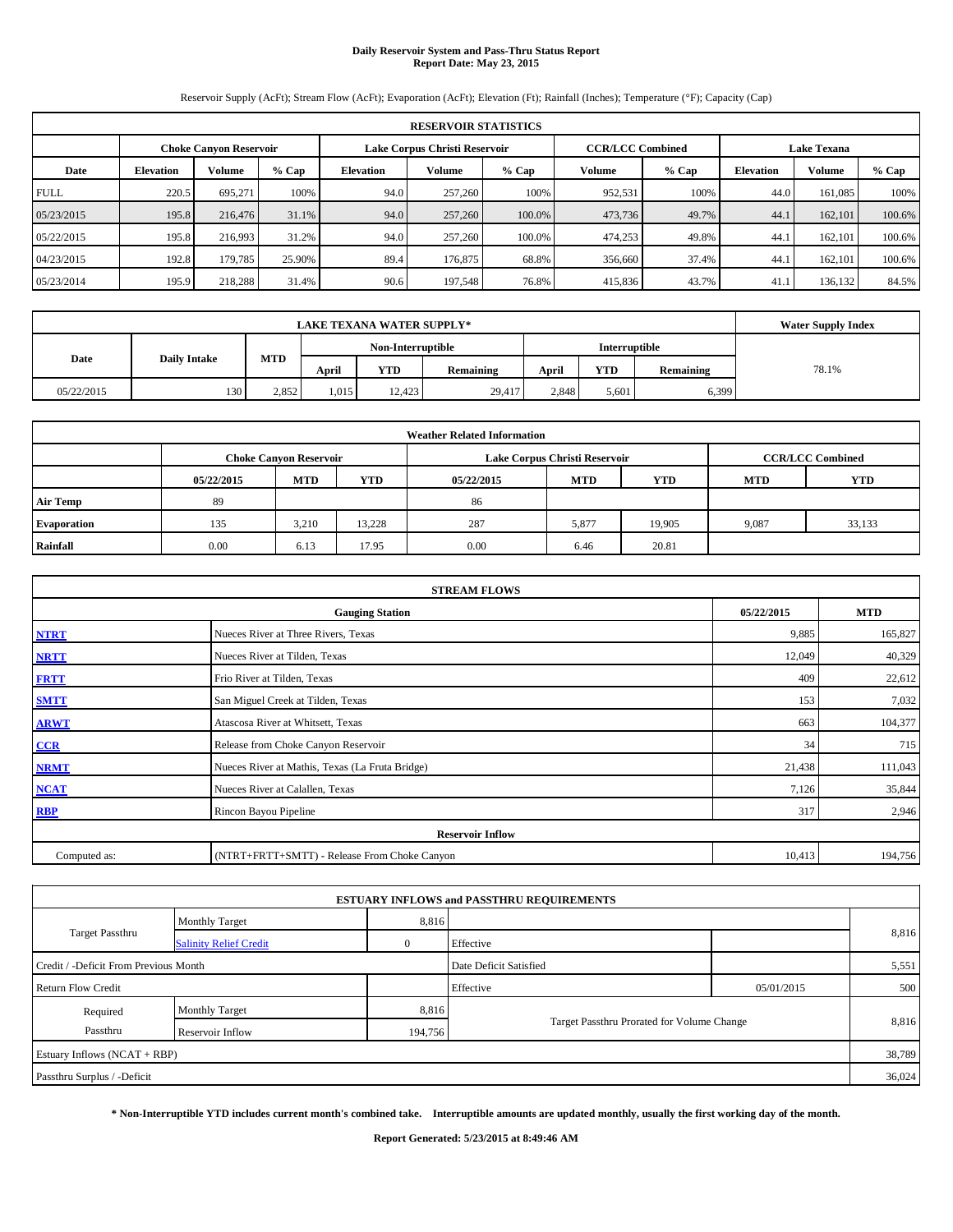# **Daily Reservoir System and Pass-Thru Status Report Report Date: May 24, 2015**

Reservoir Supply (AcFt); Stream Flow (AcFt); Evaporation (AcFt); Elevation (Ft); Rainfall (Inches); Temperature (°F); Capacity (Cap)

|             | <b>RESERVOIR STATISTICS</b>   |         |         |                               |         |         |                         |       |                    |         |        |  |  |
|-------------|-------------------------------|---------|---------|-------------------------------|---------|---------|-------------------------|-------|--------------------|---------|--------|--|--|
|             | <b>Choke Canvon Reservoir</b> |         |         | Lake Corpus Christi Reservoir |         |         | <b>CCR/LCC Combined</b> |       | <b>Lake Texana</b> |         |        |  |  |
| Date        | <b>Elevation</b>              | Volume  | $%$ Cap | <b>Elevation</b>              | Volume  | $%$ Cap | Volume                  | % Cap | <b>Elevation</b>   | Volume  | % Cap  |  |  |
| <b>FULL</b> | 220.5                         | 695.271 | 100%    | 94.0                          | 257,260 | 100%    | 952,531                 | 100%  | 44.0               | 161.085 | 100%   |  |  |
| 05/24/2015  | 195.9                         | 217,511 | 31.3%   | 93.7                          | 252,526 | 98.2%   | 470,037                 | 49.3% | 44.1               | 162,101 | 100.6% |  |  |
| 05/23/2015  | 195.8                         | 216,476 | 31.1%   | 94.0                          | 257,260 | 100.0%  | 473,736                 | 49.7% | 44.1               | 162.101 | 100.6% |  |  |
| 04/24/2015  | 192.8                         | 179,899 | 25.9%   | 89.5                          | 178,350 | 69.3%   | 358,249                 | 37.6% | 44.1               | 162,101 | 100.6% |  |  |
| 05/24/2014  | 195.9                         | 217,770 | 31.9%   | 90.6                          | 197,379 | 76.7%   | 415,149                 | 43.6% | 41.1               | 136,132 | 84.5%  |  |  |

|            | <b>Water Supply Index</b> |       |                   |            |           |       |               |           |       |
|------------|---------------------------|-------|-------------------|------------|-----------|-------|---------------|-----------|-------|
|            |                           |       | Non-Interruptible |            |           |       | Interruptible |           |       |
| Date       | <b>Daily Intake</b>       | MTD   | April             | <b>YTD</b> | Remaining | April | YTD           | Remaining | 77.5% |
| 05/23/2015 | 130                       | 2.982 | 1.015             | 12.554     | 29,286    | 2.848 | 5.601         | 6,399     |       |

| <b>Weather Related Information</b> |            |                               |            |            |                               |                         |            |            |  |  |  |
|------------------------------------|------------|-------------------------------|------------|------------|-------------------------------|-------------------------|------------|------------|--|--|--|
|                                    |            | <b>Choke Canyon Reservoir</b> |            |            | Lake Corpus Christi Reservoir | <b>CCR/LCC Combined</b> |            |            |  |  |  |
|                                    | 05/23/2015 | <b>MTD</b>                    | <b>YTD</b> | 05/23/2015 | <b>MTD</b>                    | <b>YTD</b>              | <b>MTD</b> | <b>YTD</b> |  |  |  |
| <b>Air Temp</b>                    | 88         |                               |            | 86         |                               |                         |            |            |  |  |  |
| Evaporation                        | 189        | 3,399                         | 13,417     | 264        | 6,141                         | 20,169                  | 9,540      | 33,586     |  |  |  |
| Rainfall                           | 0.37       | 6.5                           | 18.32      | 0.20       | 6.66                          | 21.01                   |            |            |  |  |  |

| <b>STREAM FLOWS</b> |                                                 |            |            |  |  |  |  |  |  |  |
|---------------------|-------------------------------------------------|------------|------------|--|--|--|--|--|--|--|
|                     | <b>Gauging Station</b>                          | 05/23/2015 | <b>MTD</b> |  |  |  |  |  |  |  |
| <b>NTRT</b>         | Nueces River at Three Rivers, Texas             | 4,943      | 170,770    |  |  |  |  |  |  |  |
| <b>NRTT</b>         | Nueces River at Tilden, Texas                   | 11,215     | 51,544     |  |  |  |  |  |  |  |
| <b>FRTT</b>         | Frio River at Tilden, Texas                     | 653        | 23,265     |  |  |  |  |  |  |  |
| <b>SMTT</b>         | San Miguel Creek at Tilden, Texas               | 75         | 7,107      |  |  |  |  |  |  |  |
| <b>ARWT</b>         | Atascosa River at Whitsett, Texas               | 520        | 104,897    |  |  |  |  |  |  |  |
| $CCR$               | Release from Choke Canyon Reservoir             | 58         | 772        |  |  |  |  |  |  |  |
| <b>NRMT</b>         | Nueces River at Mathis, Texas (La Fruta Bridge) | 16,595     | 127,637    |  |  |  |  |  |  |  |
| <b>NCAT</b>         | Nueces River at Calallen, Texas                 | 12,208     | 48,051     |  |  |  |  |  |  |  |
| <b>RBP</b>          | Rincon Bayou Pipeline                           | 313        | 3,259      |  |  |  |  |  |  |  |
|                     | <b>Reservoir Inflow</b>                         |            |            |  |  |  |  |  |  |  |
| Computed as:        | (NTRT+FRTT+SMTT) - Release From Choke Canyon    |            |            |  |  |  |  |  |  |  |

|                                       |                               |          | <b>ESTUARY INFLOWS and PASSTHRU REQUIREMENTS</b> |                                            |        |  |  |
|---------------------------------------|-------------------------------|----------|--------------------------------------------------|--------------------------------------------|--------|--|--|
|                                       | <b>Monthly Target</b>         | 8,816    |                                                  |                                            |        |  |  |
| Target Passthru                       | <b>Salinity Relief Credit</b> | $\Omega$ | Effective                                        |                                            | 8,816  |  |  |
| Credit / -Deficit From Previous Month |                               |          | Date Deficit Satisfied                           |                                            | 5,551  |  |  |
| <b>Return Flow Credit</b>             |                               |          | Effective                                        | 05/01/2015                                 | 500    |  |  |
| Required                              | Monthly Target                | 8,816    |                                                  |                                            | 8,816  |  |  |
| Passthru                              | Reservoir Inflow              | 200,369  |                                                  | Target Passthru Prorated for Volume Change |        |  |  |
| Estuary Inflows (NCAT + RBP)          |                               |          |                                                  |                                            | 51,310 |  |  |
| Passthru Surplus / -Deficit           |                               |          |                                                  |                                            | 48,545 |  |  |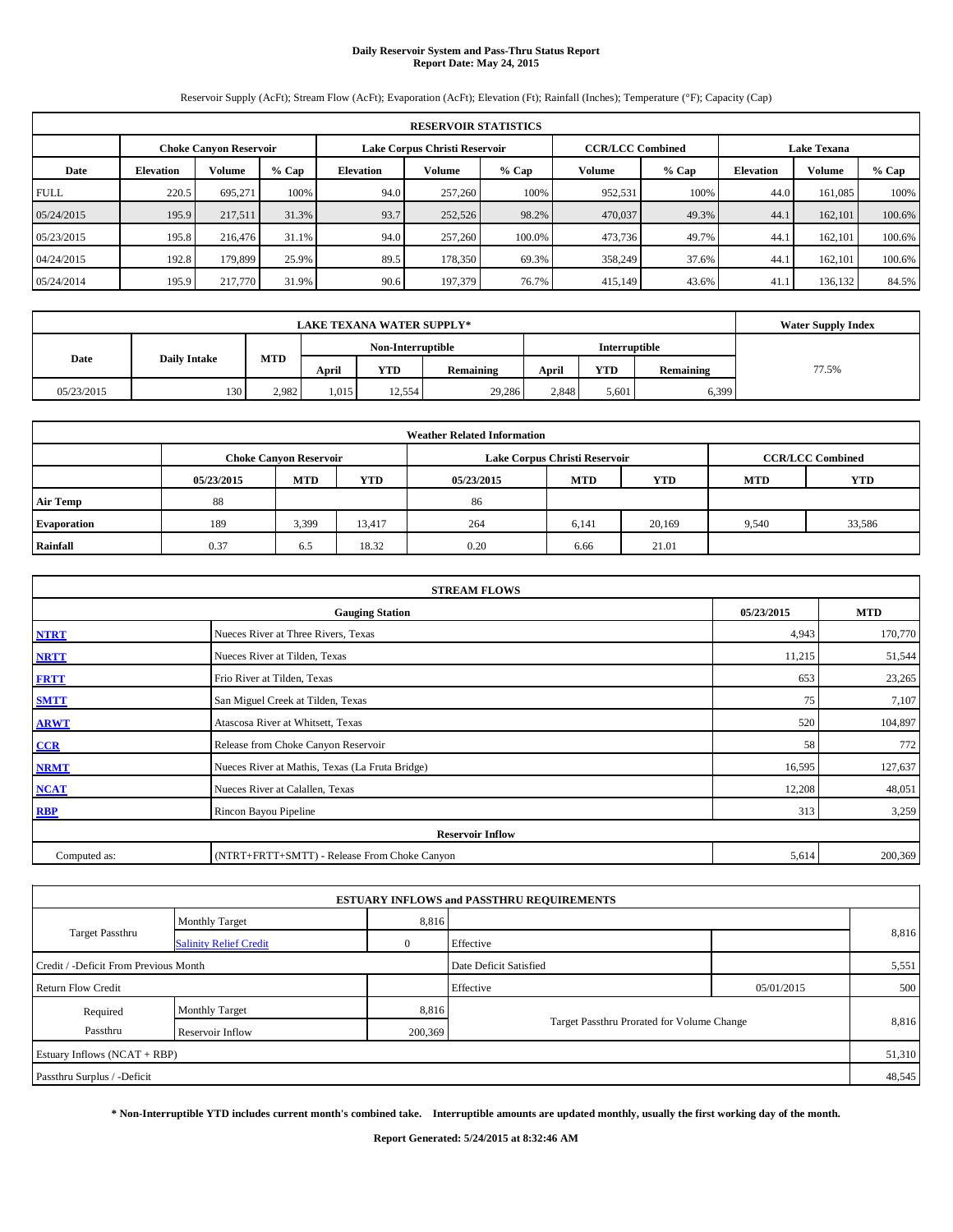# **Daily Reservoir System and Pass-Thru Status Report Report Date: May 25, 2015**

Reservoir Supply (AcFt); Stream Flow (AcFt); Evaporation (AcFt); Elevation (Ft); Rainfall (Inches); Temperature (°F); Capacity (Cap)

| <b>RESERVOIR STATISTICS</b> |                                                                                                                 |               |         |                  |         |         |         |         |                  |               |         |  |
|-----------------------------|-----------------------------------------------------------------------------------------------------------------|---------------|---------|------------------|---------|---------|---------|---------|------------------|---------------|---------|--|
|                             | <b>CCR/LCC Combined</b><br><b>Lake Texana</b><br>Lake Corpus Christi Reservoir<br><b>Choke Canvon Reservoir</b> |               |         |                  |         |         |         |         |                  |               |         |  |
| Date                        | <b>Elevation</b>                                                                                                | <b>Volume</b> | $%$ Cap | <b>Elevation</b> | Volume  | $%$ Cap | Volume  | $%$ Cap | <b>Elevation</b> | <b>Volume</b> | $%$ Cap |  |
| <b>FULL</b>                 | 220.5                                                                                                           | 695.271       | 100%    | 94.0             | 257,260 | 100%    | 952,531 | 100%    | 44.0             | 161.085       | 100%    |  |
| 05/25/2015                  | 195.6                                                                                                           | 217,640       | 31.3%   | 93.6             | 249,445 | 97.0%   | 467,085 | 49.0%   | 44.1             | 162,101       | 100.6%  |  |
| 05/24/2015                  | 195.9                                                                                                           | 217,511       | 31.3%   | 93.7             | 252,526 | 98.2%   | 470,037 | 49.3%   | 44.1             | 162.101       | 100.6%  |  |
| 04/25/2015                  | 192.8                                                                                                           | 179,785       | 25.9%   | 89.7             | 181,973 | 70.7%   | 361,758 | 38.0%   | 44.1             | 162,101       | 100.6%  |  |
| 05/25/2014                  | 195.9                                                                                                           | 217,381       | 31.3%   | 90.6             | 196,701 | 76.5%   | 414,082 | 43.5%   | 41.              | 136,132       | 84.5%   |  |

|                             | <b>Water Supply Index</b> |                   |       |            |           |                      |            |           |       |
|-----------------------------|---------------------------|-------------------|-------|------------|-----------|----------------------|------------|-----------|-------|
|                             |                           | Non-Interruptible |       |            |           | <b>Interruptible</b> |            |           |       |
| Date<br><b>Daily Intake</b> |                           | MTD               | April | <b>YTD</b> | Remaining | April                | <b>YTD</b> | Remaining | 77.0% |
| 05/24/2015                  | 130                       | 3 1 1 3<br>----   | 1,015 | 12.684     | 29,156    | 2.848                | 5,601      | 6,399     |       |

| <b>Weather Related Information</b> |            |                               |            |                                                      |                               |                         |        |        |  |  |  |
|------------------------------------|------------|-------------------------------|------------|------------------------------------------------------|-------------------------------|-------------------------|--------|--------|--|--|--|
|                                    |            | <b>Choke Canyon Reservoir</b> |            |                                                      | Lake Corpus Christi Reservoir | <b>CCR/LCC Combined</b> |        |        |  |  |  |
|                                    | 05/24/2015 | <b>MTD</b>                    | <b>YTD</b> | <b>MTD</b><br><b>YTD</b><br><b>MTD</b><br>05/24/2015 |                               |                         |        |        |  |  |  |
| <b>Air Temp</b>                    | 88         |                               |            | 86                                                   |                               |                         |        |        |  |  |  |
| <b>Evaporation</b>                 | 219        | 3,618                         | 13,636     | 285                                                  | 6.426                         | 20,454                  | 10.044 | 34,090 |  |  |  |
| Rainfall                           | 0.00       | 6.5                           | 18.32      | 0.00                                                 | 6.66                          | 21.01                   |        |        |  |  |  |

| <b>STREAM FLOWS</b> |                                                    |        |         |  |  |  |  |  |  |  |
|---------------------|----------------------------------------------------|--------|---------|--|--|--|--|--|--|--|
|                     | 05/24/2015<br><b>MTD</b><br><b>Gauging Station</b> |        |         |  |  |  |  |  |  |  |
| <b>NTRT</b>         | Nueces River at Three Rivers, Texas                | 5,836  | 176,605 |  |  |  |  |  |  |  |
| <b>NRTT</b>         | Nueces River at Tilden, Texas                      | 9,548  | 61,092  |  |  |  |  |  |  |  |
| <b>FRTT</b>         | Frio River at Tilden, Texas                        | 911    | 24,176  |  |  |  |  |  |  |  |
| <b>SMTT</b>         | San Miguel Creek at Tilden, Texas                  | 52     | 7,159   |  |  |  |  |  |  |  |
| <b>ARWT</b>         | Atascosa River at Whitsett, Texas                  | 445    | 105,342 |  |  |  |  |  |  |  |
| $CCR$               | Release from Choke Canyon Reservoir                | 58     | 830     |  |  |  |  |  |  |  |
| <b>NRMT</b>         | Nueces River at Mathis, Texas (La Fruta Bridge)    | 12,883 | 140,520 |  |  |  |  |  |  |  |
| <b>NCAT</b>         | Nueces River at Calallen, Texas                    | 18,520 | 66,571  |  |  |  |  |  |  |  |
| <b>RBP</b>          | Rincon Bayou Pipeline                              | 316    | 3,575   |  |  |  |  |  |  |  |
|                     | <b>Reservoir Inflow</b>                            |        |         |  |  |  |  |  |  |  |
| Computed as:        | (NTRT+FRTT+SMTT) - Release From Choke Canyon       |        |         |  |  |  |  |  |  |  |

|                                                                                       |                               |          | <b>ESTUARY INFLOWS and PASSTHRU REQUIREMENTS</b> |            |        |  |  |
|---------------------------------------------------------------------------------------|-------------------------------|----------|--------------------------------------------------|------------|--------|--|--|
|                                                                                       | <b>Monthly Target</b>         | 8,816    |                                                  |            |        |  |  |
| Target Passthru                                                                       | <b>Salinity Relief Credit</b> | $\Omega$ | Effective                                        |            | 8,816  |  |  |
| Credit / -Deficit From Previous Month<br>Date Deficit Satisfied                       |                               |          |                                                  |            |        |  |  |
| <b>Return Flow Credit</b>                                                             |                               |          | Effective                                        | 05/01/2015 | 500    |  |  |
| Required                                                                              | Monthly Target                | 8,816    |                                                  |            | 8,816  |  |  |
| Target Passthru Prorated for Volume Change<br>Passthru<br>Reservoir Inflow<br>207,111 |                               |          |                                                  |            |        |  |  |
| Estuary Inflows (NCAT + RBP)                                                          |                               |          |                                                  |            |        |  |  |
| Passthru Surplus / -Deficit                                                           |                               |          |                                                  |            | 67,381 |  |  |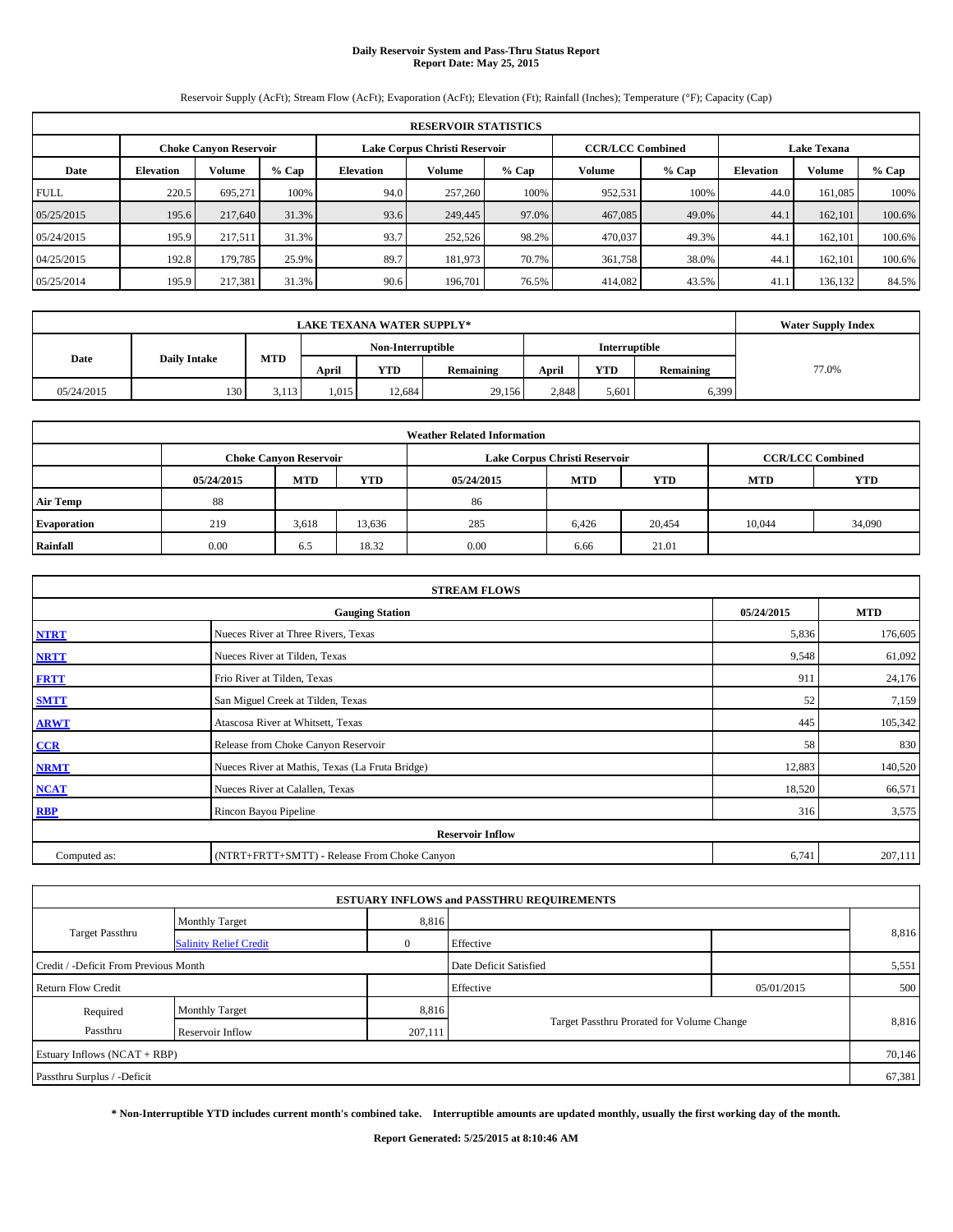# **Daily Reservoir System and Pass-Thru Status Report Report Date: May 26, 2015**

Reservoir Supply (AcFt); Stream Flow (AcFt); Evaporation (AcFt); Elevation (Ft); Rainfall (Inches); Temperature (°F); Capacity (Cap)

| <b>RESERVOIR STATISTICS</b> |                                                                                                                 |               |         |                  |         |         |               |         |                  |         |         |  |  |
|-----------------------------|-----------------------------------------------------------------------------------------------------------------|---------------|---------|------------------|---------|---------|---------------|---------|------------------|---------|---------|--|--|
|                             | <b>CCR/LCC Combined</b><br><b>Lake Texana</b><br>Lake Corpus Christi Reservoir<br><b>Choke Canvon Reservoir</b> |               |         |                  |         |         |               |         |                  |         |         |  |  |
| Date                        | <b>Elevation</b>                                                                                                | <b>Volume</b> | $%$ Cap | <b>Elevation</b> | Volume  | $%$ Cap | <b>Volume</b> | $%$ Cap | <b>Elevation</b> | Volume  | $%$ Cap |  |  |
| <b>FULL</b>                 | 220.5                                                                                                           | 695.271       | 100%    | 94.0             | 257,260 | 100%    | 952,531       | 100%    | 44.0             | 161.085 | 100%    |  |  |
| 05/26/2015                  | 196.1                                                                                                           | 220,239       | 31.7%   | 93.6             | 250,169 | 97.2%   | 470,408       | 49.4%   | 44.1             | 162,101 | 100.6%  |  |  |
| 05/25/2015                  | 195.6                                                                                                           | 217,640       | 31.3%   | 93.6             | 249,445 | 97.0%   | 467,085       | 49.0%   | 44.1             | 162,101 | 100.6%  |  |  |
| 04/26/2015                  | 192.9                                                                                                           | 180,475       | 26.0%   | 89.8             | 184.457 | 71.7%   | 364,932       | 38.3%   | 44.2             | 163,121 | 101.3%  |  |  |
| 05/26/2014                  | 195.9                                                                                                           | 217,252       | 31.2%   | 90.5             | 196.362 | 76.3%   | 413,614       | 43.4%   | 41.0             | 134.434 | 83.5%   |  |  |

|                             | <b>Water Supply Index</b> |       |                   |            |                      |       |            |           |       |
|-----------------------------|---------------------------|-------|-------------------|------------|----------------------|-------|------------|-----------|-------|
|                             |                           |       | Non-Interruptible |            | <b>Interruptible</b> |       |            |           |       |
| Date<br><b>Daily Intake</b> |                           | MTD   | April             | <b>YTD</b> | Remaining            | April | <b>YTD</b> | Remaining | 77.6% |
| 05/25/2015                  | 130                       | 3.243 | 1,015             | 12.815     | 29,025               | 2.848 | 5,601      | 6,399     |       |

| <b>Weather Related Information</b> |            |                               |                                                                                  |      |                               |                         |        |        |  |  |  |
|------------------------------------|------------|-------------------------------|----------------------------------------------------------------------------------|------|-------------------------------|-------------------------|--------|--------|--|--|--|
|                                    |            | <b>Choke Canyon Reservoir</b> |                                                                                  |      | Lake Corpus Christi Reservoir | <b>CCR/LCC Combined</b> |        |        |  |  |  |
|                                    | 05/25/2015 | <b>MTD</b>                    | <b>YTD</b><br><b>YTD</b><br><b>MTD</b><br><b>YTD</b><br><b>MTD</b><br>05/25/2015 |      |                               |                         |        |        |  |  |  |
| <b>Air Temp</b>                    | 88         |                               |                                                                                  | 85   |                               |                         |        |        |  |  |  |
| <b>Evaporation</b>                 | 106        | 3.724                         | 13.742                                                                           | 232  | 6,658                         | 20,686                  | 10,382 | 34,428 |  |  |  |
| Rainfall                           | 0.15       | 6.65                          | 18.47                                                                            | 0.00 | 6.66                          | 21.01                   |        |        |  |  |  |

| <b>STREAM FLOWS</b> |                                                    |        |         |  |  |  |  |  |  |
|---------------------|----------------------------------------------------|--------|---------|--|--|--|--|--|--|
|                     | 05/25/2015<br><b>MTD</b><br><b>Gauging Station</b> |        |         |  |  |  |  |  |  |
| <b>NTRT</b>         | Nueces River at Three Rivers, Texas                | 7,067  | 183,672 |  |  |  |  |  |  |
| <b>NRTT</b>         | Nueces River at Tilden, Texas                      | 8,079  | 69,171  |  |  |  |  |  |  |
| <b>FRTT</b>         | Frio River at Tilden, Texas                        | 854    | 25,030  |  |  |  |  |  |  |
| <b>SMTT</b>         | San Miguel Creek at Tilden, Texas                  | 435    | 7,593   |  |  |  |  |  |  |
| <b>ARWT</b>         | Atascosa River at Whitsett, Texas                  | 490    | 105,832 |  |  |  |  |  |  |
| CCR                 | Release from Choke Canyon Reservoir                | 58     | 887     |  |  |  |  |  |  |
| <b>NRMT</b>         | Nueces River at Mathis, Texas (La Fruta Bridge)    | 8,972  | 149,492 |  |  |  |  |  |  |
| <b>NCAT</b>         | Nueces River at Calallen, Texas                    | 15,801 | 82,372  |  |  |  |  |  |  |
| <b>RBP</b>          | Rincon Bayou Pipeline                              | 316    | 3,890   |  |  |  |  |  |  |
|                     | <b>Reservoir Inflow</b>                            |        |         |  |  |  |  |  |  |
| Computed as:        | (NTRT+FRTT+SMTT) - Release From Choke Canyon       |        |         |  |  |  |  |  |  |

|                                                                 |                               |          | <b>ESTUARY INFLOWS and PASSTHRU REQUIREMENTS</b> |            |        |  |
|-----------------------------------------------------------------|-------------------------------|----------|--------------------------------------------------|------------|--------|--|
|                                                                 | <b>Monthly Target</b>         | 8,816    |                                                  |            |        |  |
| Target Passthru                                                 | <b>Salinity Relief Credit</b> | $\Omega$ | Effective                                        |            | 8,816  |  |
| Credit / -Deficit From Previous Month<br>Date Deficit Satisfied |                               |          |                                                  |            |        |  |
| <b>Return Flow Credit</b>                                       |                               |          | Effective                                        | 05/01/2015 | 500    |  |
| Required                                                        | Monthly Target                | 8,816    |                                                  |            |        |  |
| Passthru                                                        | Reservoir Inflow              | 215,408  | Target Passthru Prorated for Volume Change       |            | 8,816  |  |
| Estuary Inflows (NCAT + RBP)                                    |                               |          |                                                  |            | 86,262 |  |
| Passthru Surplus / -Deficit                                     |                               |          |                                                  |            | 83,497 |  |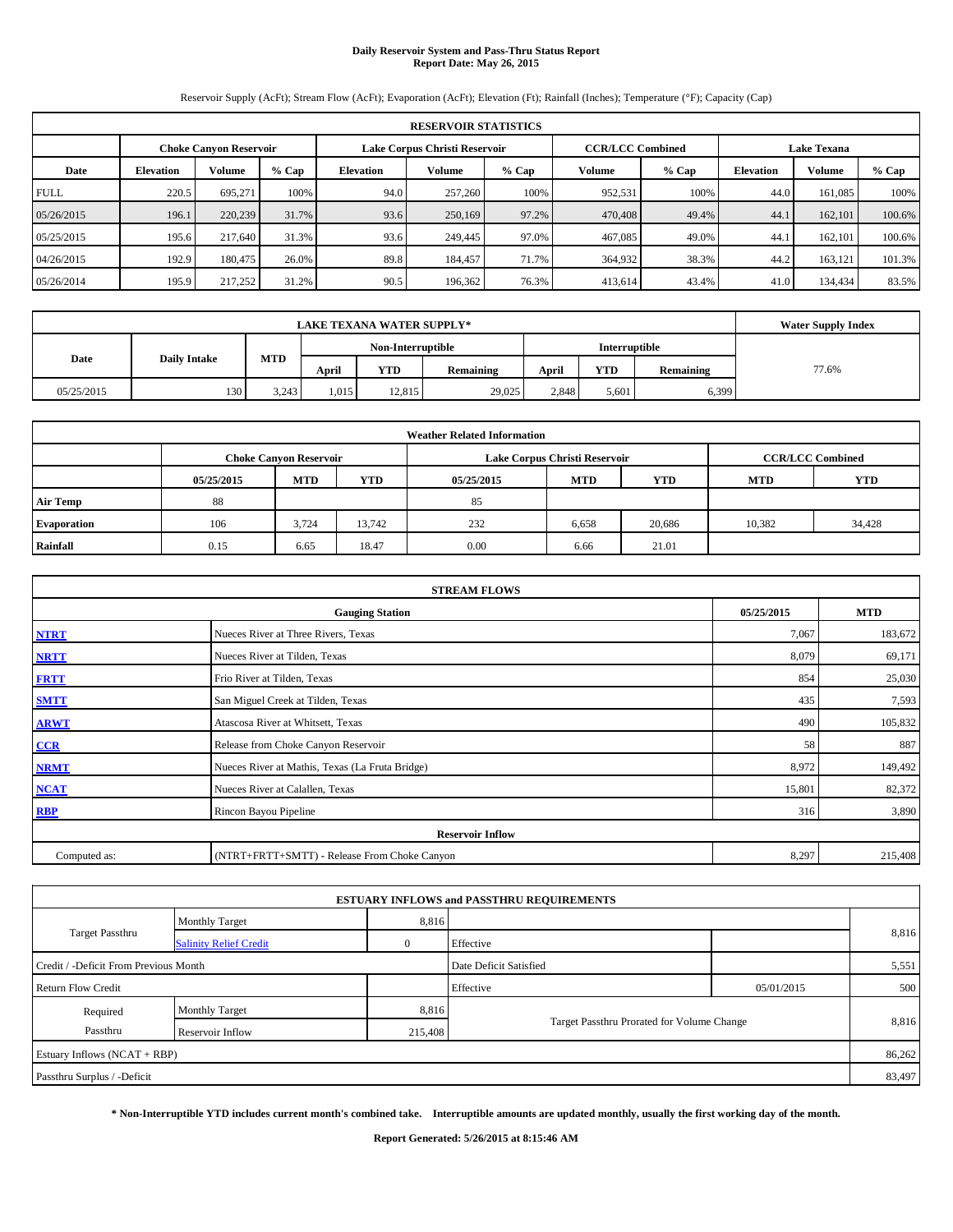# **Daily Reservoir System and Pass-Thru Status Report Report Date: May 27, 2015**

Reservoir Supply (AcFt); Stream Flow (AcFt); Evaporation (AcFt); Elevation (Ft); Rainfall (Inches); Temperature (°F); Capacity (Cap)

| <b>RESERVOIR STATISTICS</b> |                                                                                                                 |               |         |                  |         |         |         |         |                  |         |         |  |
|-----------------------------|-----------------------------------------------------------------------------------------------------------------|---------------|---------|------------------|---------|---------|---------|---------|------------------|---------|---------|--|
|                             | <b>CCR/LCC Combined</b><br><b>Lake Texana</b><br>Lake Corpus Christi Reservoir<br><b>Choke Canvon Reservoir</b> |               |         |                  |         |         |         |         |                  |         |         |  |
| Date                        | <b>Elevation</b>                                                                                                | <b>Volume</b> | $%$ Cap | <b>Elevation</b> | Volume  | $%$ Cap | Volume  | $%$ Cap | <b>Elevation</b> | Volume  | $%$ Cap |  |
| <b>FULL</b>                 | 220.5                                                                                                           | 695.271       | 100%    | 94.0             | 257,260 | 100%    | 952,531 | 100%    | 44.0             | 161.085 | 100%    |  |
| 05/27/2015                  | 196.2                                                                                                           | 222,333       | 32.0%   | 93.7             | 251,256 | 97.7%   | 473,589 | 49.7%   | 44.1             | 162,101 | 100.6%  |  |
| 05/26/2015                  | 196.1                                                                                                           | 220,239       | 31.7%   | 93.6             | 250,169 | 97.2%   | 470,408 | 49.4%   | 44.1             | 162.101 | 100.6%  |  |
| 04/27/2015                  | 192.8                                                                                                           | 180,129       | 25.9%   | 90.2             | 190,800 | 74.2%   | 370,929 | 38.9%   | 44.2             | 163,121 | 101.3%  |  |
| 05/27/2014                  | 195.9                                                                                                           | 217,770       | 31.3%   | 90.6             | 197,718 | 76.9%   | 415,488 | 43.6%   | 43.3             | 154,639 | 96.0%   |  |

|                             | <b>Water Supply Index</b> |       |                   |            |           |                      |            |           |       |
|-----------------------------|---------------------------|-------|-------------------|------------|-----------|----------------------|------------|-----------|-------|
|                             |                           |       | Non-Interruptible |            |           | <b>Interruptible</b> |            |           |       |
| Date<br><b>Daily Intake</b> |                           | MTD   | April             | <b>YTD</b> | Remaining | April                | <b>YTD</b> | Remaining | 78.1% |
| 05/26/2015                  |                           | 3,374 | 1,015             | 12.945     | 28,895    | 2.848                | 5,601      | 6,399     |       |

| <b>Weather Related Information</b> |            |                               |            |            |                               |                         |            |            |  |
|------------------------------------|------------|-------------------------------|------------|------------|-------------------------------|-------------------------|------------|------------|--|
|                                    |            | <b>Choke Canyon Reservoir</b> |            |            | Lake Corpus Christi Reservoir | <b>CCR/LCC Combined</b> |            |            |  |
|                                    | 05/26/2015 | <b>MTD</b>                    | <b>YTD</b> | 05/26/2015 | <b>MTD</b>                    | <b>YTD</b>              | <b>MTD</b> | <b>YTD</b> |  |
| <b>Air Temp</b>                    | 89         |                               |            | 85         |                               |                         |            |            |  |
| <b>Evaporation</b>                 | 168        | 3,892                         | 13.910     | 327        | 6,985                         | 21.013                  | 10.877     | 34,923     |  |
| Rainfall                           | 0.00       | 6.65                          | 18.47      | 0.00       | 6.66                          | 21.01                   |            |            |  |

| <b>STREAM FLOWS</b> |                                                 |        |         |  |  |  |  |  |  |
|---------------------|-------------------------------------------------|--------|---------|--|--|--|--|--|--|
|                     | <b>Gauging Station</b>                          |        |         |  |  |  |  |  |  |
| <b>NTRT</b>         | Nueces River at Three Rivers, Texas             | 7,225  | 190,897 |  |  |  |  |  |  |
| <b>NRTT</b>         | Nueces River at Tilden, Texas                   | 6,928  | 76,099  |  |  |  |  |  |  |
| <b>FRTT</b>         | Frio River at Tilden, Texas                     | 335    | 25,365  |  |  |  |  |  |  |
| <b>SMTT</b>         | San Miguel Creek at Tilden, Texas               | 4,387  | 11,980  |  |  |  |  |  |  |
| <b>ARWT</b>         | Atascosa River at Whitsett, Texas               | 1,272  | 107,105 |  |  |  |  |  |  |
| $CCR$               | Release from Choke Canyon Reservoir             | 58     | 945     |  |  |  |  |  |  |
| <b>NRMT</b>         | Nueces River at Mathis, Texas (La Fruta Bridge) | 7,603  | 157,095 |  |  |  |  |  |  |
| <b>NCAT</b>         | Nueces River at Calallen, Texas                 | 11,156 | 93,528  |  |  |  |  |  |  |
| <b>RBP</b>          | Rincon Bayou Pipeline                           | 313    | 4,203   |  |  |  |  |  |  |
|                     | <b>Reservoir Inflow</b>                         |        |         |  |  |  |  |  |  |
| Computed as:        | (NTRT+FRTT+SMTT) - Release From Choke Canyon    | 11,890 | 227,298 |  |  |  |  |  |  |

|                                       |                               |          | <b>ESTUARY INFLOWS and PASSTHRU REQUIREMENTS</b> |            |        |
|---------------------------------------|-------------------------------|----------|--------------------------------------------------|------------|--------|
|                                       | <b>Monthly Target</b>         | 8,816    |                                                  |            |        |
| Target Passthru                       | <b>Salinity Relief Credit</b> | $\Omega$ | Effective                                        |            | 8,816  |
| Credit / -Deficit From Previous Month |                               |          | Date Deficit Satisfied                           |            | 5,551  |
| <b>Return Flow Credit</b>             |                               |          | Effective                                        | 05/01/2015 | 500    |
| Required                              | Monthly Target                | 8,816    |                                                  |            |        |
| Passthru                              | Reservoir Inflow              | 227,298  | Target Passthru Prorated for Volume Change       |            | 8,816  |
| Estuary Inflows (NCAT + RBP)          |                               |          |                                                  |            | 97,731 |
| Passthru Surplus / -Deficit           |                               |          |                                                  |            | 94,966 |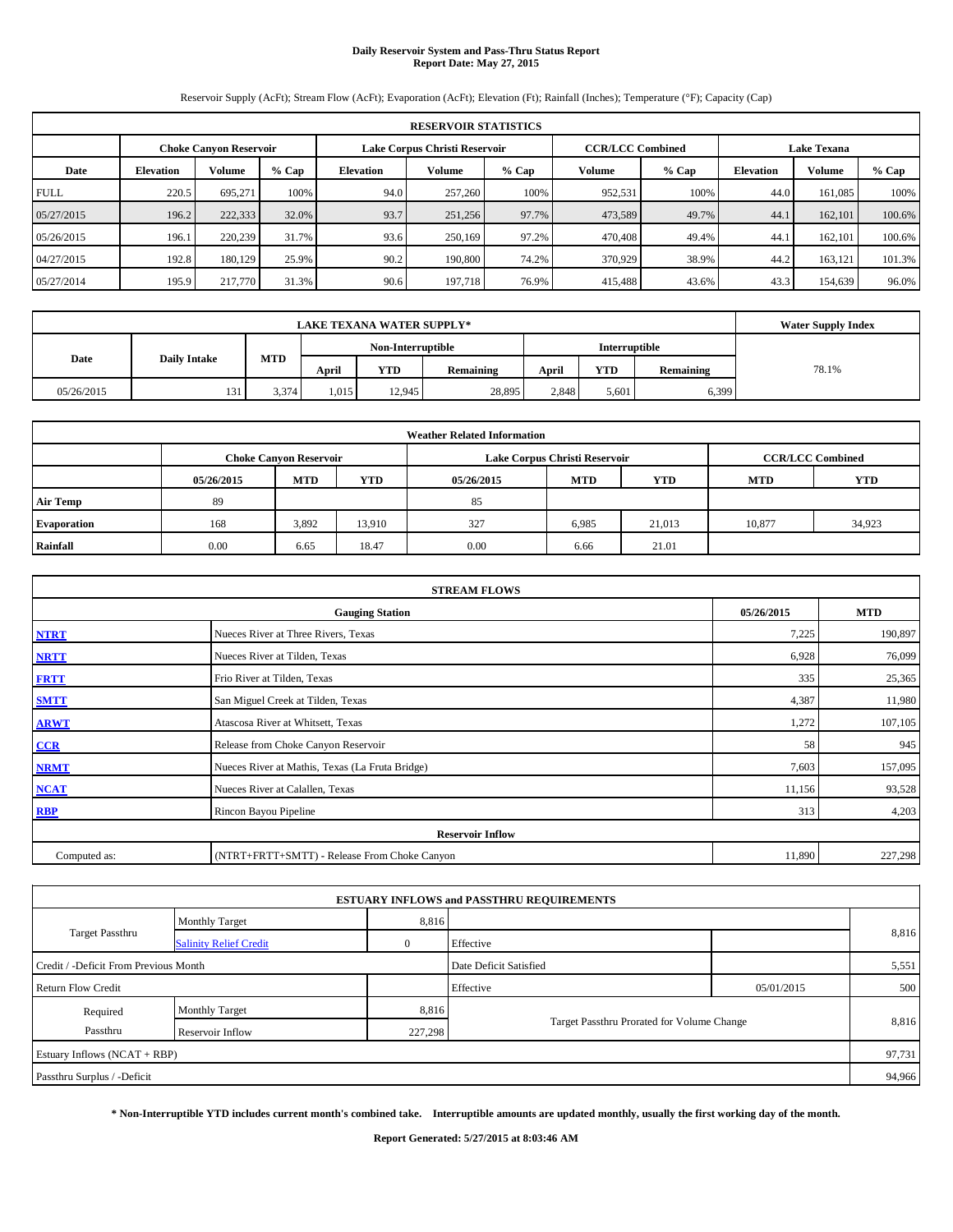# **Daily Reservoir System and Pass-Thru Status Report Report Date: May 28, 2015**

Reservoir Supply (AcFt); Stream Flow (AcFt); Evaporation (AcFt); Elevation (Ft); Rainfall (Inches); Temperature (°F); Capacity (Cap)

| <b>RESERVOIR STATISTICS</b> |                  |                               |         |                  |                               |         |                         |         |                    |         |         |
|-----------------------------|------------------|-------------------------------|---------|------------------|-------------------------------|---------|-------------------------|---------|--------------------|---------|---------|
|                             |                  | <b>Choke Canvon Reservoir</b> |         |                  | Lake Corpus Christi Reservoir |         | <b>CCR/LCC Combined</b> |         | <b>Lake Texana</b> |         |         |
| Date                        | <b>Elevation</b> | <b>Volume</b>                 | $%$ Cap | <b>Elevation</b> | Volume                        | $%$ Cap | Volume                  | $%$ Cap | <b>Elevation</b>   | Volume  | $%$ Cap |
| <b>FULL</b>                 | 220.5            | 695.271                       | 100%    | 94.0             | 257,260                       | 100%    | 952,531                 | 100%    | 44.0               | 161.085 | 100%    |
| 05/28/2015                  | 196.8            | 229,619                       | 33.0%   | 93.6             | 250,350                       | 97.3%   | 479,969                 | 50.4%   | 44.1               | 162,101 | 100.6%  |
| 05/27/2015                  | 196.2            | 222,333                       | 32.0%   | 93.7             | 251,256                       | 97.7%   | 473,589                 | 49.7%   | 44.1               | 162.101 | 100.6%  |
| 04/28/2015                  | 192.9            | 181.051                       | 26.0%   | 90.3             | 192.817                       | 75.0%   | 373,868                 | 39.2%   | 44.2               | 163,121 | 101.3%  |
| 05/28/2014                  | 196.0            | 218,808                       | 31.5%   | 90.8             | 199,416                       | 77.5%   | 418,224                 | 43.9%   | 43.3               | 154,639 | 96.0%   |

|            | <b>Water Supply Index</b> |       |       |                                    |           |       |       |           |       |
|------------|---------------------------|-------|-------|------------------------------------|-----------|-------|-------|-----------|-------|
|            |                           |       |       | Interruptible<br>Non-Interruptible |           |       |       |           |       |
| Date       | <b>Daily Intake</b>       | MTD   | April | <b>YTD</b>                         | Remaining | April | YTD   | Remaining | 79.2% |
| 05/27/2015 | 131                       | 3.505 | 1.015 | 13.076                             | 28.764    | 2.848 | 5.601 | 6,399     |       |

| <b>Weather Related Information</b> |            |                               |            |            |                               |                         |            |            |  |
|------------------------------------|------------|-------------------------------|------------|------------|-------------------------------|-------------------------|------------|------------|--|
|                                    |            | <b>Choke Canyon Reservoir</b> |            |            | Lake Corpus Christi Reservoir | <b>CCR/LCC Combined</b> |            |            |  |
|                                    | 05/27/2015 | <b>MTD</b>                    | <b>YTD</b> | 05/27/2015 | <b>MTD</b>                    | <b>YTD</b>              | <b>MTD</b> | <b>YTD</b> |  |
| <b>Air Temp</b>                    | 90         |                               |            | 87         |                               |                         |            |            |  |
| <b>Evaporation</b>                 | 218        | 4.110                         | 14.128     | 348        | 7,333                         | 21.361                  | 11,443     | 35,489     |  |
| Rainfall                           | 0.00       | 6.65                          | 18.47      | 0.00       | 6.66                          | 21.01                   |            |            |  |

| <b>STREAM FLOWS</b> |                                                 |        |         |  |  |  |  |  |  |
|---------------------|-------------------------------------------------|--------|---------|--|--|--|--|--|--|
|                     | <b>Gauging Station</b>                          |        |         |  |  |  |  |  |  |
| <b>NTRT</b>         | Nueces River at Three Rivers, Texas             | 7,186  | 198,083 |  |  |  |  |  |  |
| <b>NRTT</b>         | Nueces River at Tilden, Texas                   | 6,253  | 82,351  |  |  |  |  |  |  |
| <b>FRTT</b>         | Frio River at Tilden, Texas                     | 113    | 25,478  |  |  |  |  |  |  |
| <b>SMTT</b>         | San Miguel Creek at Tilden, Texas               | 8,893  | 20,873  |  |  |  |  |  |  |
| <b>ARWT</b>         | Atascosa River at Whitsett, Texas               | 2,342  | 109,447 |  |  |  |  |  |  |
| $CCR$               | Release from Choke Canyon Reservoir             | 58     | 1,002   |  |  |  |  |  |  |
| <b>NRMT</b>         | Nueces River at Mathis, Texas (La Fruta Bridge) | 8,575  | 165,670 |  |  |  |  |  |  |
| <b>NCAT</b>         | Nueces River at Calallen, Texas                 | 6,729  | 100,257 |  |  |  |  |  |  |
| <b>RBP</b>          | Rincon Bayou Pipeline                           | 316    | 4,519   |  |  |  |  |  |  |
|                     | <b>Reservoir Inflow</b>                         |        |         |  |  |  |  |  |  |
| Computed as:        | (NTRT+FRTT+SMTT) - Release From Choke Canyon    | 16,134 | 243,432 |  |  |  |  |  |  |

|                                       |                               |         | <b>ESTUARY INFLOWS and PASSTHRU REQUIREMENTS</b> |            |         |  |
|---------------------------------------|-------------------------------|---------|--------------------------------------------------|------------|---------|--|
|                                       | <b>Monthly Target</b>         | 8,816   |                                                  |            |         |  |
| <b>Target Passthru</b>                | <b>Salinity Relief Credit</b> |         | Effective                                        |            | 8,816   |  |
| Credit / -Deficit From Previous Month |                               |         | Date Deficit Satisfied                           |            | 5,551   |  |
| <b>Return Flow Credit</b>             |                               |         | Effective                                        | 05/01/2015 | 500     |  |
| Required                              | <b>Monthly Target</b>         | 8,816   |                                                  |            |         |  |
| Passthru                              | Reservoir Inflow              | 243,432 | Target Passthru Prorated for Volume Change       |            | 8.816   |  |
| Estuary Inflows (NCAT + RBP)          |                               |         |                                                  |            | 104,776 |  |
| Passthru Surplus / -Deficit           |                               |         |                                                  |            | 102,011 |  |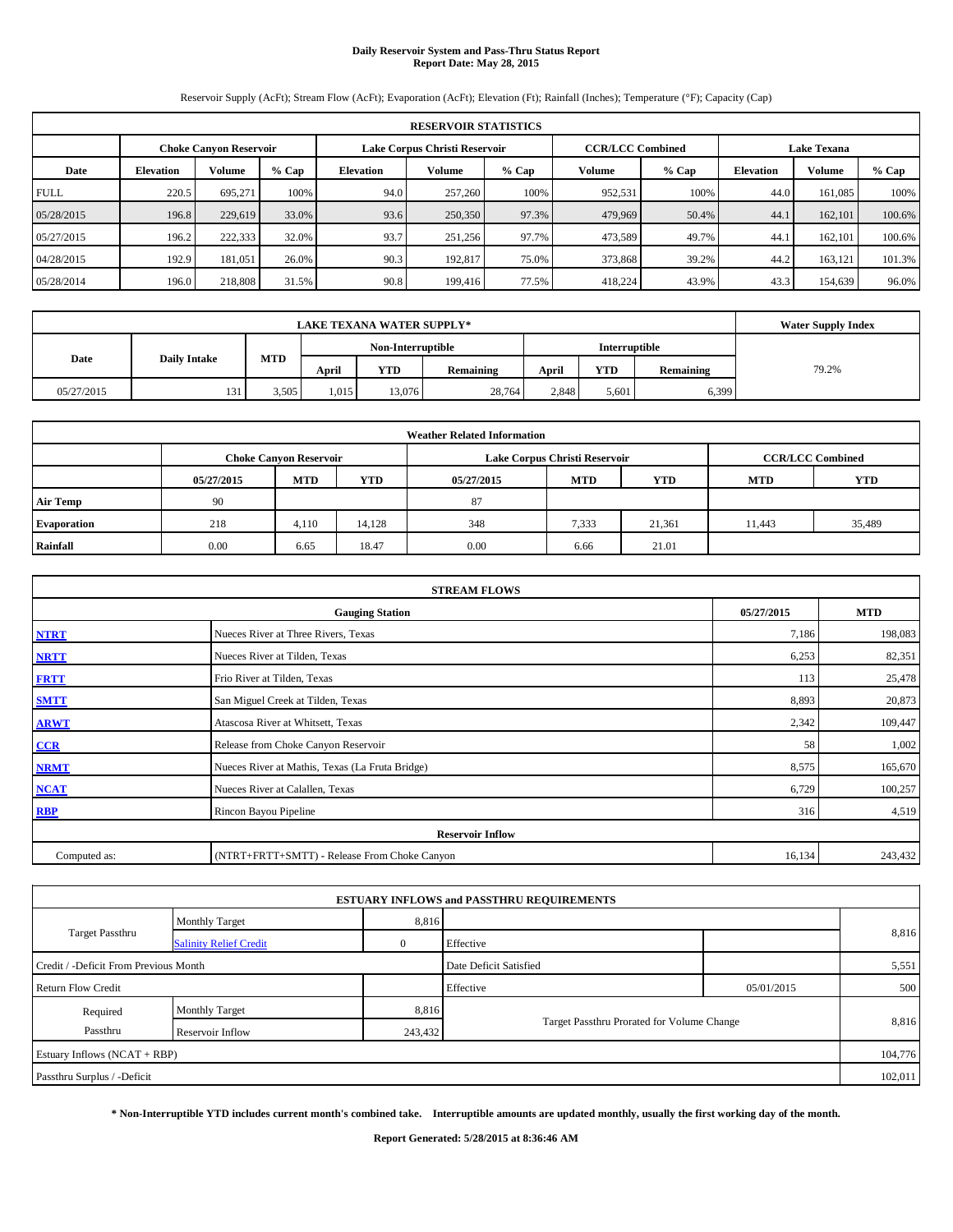# **Daily Reservoir System and Pass-Thru Status Report Report Date: May 29, 2015**

Reservoir Supply (AcFt); Stream Flow (AcFt); Evaporation (AcFt); Elevation (Ft); Rainfall (Inches); Temperature (°F); Capacity (Cap)

| <b>RESERVOIR STATISTICS</b> |                  |                               |         |                  |                               |         |         |                         |                    |         |         |
|-----------------------------|------------------|-------------------------------|---------|------------------|-------------------------------|---------|---------|-------------------------|--------------------|---------|---------|
|                             |                  | <b>Choke Canvon Reservoir</b> |         |                  | Lake Corpus Christi Reservoir |         |         | <b>CCR/LCC Combined</b> | <b>Lake Texana</b> |         |         |
| Date                        | <b>Elevation</b> | <b>Volume</b>                 | $%$ Cap | <b>Elevation</b> | Volume                        | $%$ Cap | Volume  | $%$ Cap                 | <b>Elevation</b>   | Volume  | $%$ Cap |
| <b>FULL</b>                 | 220.5            | 695.271                       | 100%    | 94.0             | 257,260                       | 100%    | 952,531 | 100%                    | 44.0               | 161.085 | 100%    |
| 05/29/2015                  | 196.9            | 230,565                       | 33.2%   | 93.5             | 248,722                       | 96.7%   | 479,287 | 50.3%                   | 44.1               | 162,101 | 100.6%  |
| 05/28/2015                  | 196.8            | 229,619                       | 33.0%   | 93.6             | 250,350                       | 97.3%   | 479,969 | 50.4%                   | 44.1               | 162.101 | 100.6%  |
| 04/29/2015                  | 192.9            | 181.282                       | 26.1%   | 90.3             | 191.808                       | 74.6%   | 373,090 | 39.2%                   | 44.2               | 163,121 | 101.3%  |
| 05/29/2014                  | 195.9            | 218,029                       | 31.4%   | 90.8             | 200,778                       | 78.0%   | 418,807 | 44.0%                   | 44.                | 157,385 | 97.7%   |

|            | <b>Water Supply Index</b> |       |       |                                           |           |       |            |           |       |
|------------|---------------------------|-------|-------|-------------------------------------------|-----------|-------|------------|-----------|-------|
|            |                           |       |       | <b>Interruptible</b><br>Non-Interruptible |           |       |            |           |       |
| Date       | <b>Daily Intake</b>       | MTD   | April | <b>YTD</b>                                | Remaining | April | <b>YTD</b> | Remaining | 79.0% |
| 05/28/2015 |                           | 3.636 | 1,015 | 13,208                                    | 28,632    | 2.848 | 5,601      | 6,399     |       |

| <b>Weather Related Information</b> |            |                               |            |            |                               |                         |            |            |  |  |
|------------------------------------|------------|-------------------------------|------------|------------|-------------------------------|-------------------------|------------|------------|--|--|
|                                    |            | <b>Choke Canyon Reservoir</b> |            |            | Lake Corpus Christi Reservoir | <b>CCR/LCC Combined</b> |            |            |  |  |
|                                    | 05/28/2015 | <b>MTD</b>                    | <b>YTD</b> | 05/28/2015 | <b>MTD</b>                    | <b>YTD</b>              | <b>MTD</b> | <b>YTD</b> |  |  |
| <b>Air Temp</b>                    | 87         |                               |            | 88         |                               |                         |            |            |  |  |
| <b>Evaporation</b>                 | 164        | 4.274                         | 14.292     | 358        | 7,691                         | 21,719                  | 11,965     | 36,011     |  |  |
| Rainfall                           | 0.21       | 6.86                          | 18.68      | 0.21       | 6.87                          | 21.22                   |            |            |  |  |

| <b>STREAM FLOWS</b> |                                                 |        |         |  |  |  |  |  |  |
|---------------------|-------------------------------------------------|--------|---------|--|--|--|--|--|--|
|                     | <b>Gauging Station</b>                          |        |         |  |  |  |  |  |  |
| <b>NTRT</b>         | Nueces River at Three Rivers, Texas             | 7,245  | 205,328 |  |  |  |  |  |  |
| <b>NRTT</b>         | Nueces River at Tilden, Texas                   | 7,603  | 89,954  |  |  |  |  |  |  |
| <b>FRTT</b>         | Frio River at Tilden, Texas                     | 576    | 26,054  |  |  |  |  |  |  |
| <b>SMTT</b>         | San Miguel Creek at Tilden, Texas               | 1,747  | 22,620  |  |  |  |  |  |  |
| <b>ARWT</b>         | Atascosa River at Whitsett, Texas               | 2,600  | 112,047 |  |  |  |  |  |  |
| CCR                 | Release from Choke Canyon Reservoir             | 58     | 1,060   |  |  |  |  |  |  |
| <b>NRMT</b>         | Nueces River at Mathis, Texas (La Fruta Bridge) | 10,163 | 175,833 |  |  |  |  |  |  |
| <b>NCAT</b>         | Nueces River at Calallen, Texas                 | 5,022  | 105,279 |  |  |  |  |  |  |
| <b>RBP</b>          | Rincon Bayou Pipeline                           | 315    | 4,834   |  |  |  |  |  |  |
|                     | <b>Reservoir Inflow</b>                         |        |         |  |  |  |  |  |  |
| Computed as:        | (NTRT+FRTT+SMTT) - Release From Choke Canyon    | 9,510  | 252,942 |  |  |  |  |  |  |

| <b>ESTUARY INFLOWS and PASSTHRU REQUIREMENTS</b> |                               |         |                                            |            |         |  |  |  |  |
|--------------------------------------------------|-------------------------------|---------|--------------------------------------------|------------|---------|--|--|--|--|
|                                                  | <b>Monthly Target</b>         | 8,816   |                                            |            |         |  |  |  |  |
| <b>Target Passthru</b>                           | <b>Salinity Relief Credit</b> |         | Effective                                  |            | 8,816   |  |  |  |  |
| Credit / -Deficit From Previous Month            |                               |         | Date Deficit Satisfied                     |            | 5,551   |  |  |  |  |
| <b>Return Flow Credit</b>                        |                               |         | Effective                                  | 05/01/2015 | 500     |  |  |  |  |
| Required                                         | <b>Monthly Target</b>         | 8,816   |                                            |            |         |  |  |  |  |
| Passthru                                         | Reservoir Inflow              | 252,942 | Target Passthru Prorated for Volume Change |            | 8.816   |  |  |  |  |
|                                                  | Estuary Inflows (NCAT + RBP)  |         |                                            |            |         |  |  |  |  |
| Passthru Surplus / -Deficit                      |                               |         |                                            |            | 107,348 |  |  |  |  |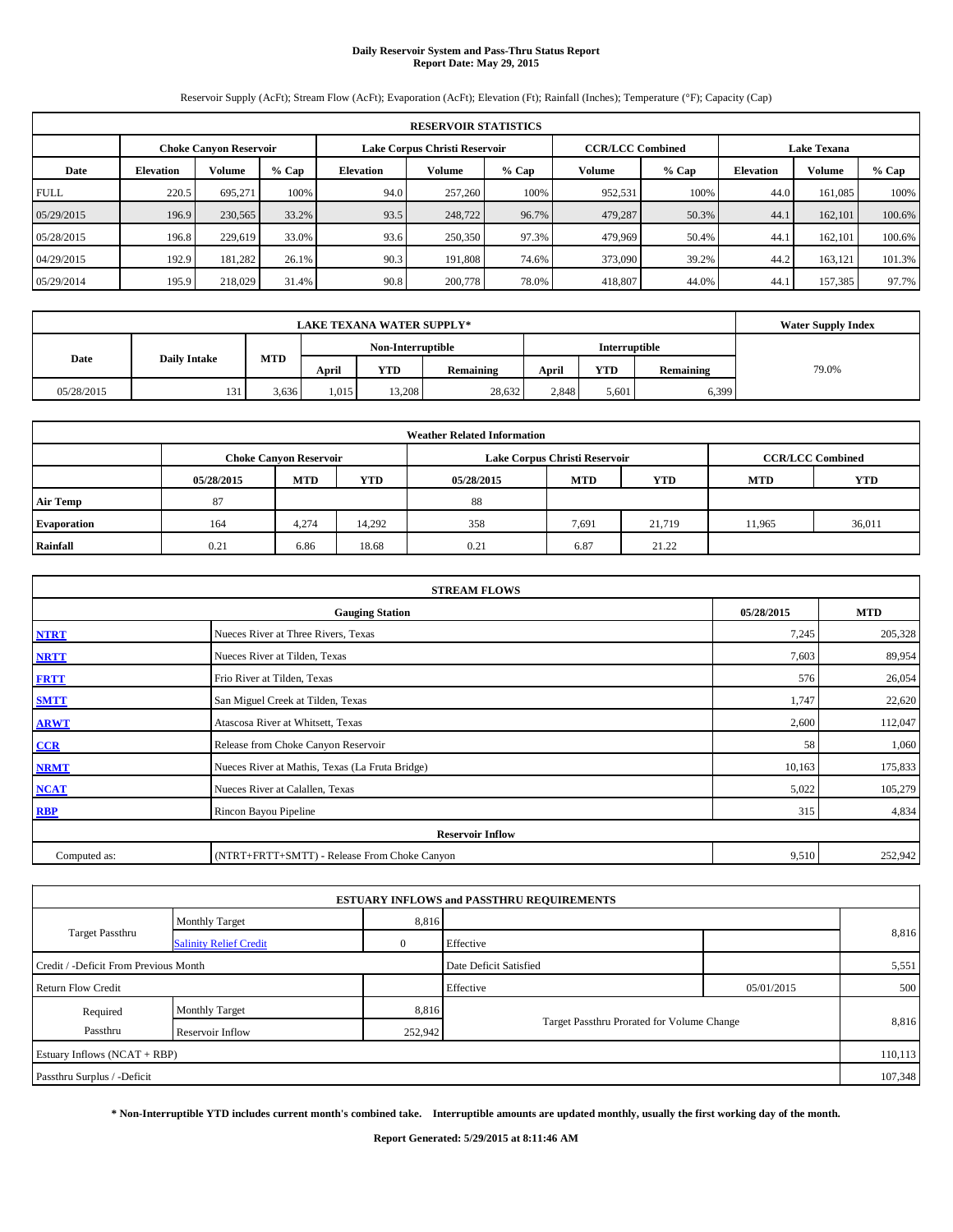# **Daily Reservoir System and Pass-Thru Status Report Report Date: May 30, 2015**

Reservoir Supply (AcFt); Stream Flow (AcFt); Evaporation (AcFt); Elevation (Ft); Rainfall (Inches); Temperature (°F); Capacity (Cap)

|             | <b>RESERVOIR STATISTICS</b>   |               |         |                               |         |         |                         |         |                    |         |         |  |
|-------------|-------------------------------|---------------|---------|-------------------------------|---------|---------|-------------------------|---------|--------------------|---------|---------|--|
|             | <b>Choke Canvon Reservoir</b> |               |         | Lake Corpus Christi Reservoir |         |         | <b>CCR/LCC Combined</b> |         | <b>Lake Texana</b> |         |         |  |
| Date        | <b>Elevation</b>              | <b>Volume</b> | $%$ Cap | <b>Elevation</b>              | Volume  | $%$ Cap | <b>Volume</b>           | $%$ Cap | <b>Elevation</b>   | Volume  | $%$ Cap |  |
| <b>FULL</b> | 220.5                         | 695.271       | 100%    | 94.0                          | 257,260 | 100%    | 952,531                 | 100%    | 44.0               | 161.085 | 100%    |  |
| 05/30/2015  | 197.1                         | 234,063       | 33.7%   | 93.5                          | 247,818 | 96.3%   | 481,881                 | 50.6%   | 44.1               | 162,101 | 100.6%  |  |
| 05/29/2015  | 196.9                         | 230,565       | 33.2%   | 93.5                          | 248,722 | 96.7%   | 479.287                 | 50.3%   | 44.1               | 162,101 | 100.6%  |  |
| 04/30/2015  | 193.0                         | 182.669       | 26.3%   | 90.3                          | 192,312 | 74.8%   | 374,981                 | 39.4%   | 44.1               | 162,101 | 100.6%  |  |
| 05/30/2014  | 196.0                         | 219,458       | 31.6%   | 91.0                          | 204,194 | 79.4%   | 423,652                 | 44.5%   | 44.0               | 157.385 | 97.7%   |  |

|            | <b>Water Supply Index</b> |       |                   |        |                  |                      |            |           |       |
|------------|---------------------------|-------|-------------------|--------|------------------|----------------------|------------|-----------|-------|
|            |                           |       | Non-Interruptible |        |                  | <b>Interruptible</b> |            |           |       |
| Date       | <b>Daily Intake</b>       | MTD   | April             | YTD    | <b>Remaining</b> | April                | <b>YTD</b> | Remaining | 79.5% |
| 05/29/2015 | 131                       | 3.768 | .015              | 13,339 | 28,501           | 2,848                | 5.601      | 6,399     |       |

| <b>Weather Related Information</b> |            |                               |            |            |                               |                         |            |            |  |  |
|------------------------------------|------------|-------------------------------|------------|------------|-------------------------------|-------------------------|------------|------------|--|--|
|                                    |            | <b>Choke Canyon Reservoir</b> |            |            | Lake Corpus Christi Reservoir | <b>CCR/LCC Combined</b> |            |            |  |  |
|                                    | 05/29/2015 | <b>MTD</b>                    | <b>YTD</b> | 05/29/2015 | <b>MTD</b>                    | <b>YTD</b>              | <b>MTD</b> | <b>YTD</b> |  |  |
| <b>Air Temp</b>                    | 88         |                               |            | 87         |                               |                         |            |            |  |  |
| <b>Evaporation</b>                 | 197        | 4,471                         | 14,489     | 284        | 7,975                         | 22,003                  | 12,446     | 36,492     |  |  |
| Rainfall                           | 0.00       | 7.45                          | 19.27      | 0.05       | 6.92                          | 21.27                   |            |            |  |  |

|              | <b>STREAM FLOWS</b>                             |            |            |  |  |  |  |  |
|--------------|-------------------------------------------------|------------|------------|--|--|--|--|--|
|              | <b>Gauging Station</b>                          | 05/29/2015 | <b>MTD</b> |  |  |  |  |  |
| <b>NTRT</b>  | Nueces River at Three Rivers, Texas             | 6,392      | 211,720    |  |  |  |  |  |
| <b>NRTT</b>  | Nueces River at Tilden, Texas                   | 20,644     | 110,598    |  |  |  |  |  |
| <b>FRTT</b>  | Frio River at Tilden, Texas                     | 1,652      | 27,705     |  |  |  |  |  |
| <b>SMTT</b>  | San Miguel Creek at Tilden, Texas               | 272        | 22,892     |  |  |  |  |  |
| <b>ARWT</b>  | Atascosa River at Whitsett, Texas               | 663        | 112,710    |  |  |  |  |  |
| $CCR$        | Release from Choke Canyon Reservoir             | 58         | 1,118      |  |  |  |  |  |
| <b>NRMT</b>  | Nueces River at Mathis, Texas (La Fruta Bridge) | 10,461     | 186,294    |  |  |  |  |  |
| <b>NCAT</b>  | Nueces River at Calallen, Texas                 | 5,022      | 110,301    |  |  |  |  |  |
| <b>RBP</b>   | Rincon Bayou Pipeline                           | 254        | 5,087      |  |  |  |  |  |
|              | <b>Reservoir Inflow</b>                         |            |            |  |  |  |  |  |
| Computed as: | (NTRT+FRTT+SMTT) - Release From Choke Canyon    | 8,258      | 261,200    |  |  |  |  |  |

| <b>ESTUARY INFLOWS and PASSTHRU REQUIREMENTS</b> |                               |         |                                            |            |         |  |  |  |  |  |
|--------------------------------------------------|-------------------------------|---------|--------------------------------------------|------------|---------|--|--|--|--|--|
|                                                  | <b>Monthly Target</b>         | 8,816   |                                            |            |         |  |  |  |  |  |
| <b>Target Passthru</b>                           | <b>Salinity Relief Credit</b> | 6,612   | Effective                                  | 05/30/2015 | 2,204   |  |  |  |  |  |
| Credit / -Deficit From Previous Month            |                               |         | Date Deficit Satisfied                     |            |         |  |  |  |  |  |
| <b>Return Flow Credit</b>                        |                               |         | Effective                                  | 05/01/2015 | 500     |  |  |  |  |  |
| Required                                         | <b>Monthly Target</b>         | 2,204   |                                            |            |         |  |  |  |  |  |
| Passthru                                         | Reservoir Inflow              | 261,200 | Target Passthru Prorated for Volume Change |            | 2,204   |  |  |  |  |  |
| Estuary Inflows (NCAT + RBP)                     |                               |         |                                            |            |         |  |  |  |  |  |
| Passthru Surplus / -Deficit                      |                               |         |                                            |            | 113,684 |  |  |  |  |  |